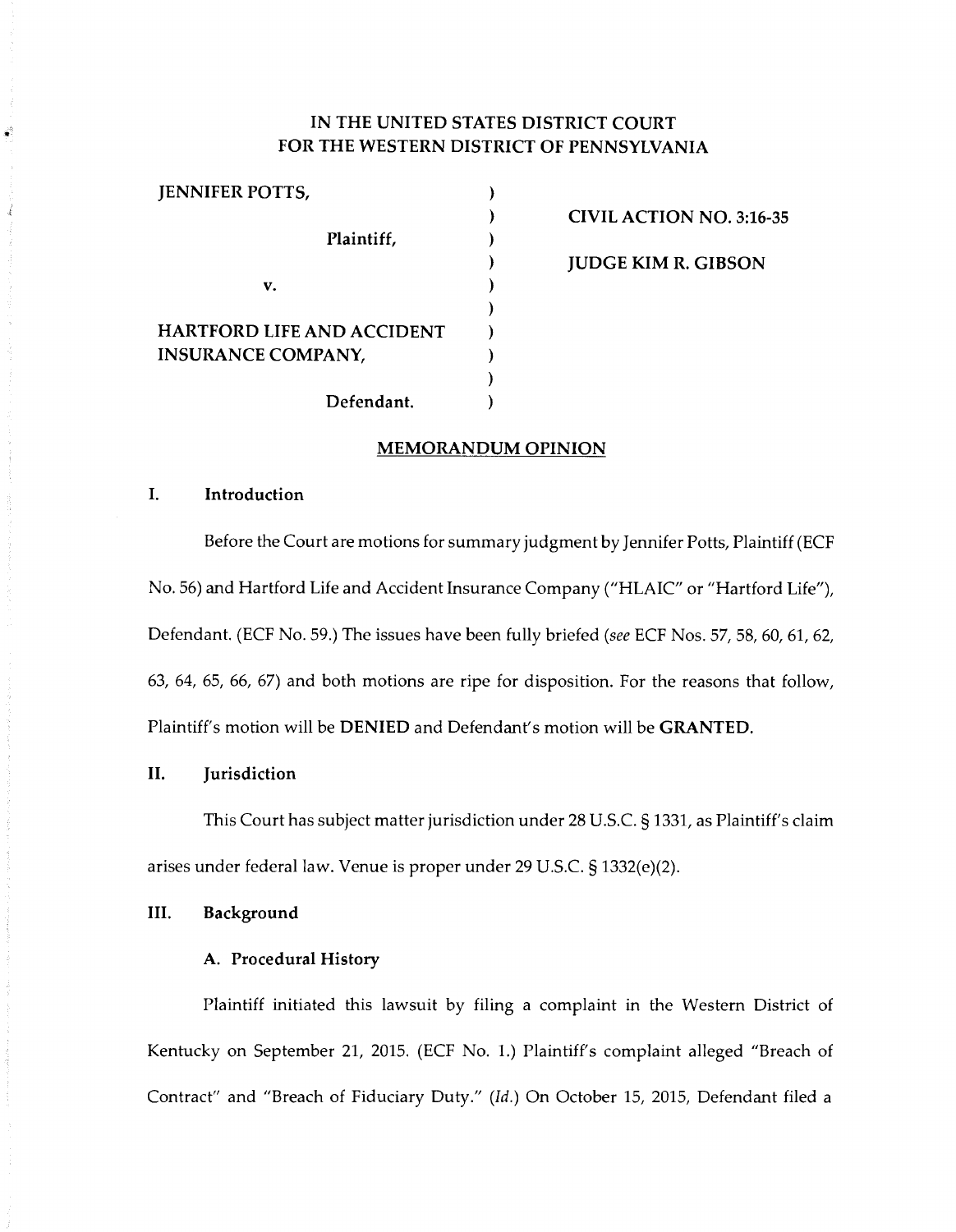motion to dismiss Plaintiff's "Breach of Fiduciary Duty" claim (ECF No. 6) as well as an answer. (ECF No. 5.) On January 11, 2016, Defendant filed a motion to transfer this case to this Court (ECF No. 25.), which Plaintiff did not oppose. *(See* ECF No. 20.)

An Initial Rule 16 Scheduling Conference was held before this Court on March 8, 2016. (ECF No. 33.) After mediation proved unfruitful *(see* ECF No. 40), the Court entered a Scheduling Order granting the parties leave to brief the motion to dismiss under the law of the Third Circuit. (ECF No. 41.) This Court then granted Defendant's motion to dismiss Plaintiff's "Breach of Fiduciary Duty" claim on August 9, 2016. (ECF No. 47.) Thus, the only claim left at this juncture is Plaintiff's "Breach of Contract" claim.

### **B. Factual History**

This case involves Defendant's denial of Plaintiff's benefits for long-term disability under the Employee Retirement Income Security Act of 1974, 29 U.S.C. §§ 1101, *et seq.*  ("ERISA"). The following facts are undisputed.

Plaintiff was employed with Denny's, where she worked as a General Manager from January 7, 2010 through April 25, 2012. (ECF No. 63 at 1.) Through her employment with Denny's, Plaintiff participated in an employee welfare benefit plan ("Plan"). *(Id.* at 1.) The Plan provides for both short-term disability ("STD") and long-term disability ("LTD") *(Id.* at 1-2; ECF No. 58 at 1-2.); these benefits are funded by an insurance policy ("Policy") issued by Defendant. (ECF No. 61 at 1.) Under the Policy, "Disability or Disabled means You are prevented from performing one or more of the essential duties of: 1) Your Occupation during the Elimination Period; 2) Your Occupation, for the 24 month(s) following the Elimination Period, and as a result Your Current Monthly Earnings are less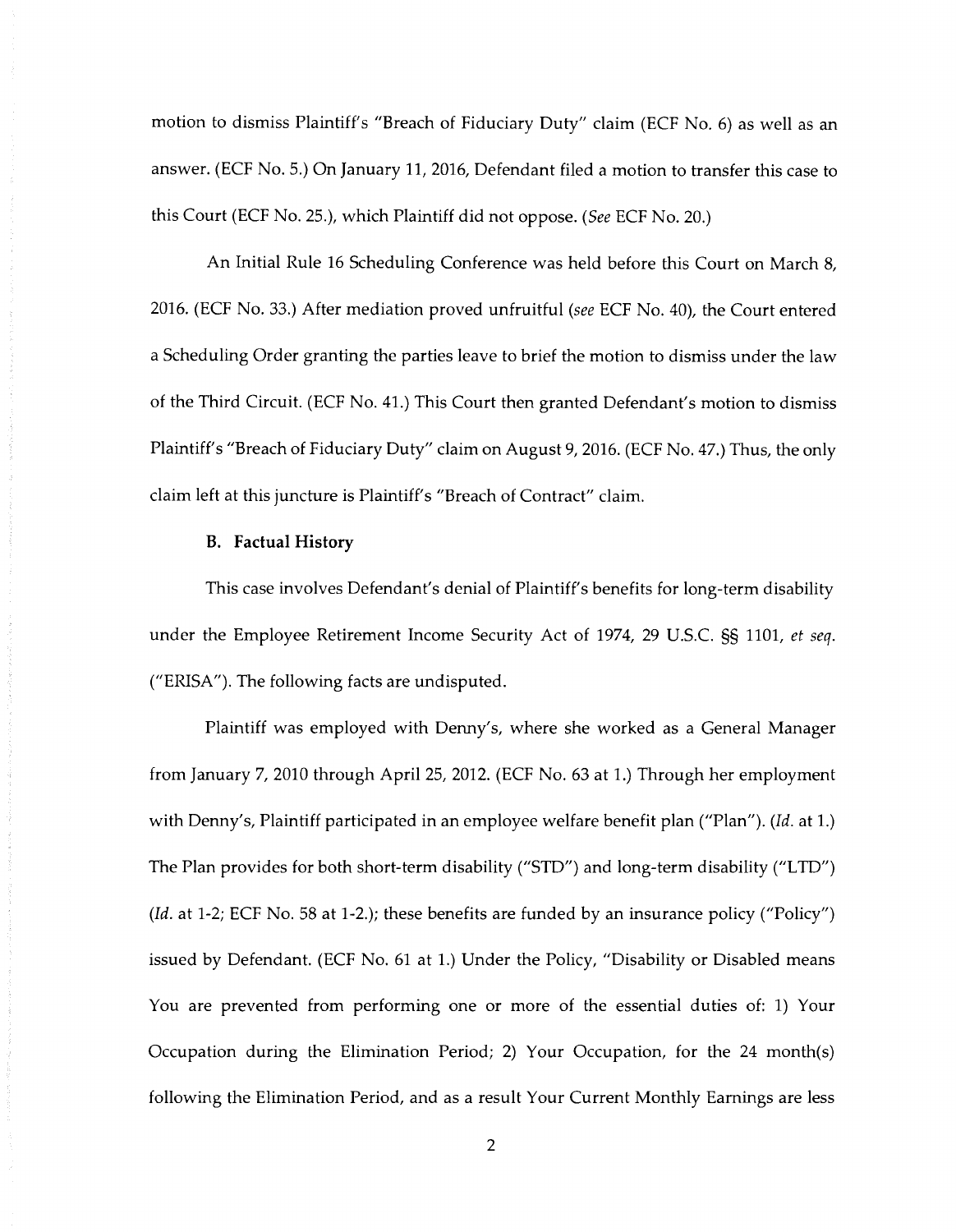than 80% of Your Indexed Pre-Disability Earnings; and 3) after that, Any Occupation." (AR. 0028.)

Plaintiff ceased work on April 26, 2012, after being diagnosed with Fibromyalgia and Thoracic Disc Disease. (ECF 58 at 2.) Plaintiff applied for STD benefits immediately after ceasing work. *(Id.)* On April 30, 2012, Defendant determined that Plaintiff could not perform her job duties and approved Plaintiff's claim for STD benefits, effective April 26, 2012. *(Id.)* Defendant paid Plaintiff STD benefits for the maximum time period allowed under the policy. *(Id.)* On January 18, 2013, after reviewing medical reports from several medical specialists who had treated Plaintiff in the preceding months, Defendant determined that Plaintiff was disabled from her own occupation and approved Plaintiff's claim for LTD benefits. (ECF No. 63 at 3-4.)

Plaintiff continued to receive LTD benefits for the next twenty-four (24) monthsthe entirety of the "Own Occupation" period. (ECF No. 58 at 2; AR. 0224.) When the Own Occupation period ended, Defendant terminated Plaintiff's LTD benefits, effective January 1, 2015. (ECF No. 63 at 12.) Plaintiff appealed Defendant's decision, and Defendant denied Plaintiff's appeal. *(Id.* at 17.) This lawsuit followed.

Because Plaintiff alleges that Defendant improperly denied her LTD benefits based on her medical conditions, it is necessary to review Plaintiff's treatment history and Defendant's reviews of Plaintiff's claims for benefits. While the record before this Court is quite voluminous, this Court will set forth a concise summary of the uncontested facts most relevant to the pending motions.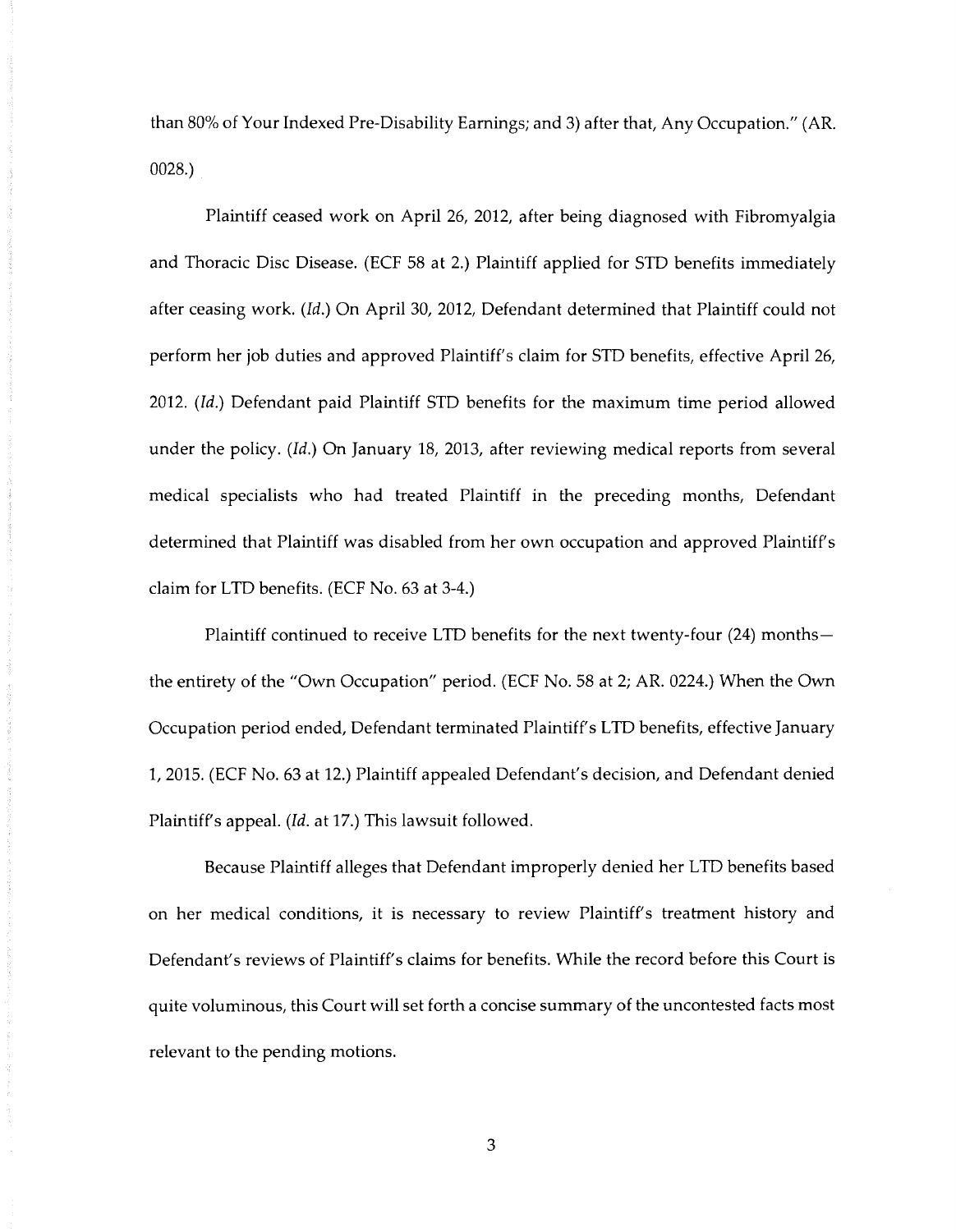*1. Plaintiff Ceases Work and is Awarded Short and Long-Term Disability Benefits* 

In April, 2012, Dr. Kem diagnosed Plaintiff with Fibromyalgia and noted that Plaintiff had subjective symptoms of "leg pain/weakness/fatigue." (AR. 1005.) Dr. Kem indicated that Plaintiff could not return to work at that time. *(Id.)* On April 26, 2012, Plaintiff ceased work and was shortly thereafter awarded STD benefits. After receiving STD benefits, Plaintiff continued to be treated by Dr. Kem for a variety of issues, including, but not limited to, fibromyalgia, chronic pain in various parts of her body, depression, adjustment reaction, and other emotional disturbances. *(See* AR. 1000-1003, 0997, 0979-80, 0976, 0992-93, 0972-73.) On at least two occasions, Dr. Kem indicated in her notes that Plaintiff might need to see a psychiatrist. (AR. 1003, 0977.)

Plaintiff also was seen by a pain management specialist, Alice Jones, DNP. On October 1, 2012, Ms. Jones filled out Defendant's "Attending Physician's Statement of Functionality" (" APSF") and reported that Plaintiff's "primary diagnosis is chronic pain/syndrome, hip pain." (AR. 0942-43.) Ms. Jones further noted that she was "unable to determine" Plaintiff's functional capacity, and stated that Plaintiff "needs to be referred for functional capacity tests." (AR. 0943.) On November 11, 2012, Ms. Jones filled out a form letter sent by Defendant, in which she stated that Plaintiff "needs functional capacity testing." (AR. 0905.)

Defendant approved Plaintiff's claim for LTD benefits on January 18, 2013, effective November 1, 2012, after determining that Plaintiff was disabled from her own occupation. (AR. 0290-0293; ECF No. 63 at 4.) The letter was signed by "Tanya A. Walsh, Ability Analyst[,] Hartford Life and Accident Insurance Co." (AR. 0292.)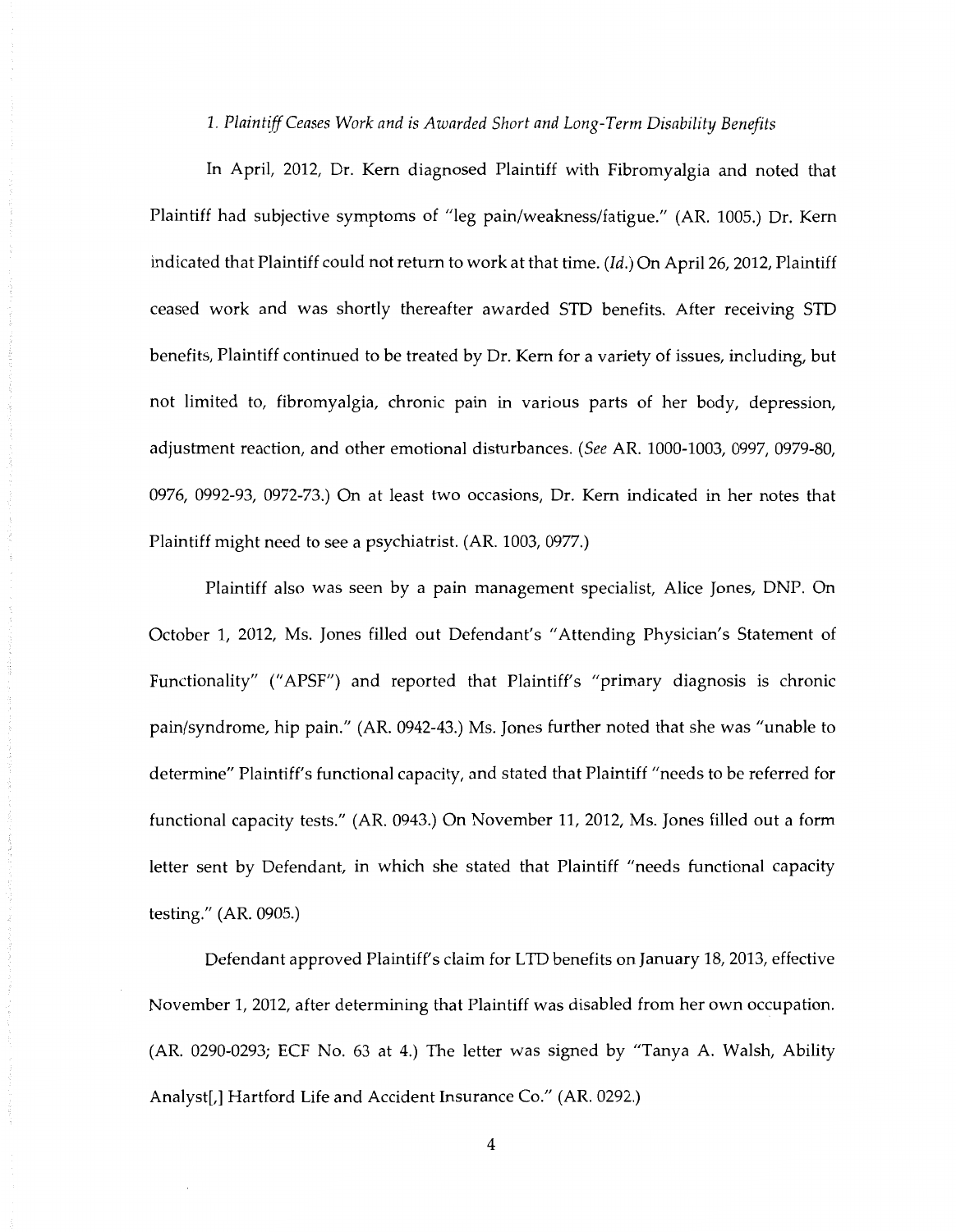Plaintiff continued to be seen by various medical professionals, and Defendant regularly requested information from these providers about Plaintiff's medical conditions. On July 26, 2013, Ms. Jones checked the boxes on a form stating that Plaintiff could perform "light" and "sedentary work" on a "full-time basis." (AR. 0730; AR. 0733.) Defendant then contacted Dr. Kem and asked whether she concurred with Ms. Jones' opinion. Dr. Kem noted that she had not seen Plaintiff since April and would "defer to pain mgmt." (AR. 0692-93.)

Plaintiff met with Dr. Kem on September 13, 2013. Following the appointment, Dr. Kem wrote a letter in which she stated that "I understand by both your correspondence and from the patient that Pain management stated she was able to perform light duty." (AR. 0685.) However, Dr. Kem stated that Plaintiff "proves to be a hard case," and that "it is my opinion that she remain out of work." *(Id.)* Dr. Kem further noted that Plaintiff had an appointment on October 10, 2013, with a chiropractor, Dr. Rizzo, who "is going to do a Functional Capacity test on her to see her ability to do work." *(Id.)* Ultimately, Plaintiff did not complete the functional capacity test because Dr. Rizzo was not certified to administer it and other providers were prohibitively expensive. (AR. 0119.) Defendant did not offer to pay for Plaintiff to undergo a functional capacity test.

In a letter dated June 2, 2013, Dr. Rita Kammiel, Plaintiff's psychiatrist, noted that Plaintiff was unable to work because of" depression, lack of motivation, poor concentration, and trouble coping with physical pain." (AR. 0786.) On October 5, 2013, Dr. Kammiel filled out Defendant's" Attending Physician's Statement of Disability"(" APSD") form, indicating that Plaintiff suffers from chronic pain syndrome, depression, and bipolar disorder. (AR.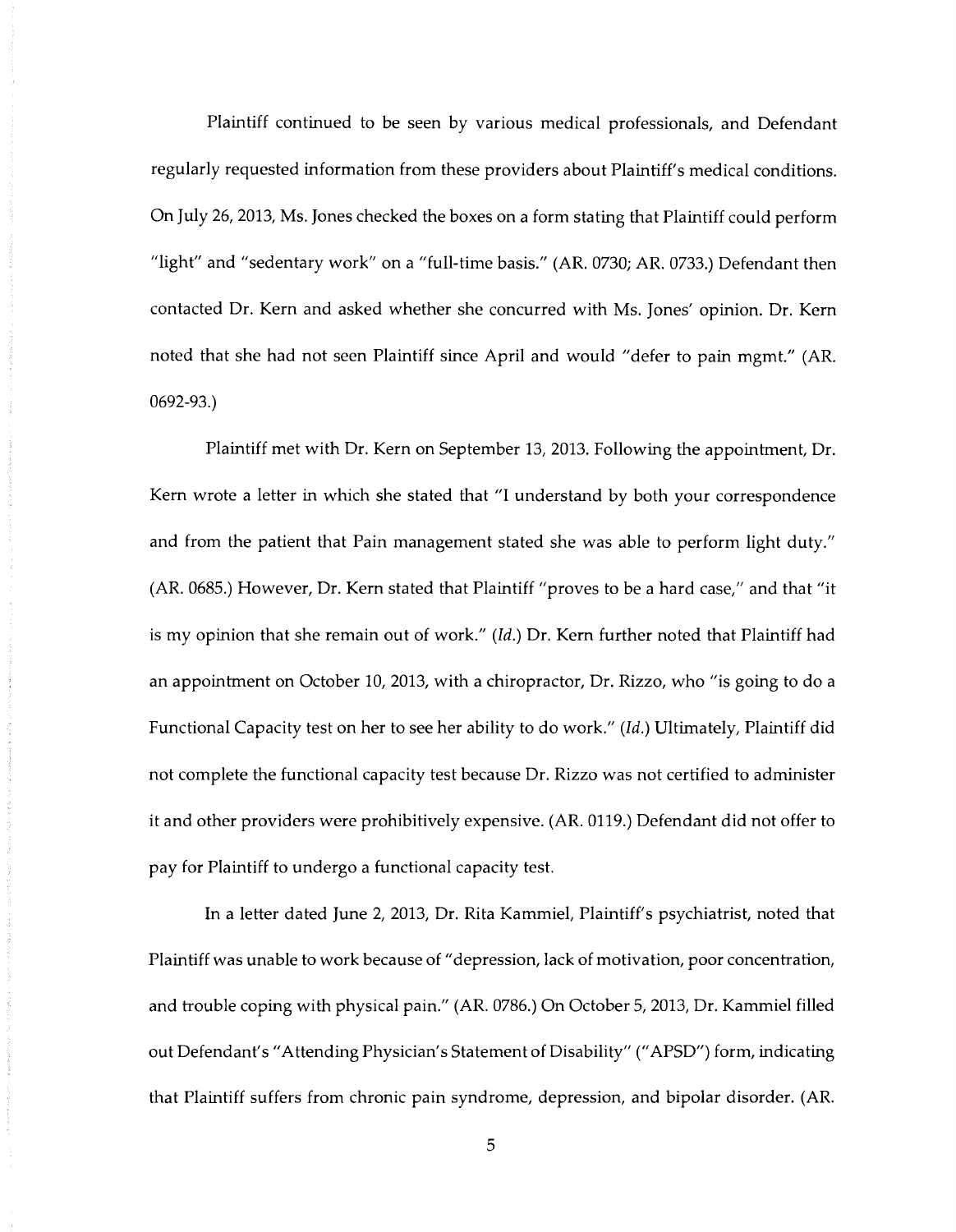0676-687.) Dr. Kammiel also reported that Plaintiff had "No Ability" or "Minimal Ability" in eleven (11) out of twelve (12) work-related activities. *(Id.* at 0677.)

In a letter to Defendant dated November 20, 2013, Dr. Kem wrote "Please note, I am not treating any condition-but pt. has diagnosis of fibromyalgia & thoracic disc disease. She is unable to stand for long periods of time or sit." (AR. 0674.) Dr. Kem further stated "I think it is unreasonable to think she can work full time." *(Id.)* 

Plaintiff returned to Dr. Kem on January 8, 2014. Dr. Kem noted Plaintiff's various diagnoses, stated that Plaintiff reported tenderness when pressure was applied to her upper back, and opined that while "[a]lone either of her diagnoses may not qualify her" for Social Security benefits, "her significant depression along with Thoracic radiculopathy/Fibromyalgia make for a poor work candidate." (AR. 0596.) Plaintiff saw Dr. Kem again on May 8, 2014. Dr. Kem again noted Plaintiff's various diagnoses, stated that Plaintiff "recoils from light touch to the chest wall, upper extremity, and upper back," and reiterated that, while she might not qualify for Social Security, she is a "poor work candidate." (AR. 0593.)

Plaintiff returned to Ms. Jones, the pain specialist, on February 12, 2014 (AR. 0430- 431), March 14, 2014 (AR. 0428-429), and April 11, 2014. (AR. 0426-427.) During each of these visits, Ms. Jones listed Plaintiff's diagnoses, noted that Plaintiff had been placed on disability, and stated that a physical examination of Plaintiff revealed "tenderness" in her back that radiated to her sides, as well as hypersensitivity to touch. *(See* AR. 0430-431; AR. 0428-429; AR. 0426-427.) No evidence has been presented that Ms. Jones ever revised her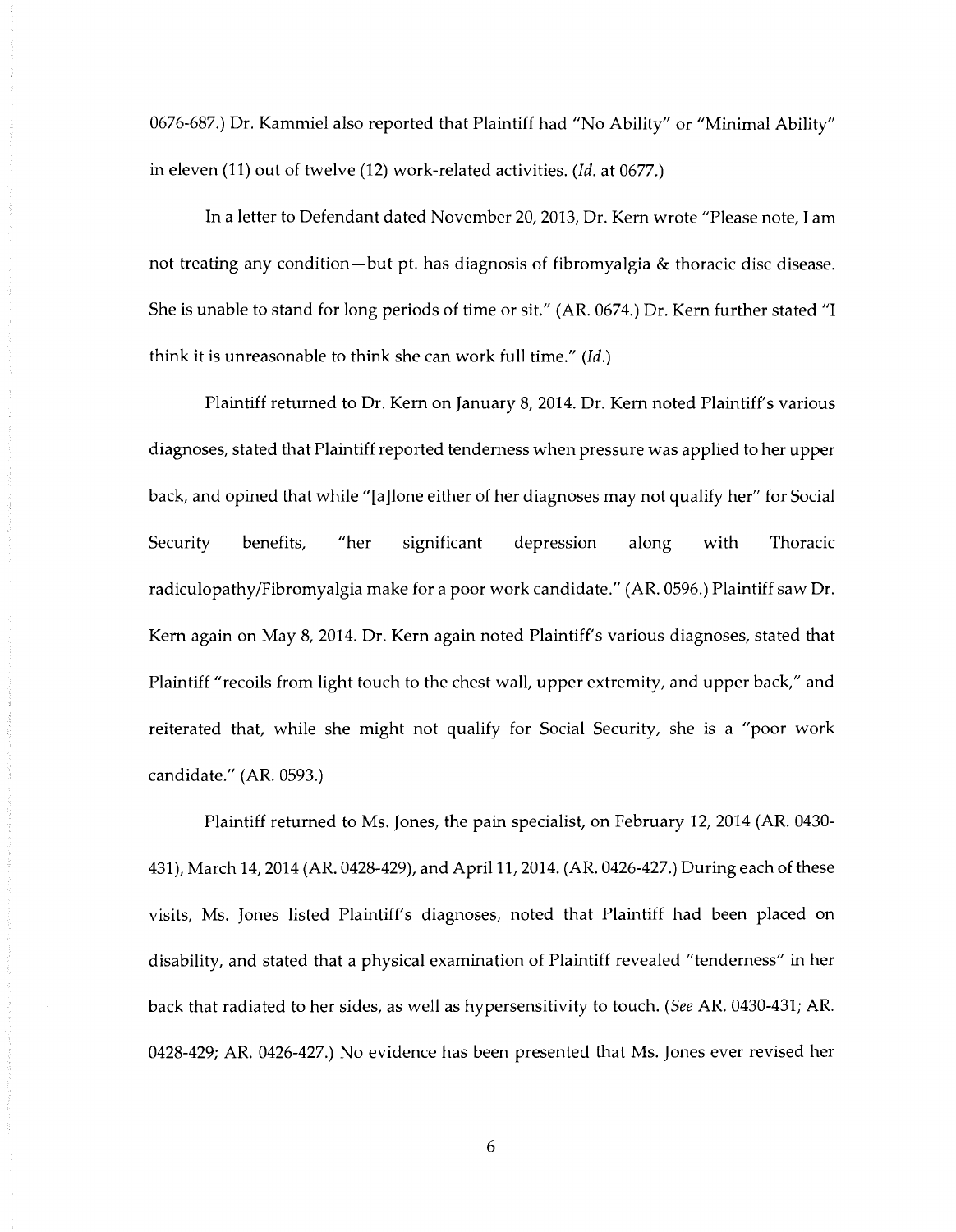opinion that Plaintiff could perform full-time "light" and "sedentary work." *(See* AR. 0730; AR. 0733.)

Around the same time, Plaintiff began seeing Diana Hewlett, DNP, a pain management specialist who worked in the same practice as Ms. Jones. Plaintiff met with Ms. Hewlett on May 9, 2014 (AR. 0424-425), June 6, 2014 (AR. 0422-423), July 18, 2014 (AR. 0420-421), August 15, 2014 (AR. 0418-419), September 12, 2014 (AR. 0415-416), October 10, 2014 (AR. 0412-413), November 7, 2014 (AR. 0409-410), and December 5, 2014. (AR. 0406- 407.) Ms. Hewlett's write-ups from these visits were extremely similar. In each one, she listed Plaintiff's diagnoses and reported that Plaintiff's physical examination revealed tenderness in her back and supporting muscles that radiated out to her sides, as well as elbow tenderness and hypersensitivity to touch. Notably, during this extensive course of treating Plaintiff for pain, Ms. Hewlett never stated that she disagreed with her colleague Ms. Jones' July, 2013 statement that Plaintiff could perform "light" and "sedentary work" on a "full-time basis." *(See* AR. 0730; AR. 0733.)

After being placed on LTD under her Policy with Defendant, Plaintiff filed for Social Security Disability benefits. Her claim was initially denied on February 14, 2013. *(See* AR. 0629-639.) Plaintiff appealed. In January, 2014, Plaintiff testified at a hearing before the Administrative Law Judge ("ALJ"). *(See Id.* at 0629.) On May 19, 2014, the ALJ denied Plaintiff's appeal. *(Id.)* The ALJ found that Plaintiff suffered from "severe impairments" such as Fibromyalgia, Thoracic Herniatations, Major Depressive Disorder, Bipolar Disorder, and Adjustment Reaction. *(Id.* at 0631.) However, the ALJ found that Plaintiff "does not have an impairment or combination of impairments that meets or medically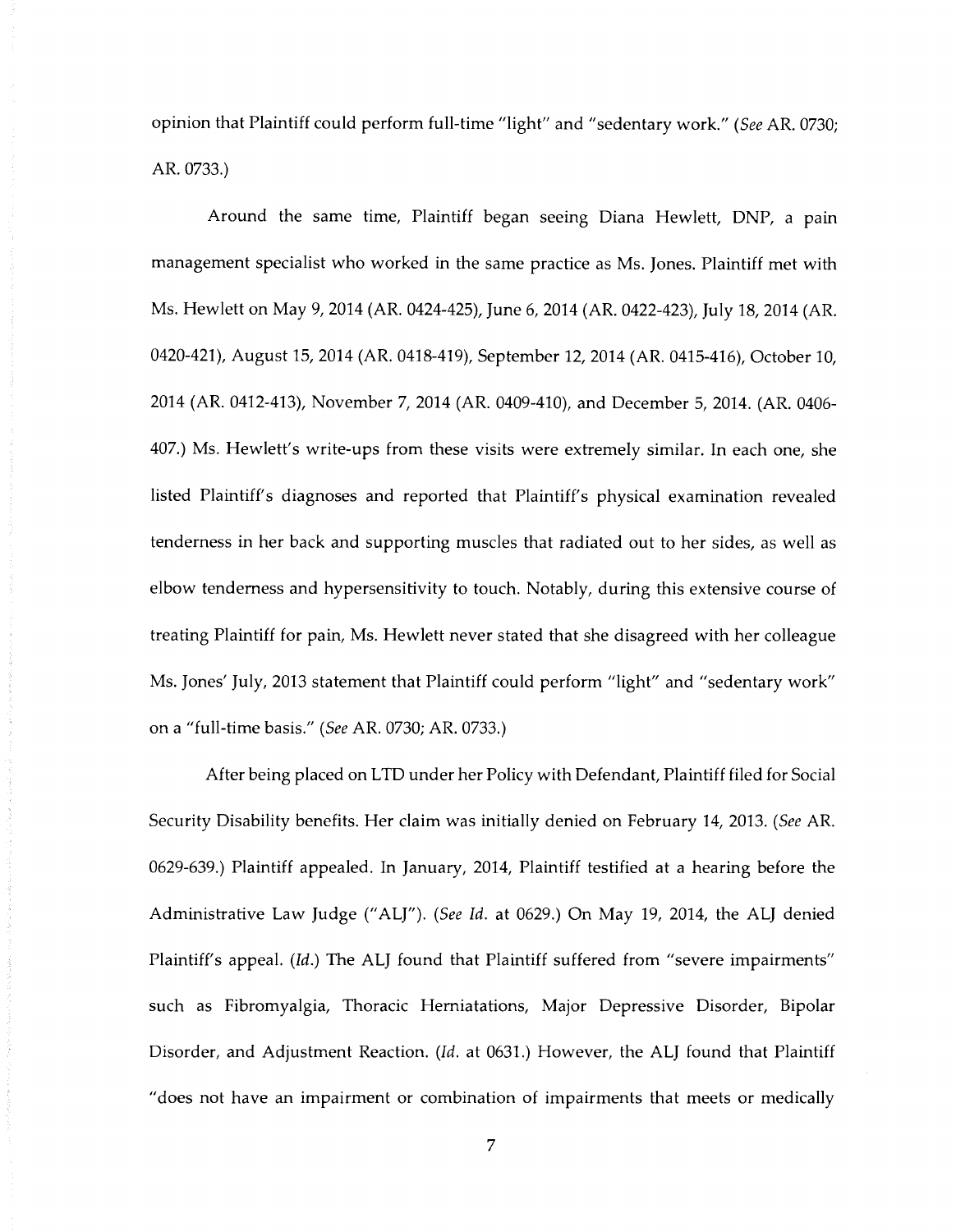equals the severity" necessary to qualify for Social Security Disability benefits. *(Id.* at 0632.) The ALJ noted that "claimant's subjective allegations are unsupported by the record," and further stated that "the medical evidence simply does not corroborate the level and effect of her alleged symptoms." *(Id.* at 0636.) The ALJ further stated that Plaintiff "has the residual functional capacity to perform light work." *(Id.* at 0634.) However, the ALJ listed various restrictions on Plaintiff's physical activities regarding her return to work, and stated that Plaintiff should only work in a low-stress environment that is slow paced and requires minimal contact with others. *(Id.)* 

The day after the ALJ denied Plaintiff's Social Security Disability appeal, Dr. Kem responded to a letter that Defendant had sent her inquiring into Plaintiff's condition. Dr. Kem indicated that Plaintiff was not capable of performing sedentary full-time work. (AR. 0621.) Dr. Kem stated that Plaintiff "cannot stand for long periods of time, or sit." *(Id.)* Dr. Kem also indicated that she did not expect Plaintiff's ability to work to change in the future. *(Id.)* 

On June 1, 2014, Dr. Kem filled out an APSD form provided by Defendant, and stated that Plaintiff reported pain in her chest, back, arms, and legs. (AR. 0611.) Dr. Kem noted that Plaintiff's prognosis was "fair/poor." *(Id.)* However, Dr. Kem noted that Plaintiff "sees pain management monthly" and that Dr. Kem was "only treating chole[sterol]." *(Id.)*  Dr. Kem did not fill out the part of the form that assessed Plaintiff's work-related abilities and restrictions. She noted that Plaintiff's work abilities were "not assessed this visit," and advised Defendant to "consult pain management." *(Id.* at 0612.)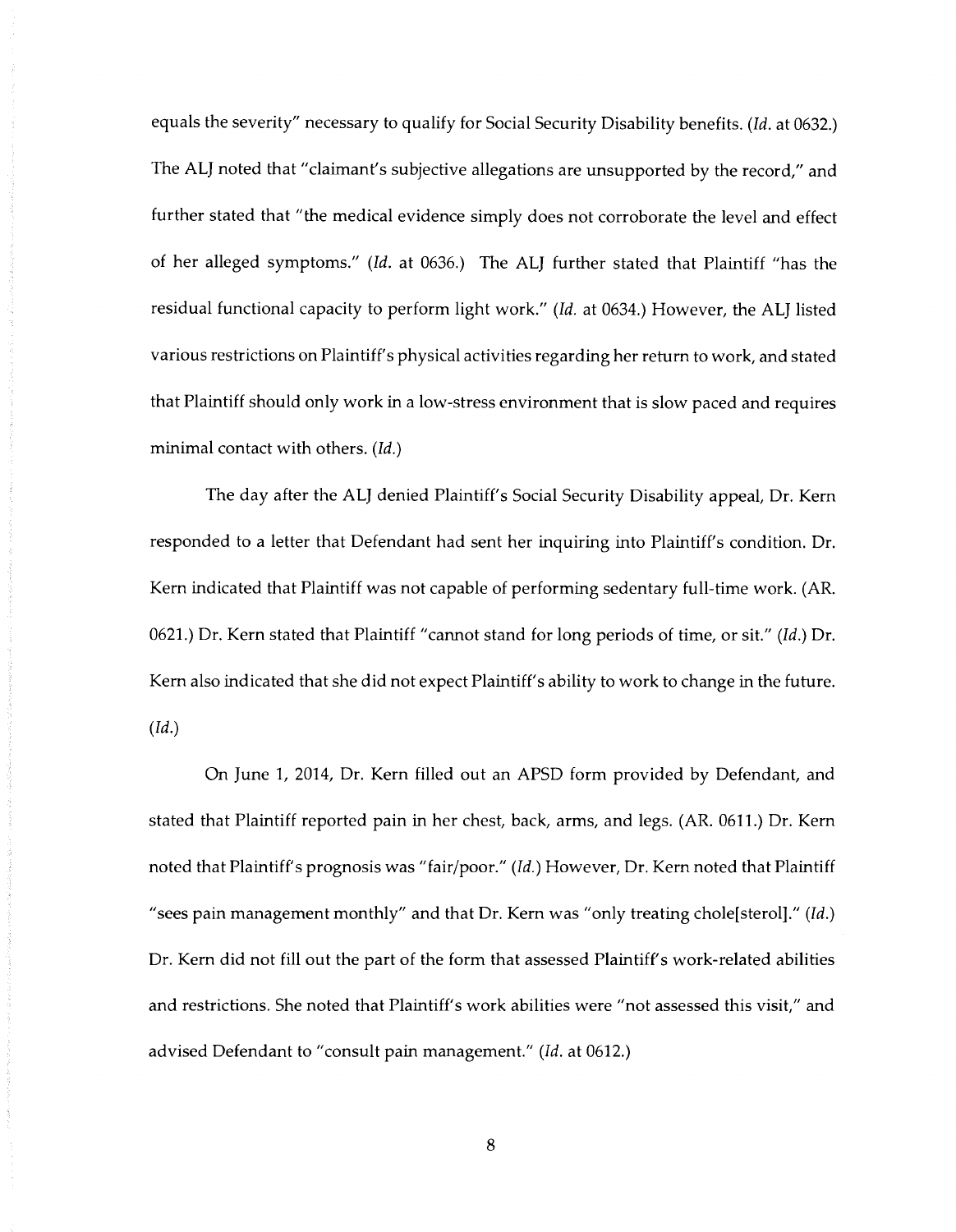In early October, Dr. Kammiel filled out a functional capacity form provided by Defendant, and noted that Plaintiff had "No Ability" or "Moderate Ability" on ten (10) of the eleven (11) work-related activities that Dr. Kammiel assessed. (AR. 0598.) Dr. Kammiel also noted that Plaintiff was suffering from bi-polar disorder and chronic pain syndrome. (AR. 0597-599.) Plaintiff saw Dr. Kammiel again on November 7, 2014. Dr. Kammiel stated that Plaintiff had bi-polar disorder and was "unable to work due to impact of physical pain on her mood and depression." (AR. 0579-580.)

# 2. *Plaintiff's Own Occupation Period Ends, and Defendant Investigates Whether Plaintiff Meets the Definition of Disabled Under the Any Occupation Standard*

Under Plaintiff's Policy, her LTD benefits expired on November 1, 2014, two years after they went into effect. *(See* AR. 0028.) On November 11, 2014, Defendant wrote to Plaintiff explaining that her LTD benefits had lapsed, and that "you must be considered totally disabled ... in order to continue to be eligible for LTD benefits." (AR. 0240.) In other words, because the Own Occupation period had ended, Plaintiff could only continue to receive LTD benefits if she were unable to work "Any Occupation." Defendant noted that it was investigating whether Plaintiff was fully disabled as required for her to continue to receive LTD benefits. *(Id.)* Defendant further advised Plaintiff that any benefits she received after November 1, 2014 (when her Own Occupation benefits lapsed) "should not be construed as an admission of continued liability." *(Id.)* The letter was signed by "Tanya R. Walsh, Senior Ability Analyst[,] Hartford Life and Accident Co." *(Id.)* 

Over the next six months, Defendant reviewed Plaintiff's case to determine whether she was disabled under the Any Occupation standard. Defendant obtained two doctors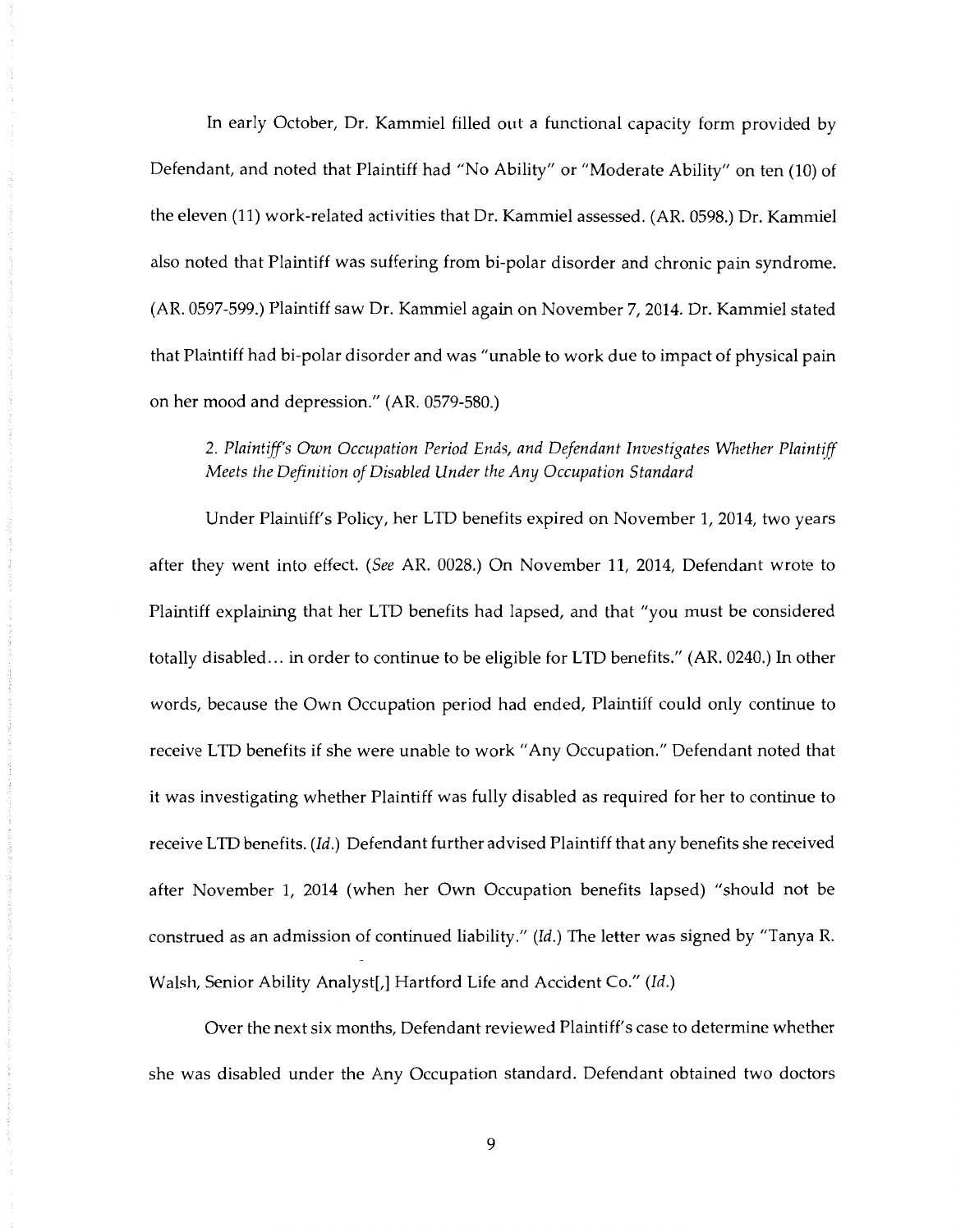from Medical Consultants Network to conduct record reviews of Plaintiff's medical file. (ECF No. 58 at 2.) Plaintiff was not physically examined by either of these physicians. (ECF. No. 65 at 4.) Both physicians were licensed and Board Certified. (ECF No. 63 at 9.) Neither was licensed to practice medicine in Pennsylvania. (ECF No. 65 at 4.)

The first review was conducted by Dr. Akshay Sood. (AR. 0561-567.) Dr. Sood reviewed 168 pages of Plaintiff's medical records. (AR. 0561.) Dr. Sood also contacted two of the physicians who had treated Plaintiff. Dr. Kem would not speak with Dr. Sood, but she transmitted a message to him through her nurse, who reported that Plaintiff could not be touched because everything hurt her. (AR. 0564.) Dr. Sood had better luck with Ms. Hewlett, who worked alongside Ms. Jones and served as one of Plaintiff's pain specialists. According to Dr. Sood, Ms. Hewlett indicated during their phone conversation that she still believed that her colleague Ms. Jones' report from July 26, 2013, was accurate. *(Id.)* In Ms. Jones' July 26, 2013 report, she stated that Plaintiff could perform "light" and "sedentary work" on a "full-time basis." (AR. 0730; AR. 0733.)

After reviewing Plaintiff's medical records and speaking with Dr. Kem (albeit via her nurse) and Ms. Hewlett, Dr. Sood determined that Plaintiff could return to full-time work. (AR. 0565.) However, Dr. Sood noted certain "medically necessary functional limitations and/or restrictions" regarding Plaintiff's work abilities. *(Id.)* For instance, Dr. Sood stated that Plaintiff "can never climb ladders or stairs or balance or operate at heights or drive commercial vehicles or operate heavy equipment" and cannot "bend, twist, squat, crouch or stoop." *(Id.)* Dr. Sood also noted that, in an eight-hour work shift, Plaintiff could only "sit one hour at a time for a total of six hours," could only "stand for 30 minutes at a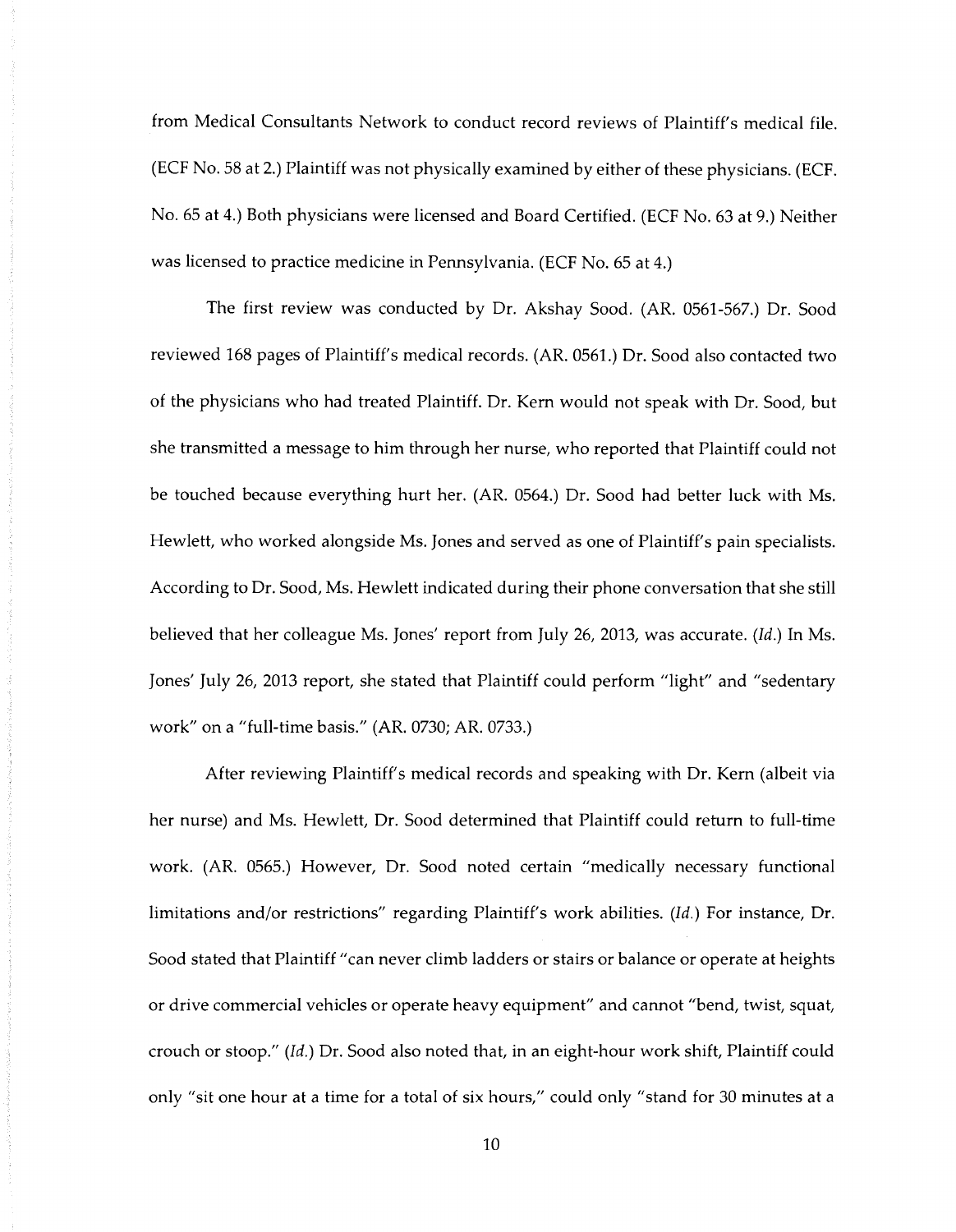time for a total of four hours," and could only "walk for 30 minutes at a time for a total of two hours." *(Id.)* 

The second review was conducted by Dr. Kathleen Seibel, a psychiatrist. (AR. 0553- 559.) Dr. Seibel attempted to speak with Dr. Kammiel, Plaintiff's psychiatrist, but the receptionist told Dr. Siebel that Dr. Kammiel would charge him for the time she spent on the phone with him. *(Id.* at 0557.) Dr. Siebel consulted with Medical Consultants Network, which advised her to go forward with the review notwithstanding her inability to speak with Dr. Kammiel. *(Id.)* 

Upon finishing her review, Dr. Siebel stated that, based on the dearth of psychiatric records, the illegibility of the few notes written by Dr. Kammiel, and the fact that Plaintiff had never undergone a "complete, thorough psychiatric evaluation that is legible," it was "unclear" which psychiatric symptoms were being monitored. *(Id.* at 0558.) Dr. Siebel stated "I do not agree that this claimant has impairment from a psychiatric disorder based on the records available for me to review." *(Id.* at 0557.) Dr. Siebel observed that "the intensity of treatment does not support impairment secondary to a psychiatric disorder," and concluded that "there is no objective information that supports restrictions or limitations secondary to a psychiatric disorder." *(Id.)* 

After Drs. Sood and Siebel submitted their findings, Defendant performed an "Employability Analysis Report" ("EAR") to determine which occupations Plaintiff could perform given the limitations and restrictions noted by Drs. Sood and Siebel. (AR. 0512- 531.) The "Ability Profile," which listed all of Plaintiff's limitations in one, single-spaced column, was almost two full-pages long. *(Id.* at 0515-516.) The report identified six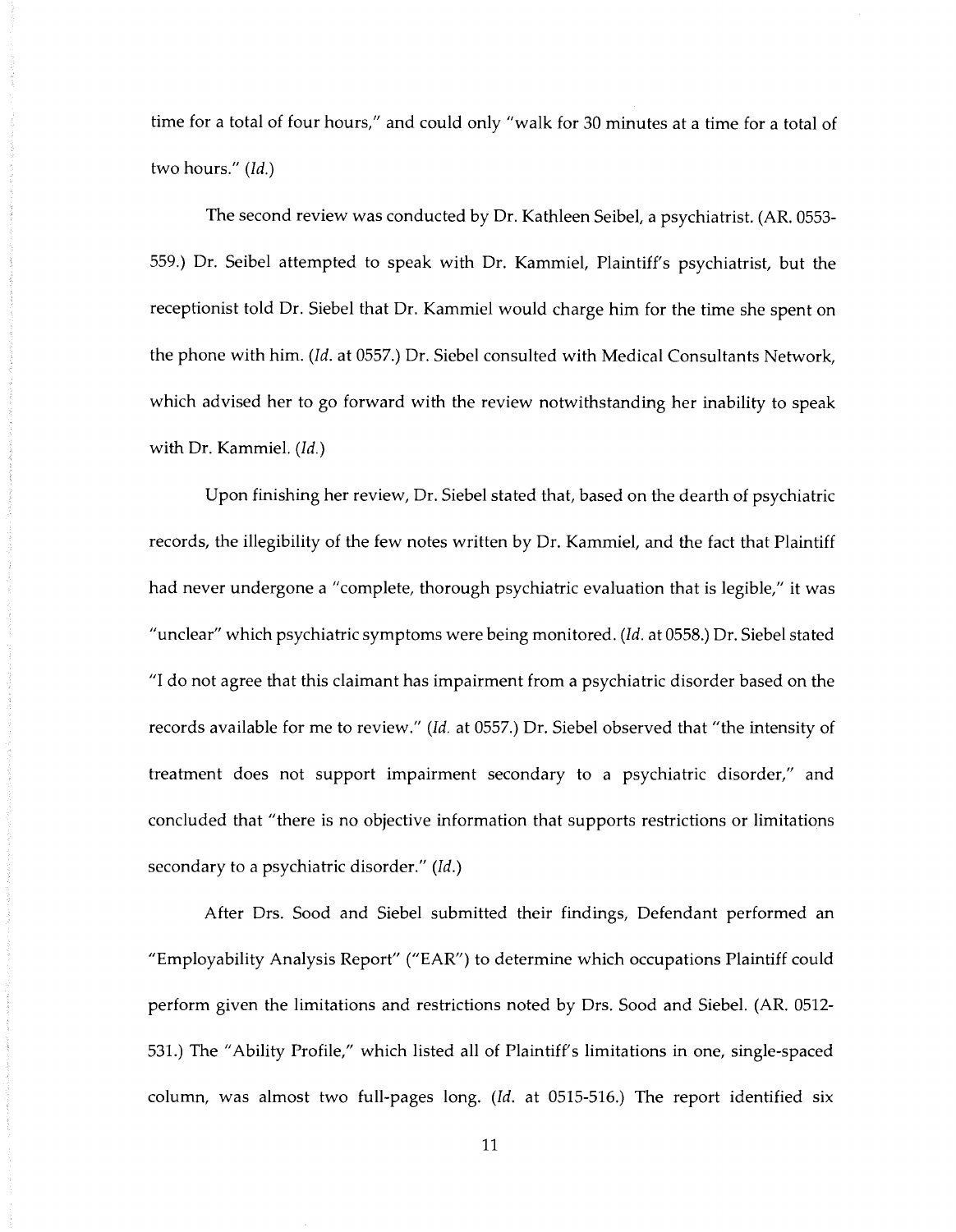occupations that Plaintiff could perform given her restrictions. *(Id.* at 513.) All six of the occupations would allow Plaintiff to earn more than the minimum amount required by her Policy. *(Id.)* Based on the EAR, Defendant determined that Plaintiff was not totally disabled as required for her to continue to receive LTD benefits during the Any Occupation period.

On December 31, 2014, Defendant informed Plaintiff, via letter, that it was terminating her LTD benefits effective January 1, 2015. (AR. 0224.) The letter stated that, based on Drs. Sood and Siebel's independent reviews of Plaintiff's medical file, Defendant did not believe that Plaintiff was totally disabled. The letter detailed the above-stated restrictions that Dr. Sood believed were medically necessary for Plaintiff to return to work, and listed the six job matches that were produced by the EAR given Plaintiff's restrictions and salary requirements. *(Id.* at 0227.) The letter informed Plaintiff how to file an appeal. The letter was signed by "Tanya R. Walsh, Senior Ability Analyst[,] Hartford Life and Accident Insurance Co." *(Id.)* 

## 3. *Plaintiff's Appeal and Defendant's Subsequent Review*

Plaintiff appealed the decision. (AR. 0496-501.) In her appeal letter, Plaintiff raised several "issues" with Defendant's decision. Plaintiff alleged that her LTD benefits were terminated "without any medical support," that Defendant improperly failed to have Plaintiff undergo a functional capacity test, that Defendant used an inappropriate employability test, and that Defendant improperly required her to apply for Social Security benefits to show that she was totally disabled. *(Id.* at 0497-498.) To support her appeal, Plaintiff filed a form completed by Dr. Kem, in which Dr. Kem stated that Plaintiff was restricted to sitting a maximum of 2 hours in an 8-hour workday, and further stated that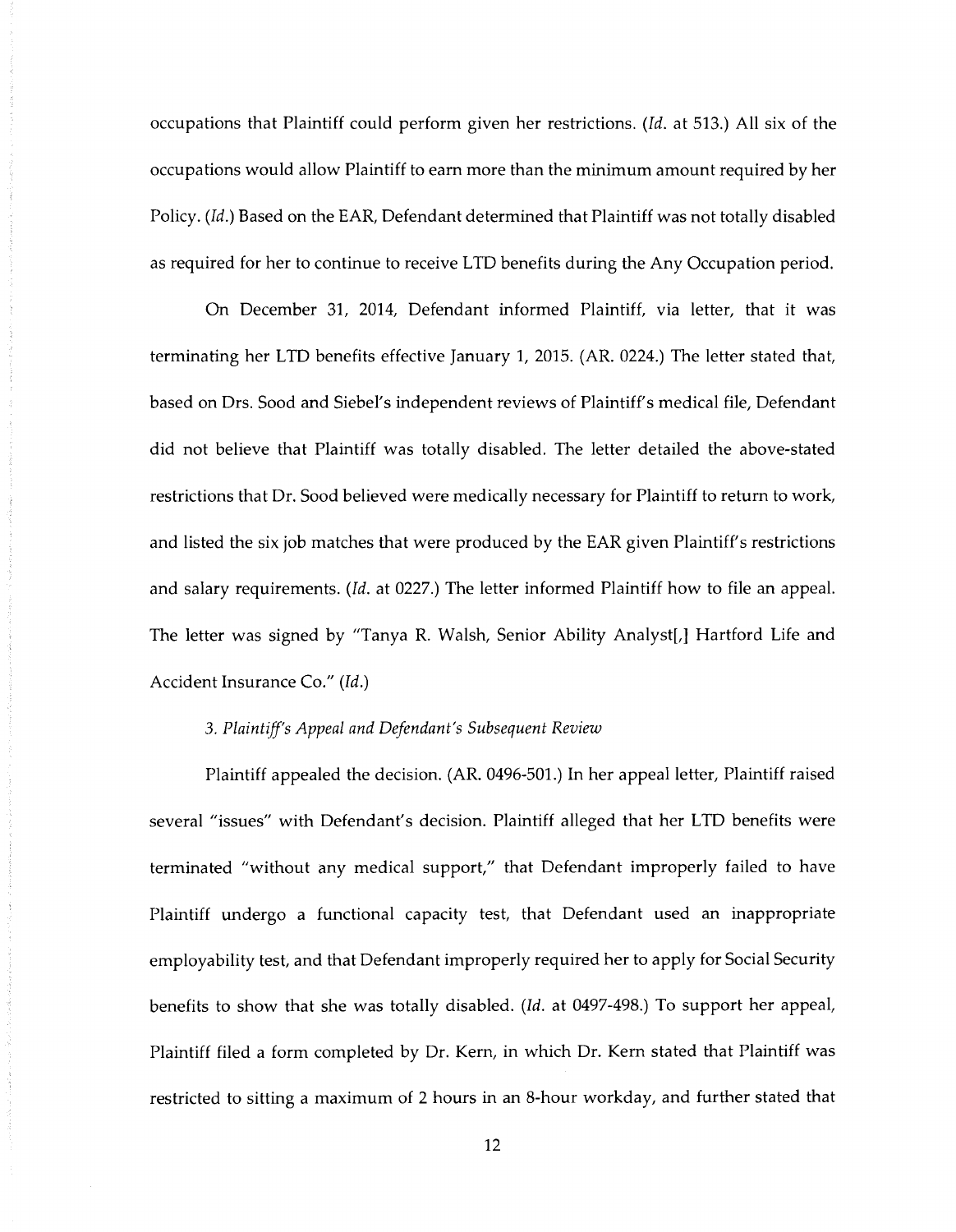Plaintiff was unable to participate in full-time sedentary employment. (AR. 0487-488.) Dr. Kem filled out this form on March 12, 2015. However, the last time Dr. Kern had actually seen plaintiff was on November 7, 2014. (AR. 0216.)

In her appeal letter, Plaintiff further requested that Defendant identify whatever additional information Defendant believed it needed for Plaintiff's claim to be granted, and requested that Defendant "obtain a functional capacity evaluation." (AR. 0484-485.) Defendant responded to these requests in a letter, dated July 13, 2015. (AR. 0220.) Defendant stated that "a full explanation of why [Plaintiff's] claim was terminated was given" in the termination letter. *(Id.)* Defendant further stated that it would not arrange for a functional capacity evaluation, because "the issue is [Plaintiff's] work ability as of 12/31/2014." *(Id.)*  This letter was signed by Mary Floyd, Appeal Specialist[,] Hartford Life and Accident Insurance Co." *(Id.)* 

In its review of Plaintiff's appeal, Defendant obtained three additional independent medical opinions from Maureen Smith Ruffell, M.D., Board Certified in Psychiatry, Dr. James Boscardin, M.D., Board Certified Orthopedic Surgery, and Dr. Brian Peck, M.D., Board Certified Rheumatology. (ECF No. 63 at 13.) None of these physicians is licensed to practice medicine in Pennsylvania.

Dr. Ruffell completed her review on August 6, 2015. (AR. 0360-374.) Dr. Ruffell noted that she reviewed "[a]ll records provided by the Hartford." *(Id.* at 0360.) Dr. Ruffell also noted that she had called Dr. Kemmiel's office on multiple occasions, and sent Dr. Kemmiel written questions concerning her treatment of Plaintiff, but that Dr. Kemmiel never responded. *(Id.* at 0374-376.) Dr. Ruffell noted that, based on her review of Plaintiff's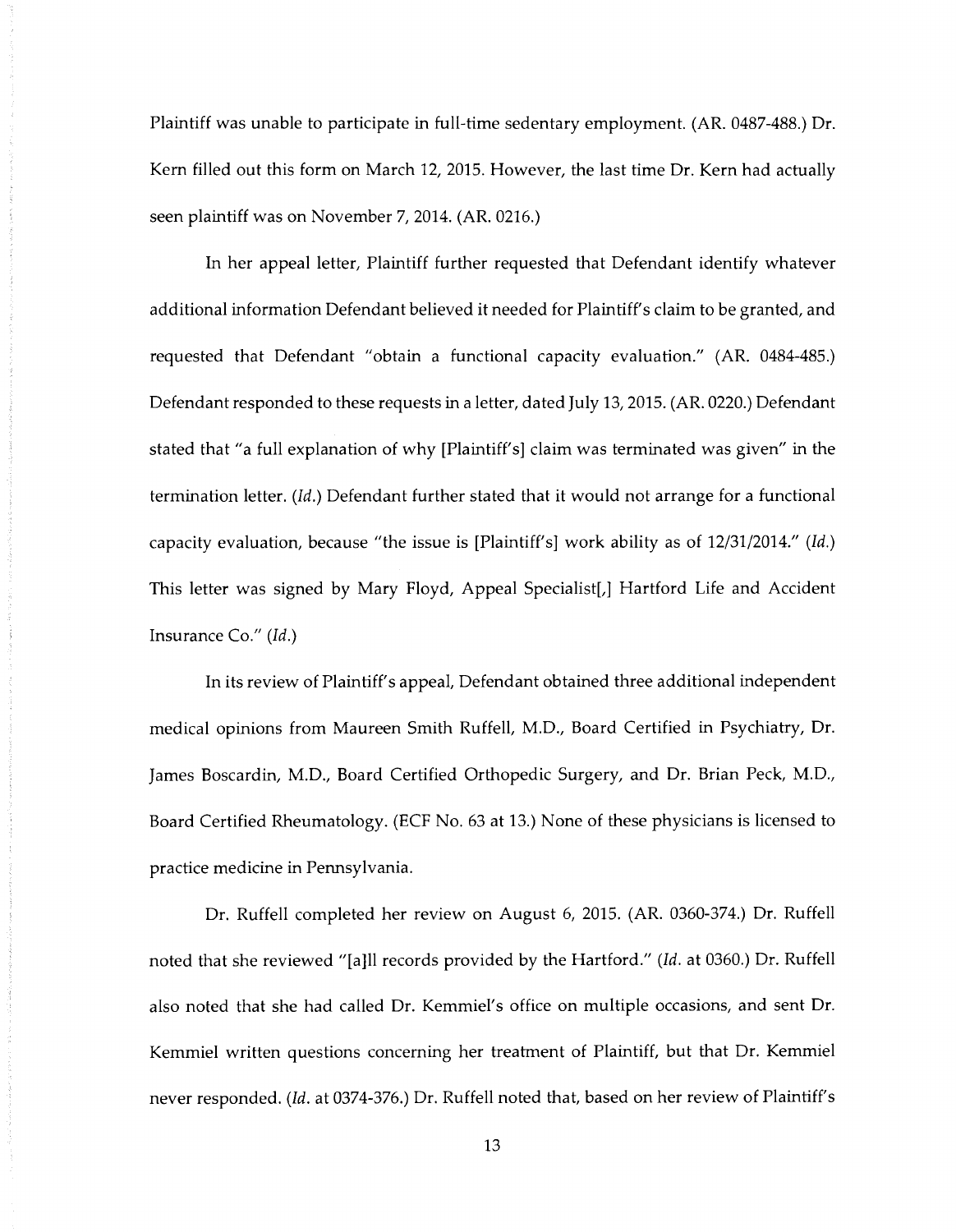medical file, "there is no indication that the claimant is psychotic, unable to exercise adequate every day judgment, immobilized by her depression or unable to care for herself." *(Id.* at 0367.) Dr. Ruffell further noted that "I did not find any documentation of a cognitive exam showing any significant memory, concentration or attention deficit." *(Id.)* Dr. Ruffell further stated that "[w]hile there is sparse information about [Plaintiff's] actual daily functionality," the fact that Plaintiff's medical file indicated that Plaintiff planned a trip to Germany in May of 2013, and the fact that she regularly travelled 6-hours to visit her pain specialists, were "inconsistent with the claim of a severe condition that precludes work activity." *(Id.)* Dr. Ruffell also observed that Plaintiff's psychiatric care appeared to be limited to "medication management sessions every 3 months" with Dr. Kammiel, a course of treatment which "is not consistent with what would be expected for a severe condition." *(Id.* at 0368.) Dr. Ruffell ended her report by stating that "I did not find information that supports signs of severity that would preclude work activity despite her symptoms if she were motivated to return to the workplace." *(Id.* at 0373.)

Dr. Peck's report was also issued on August 6, 2015. (AR. 0340-348.) Dr. Peck contacted Dr. Kem by telephone on July 16, 2015, at 12:45 p.m. *(Id.* 0340.) Dr. Peck reports that Dr. Kem stated that Plaintiff was unable to perform full-time sedentary work due to her pain. *(Id.* at 0341.) However, Dr. Peck noted that Dr. Kem had previously "outlined [restrictions and limitations] consistent with medium work" on a disability form from April of 2012. *(Id.* at 0343.) After performing a record review of the notes and reports from Ms. Hewlett, Ms. Jones, and Drs. Kem and Kammiel, reviewing imaging studies such as x-rays and MRis, and listing Plaintiff's likely diagnoses, Dr. Peck concluded that "[Plaintiff] is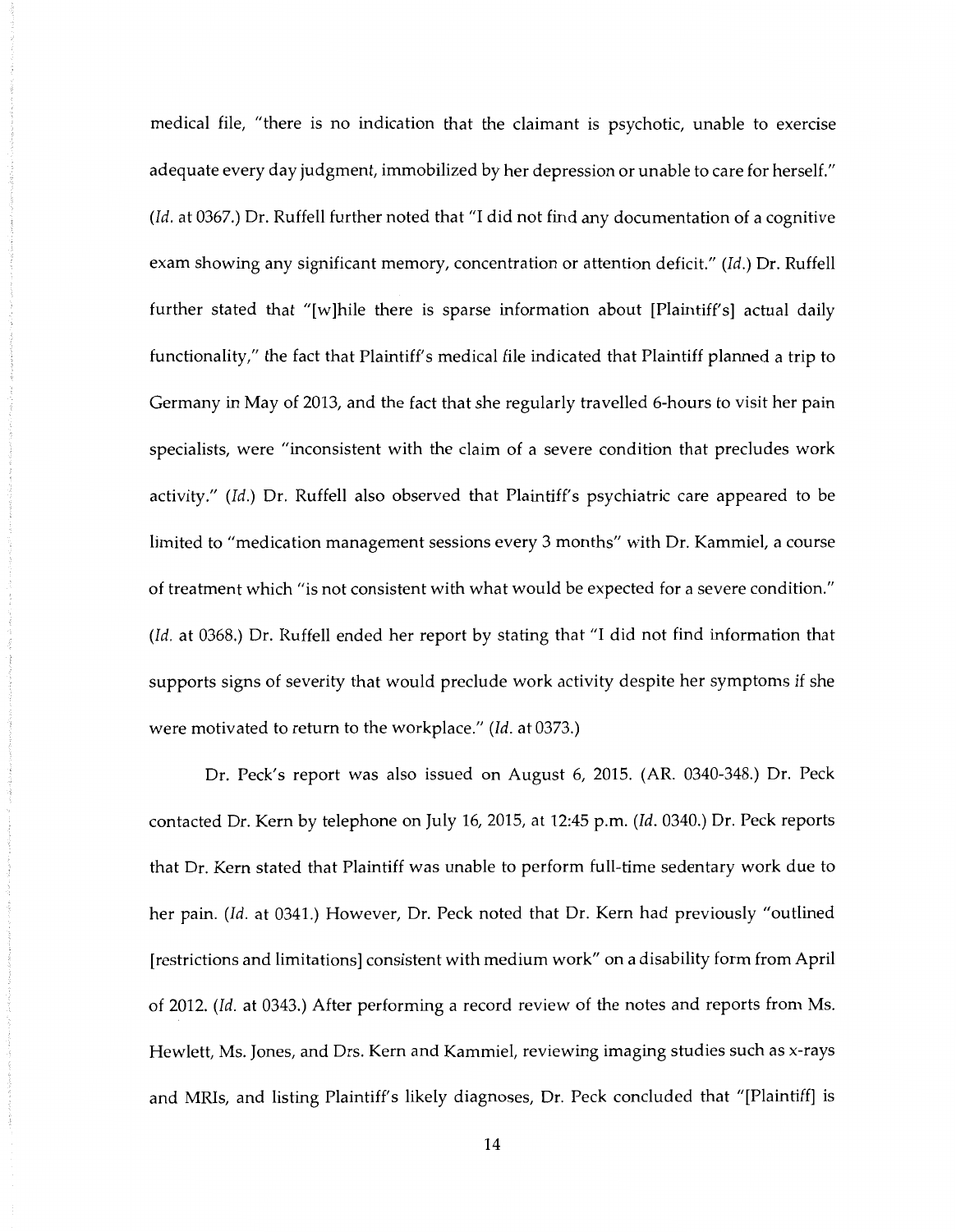capable of performing light level work as defined by the DOL-DOT on a full-time basis for the time period in question." *(Id.* at 0347.)

Dr. Boscardin also completed his review on August 6, 2015. (AR. 0351-357.) Dr. Boscardin reviewed "[a]ll records provided by the Hartford." *(Id.* at 0351.) Dr. Boscardin stated that his review was limited to "orthopedic issues." *(Id.* at 0355.) Dr. Boscardin reviewed the imagining studies in Plaintiff's, such as MRis and x-rays, and noted that the images "indicate degenerative changes, but nothing that would cause a significant neurological or functional limitation." *(Id.* at 0354.) Dr. Boscardin attempted to speak with Ms. Jones, one of Plaintiff's pain specialists, but Ms. Jones never returned his call. *(Id.)*  However, Dr. Boscardin states that he spoke with Dr. Kem on July 30, 2015, at 10:25 a.m.; Dr. Kem "opined" that Plaintiff was able to perform light-duty work as of January 1, 2015, but stated that psychological issues might impair her ability to function in a full-time job.<sup>1</sup> *(Id.)* Dr. Boscardin concluded that Plaintiff was able to perform full-time light level work "8 hours a day, 40 hours a week." (AR. 0355.) He noted that Plaintiff had no restrictions on grasping or typing, could walk and stand for up to an hour at a time for a maximum of three hours each day, could lift up to twenty pounds, and that Plaintiff had no restrictions for sitting, though she should be allowed to shift positions for comfort as needed. *(Id.)* 

<sup>1</sup> Plaintiff does not deny that this conversation occurred. But Plaintiff states that "there is no evidence of this conversation." (ECF 63. at 15.) However, there is evidence-Dr. Boscardin's personal knowledge of this conversation, as detailed in his report. Moreover, Plaintiff has not come forward with any evidence to support her speculation that this conversation did not actually occur.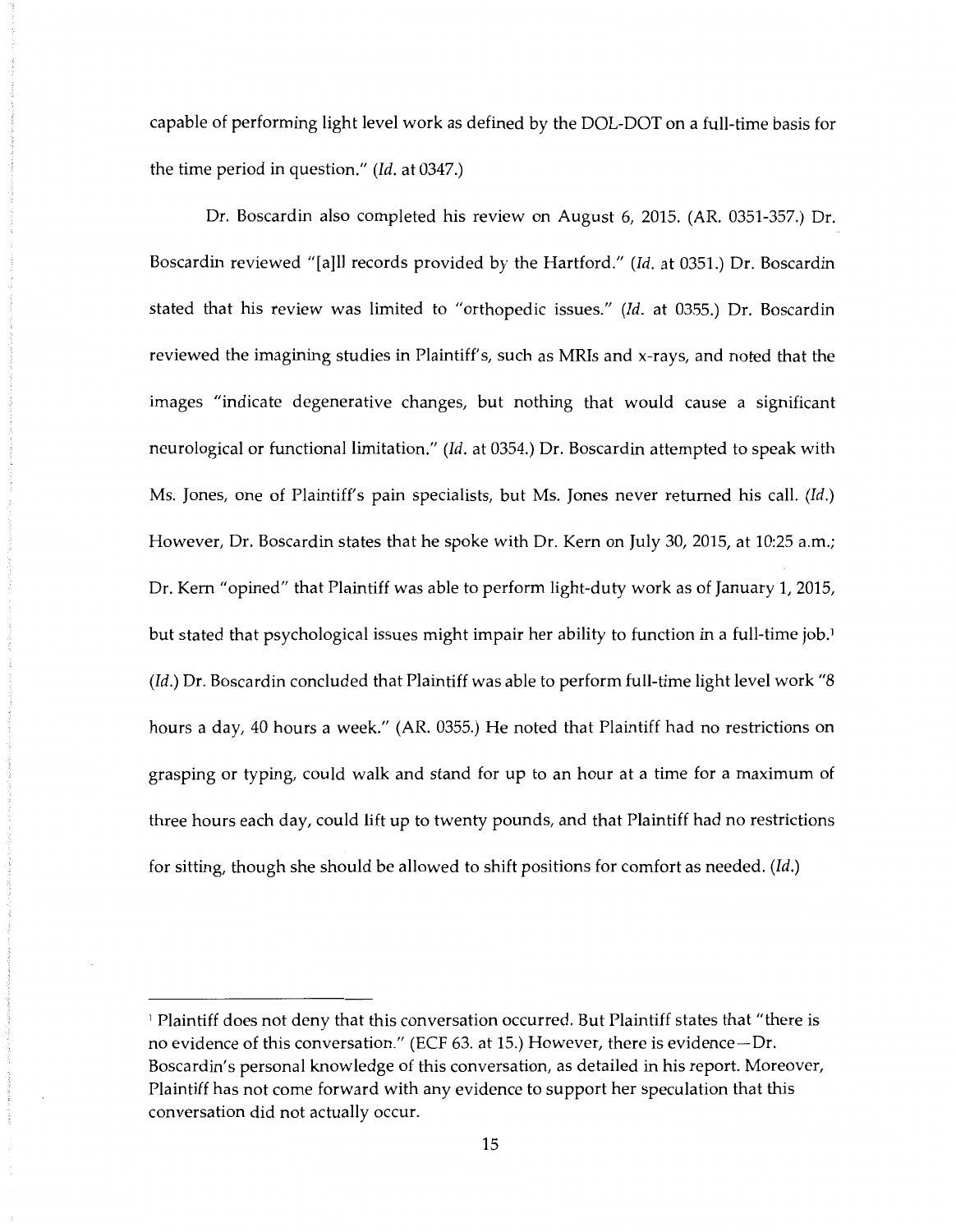In consideration of the reports submitted by these independent medical reviewers, as well as the other information in Plaintiff's file, Defendant denied Plaintiff's appeal in a letter dated August 11, 2015. (AR. 0214-220.) The letter noted that Defendant's review of Plaintiff's claim "has been conducted separately from the individuals who made the original decision to terminate benefits and without deference to that decision." *(Id.* at 0214.) The letter noted that Plaintiff's "claim file has been reviewed in its entirety" *(Id.),* and listed nine (9) additional sources of information that were considered during the appeal. *(Id.)* The letter provided a chronology of Defendant's review of Plaintiff's claim, from its initial denial to the appeal decision, and summarized the findings of all five (5) independent doctors who had reviewed Plaintiff's file. *(Id.* at 0215-219.) Defendant stated that based on Plaintiff's medical information, the opinions of Plaintiff's treatment providers (i.e. Dr. Kem, Dr. Kemmiel, Ms. Hewlett, and Ms. Jones), and the reviews provided by the independent reviewing physicians, Defendant determined that Plaintiff was capable of performing "sedentary to light duty work" as of January 1, 2015. *(Id.* at 0219.) The letter further stated that the EAR, which had listed occupations that accommodated Plaintiff's restrictions and satisfied her compensation requirements, remained valid. *(Id.)* The letter was signed "Mary Floyd, Appeal Specialist[,] Hartford Life and Accident Insurance Co." *(Id.)* 

Approximately six weeks after Defendant denied her appeal, Plaintiff filed this lawsuit.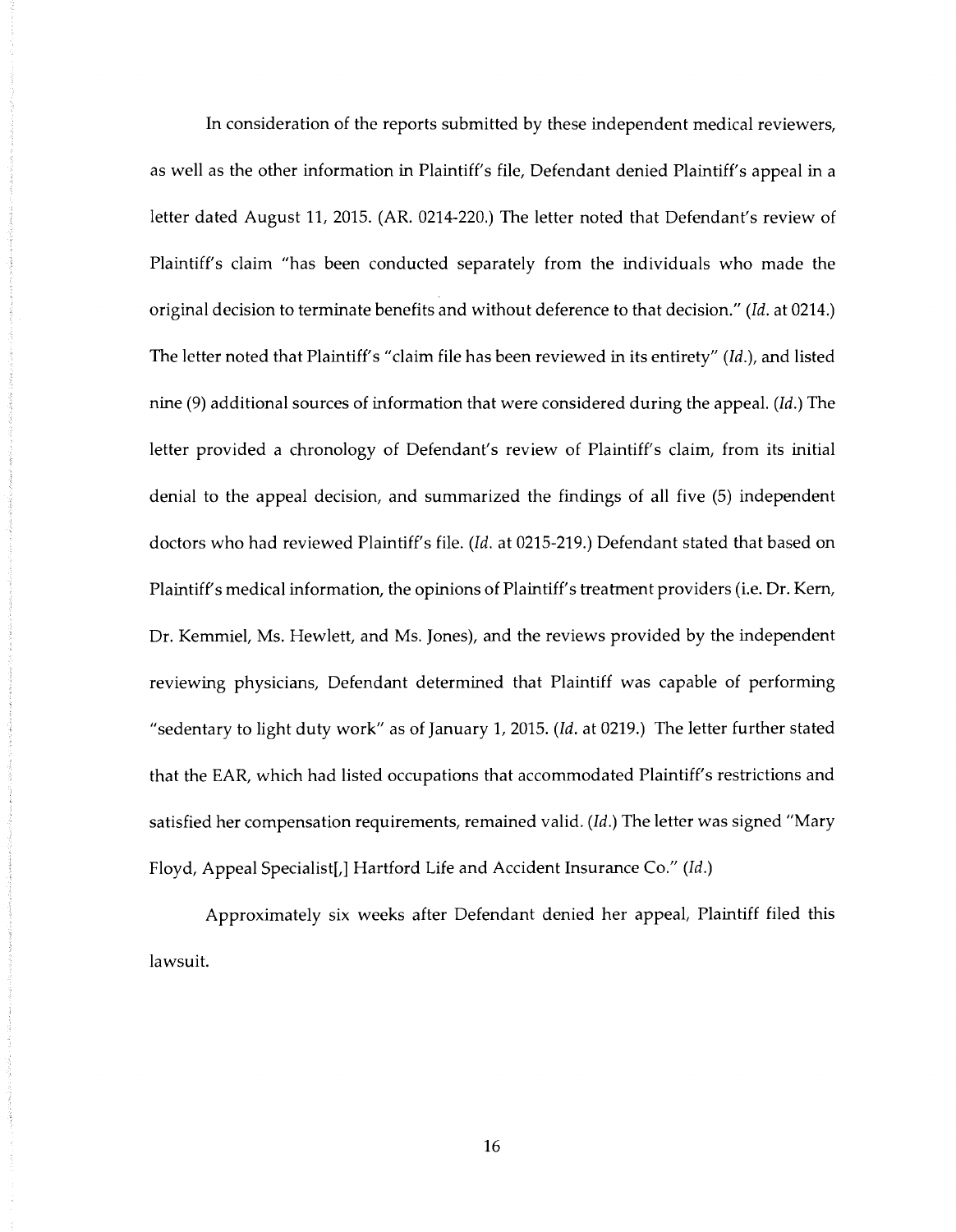## IV. **Legal Standards**

## **A. Summary Judgment**

"Summary judgment is appropriate only where ... there is no genuine issue as to any material fact ... and the moving party is entitled to judgment as a matter of law." *Melrose, Inc. v. Pittsburgh,* 613 F.3d 380, 387 (3d Cir.2010) *(quoting Ruehl v. Viacom, Inc.,* 500 F.3d 375, 380 n. 6 (3d Cir.2007)); *see also Celotex Corp. v. Catrett,* 477 U.S. 317, 322 (1986); Fed.R.Civ.P. 56(a). Issues of fact are genuine "if the evidence is such that a reasonable jury could return a verdict for the nonmoving party." *Anderson v. Liberty Lobby, Inc.,* 477 U.S. 242, 248 (1986); *see also McGreevy v. Stroup,* 413 F.3d 359, 363 (3d Cir. 2005). Material facts are those that will affect the outcome of the trial under governing law. *Anderson,* 477 U.S. at 248. The Court's role is "not to weigh the evidence or to determine the truth of the matter, but only to determine whether the evidence of record is such that a reasonable jury could return a verdict for the nonmoving party." *Am. Eagle Outfitters v. Lyle* & *Scott Ltd.,* 584 F.3d 575, 581 (3d Cir. 2009). "In making this determination, 'a court must view the facts in the light most favorable to the nonmoving party and draw all inferences in that party's favor."" *Farrell v. Planters Lifesavers* Co., 206 F.3d 271, 278 (3d Cir.2000) *(quoting Armbruster v. Unisys Corp.,* 32 F.3d 768, 777 (3d Cir. 1994).

The moving party bears the initial responsibility of stating the basis for its motion and identifying those portions of the record that demonstrate the absence of a genuine issue of material fact. *Celotex,* 477 U.S. at 323. If the moving party meets this burden, the party opposing summary judgment "may not rest upon the mere allegations or denials" of the pleading, but "must set forth specific facts showing that there is a genuine issue for trial."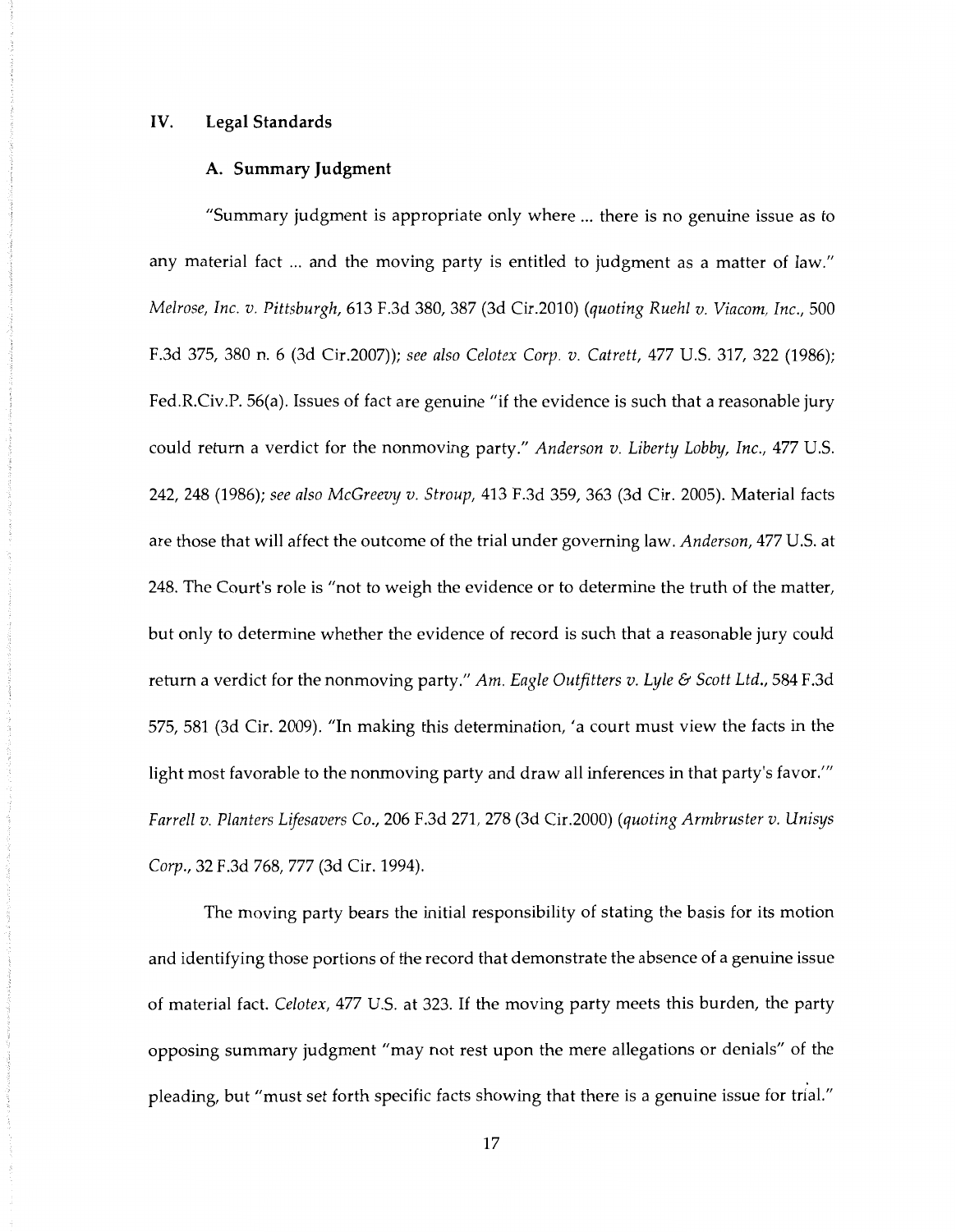*Saldana v. Kmart Corp.,* 260 F.3d 228, 232 (3d Cir. 2001) *(quoting Matsushita Elec. Indus.* Co. *v. Zenith Radio Corp.,* 475 U.S. 57 4, 587 n. 11 (1986)). "For an issue to be genuine, the nonmovant needs to supply more than a scintilla of evidence in support of its position-there must be sufficient evidence (not mere allegations) for a reasonable jury to find for the nonmovant." *Coolspring Stone Supply v. Am. States Life Ins.* Co., 10 F.3d 144, 148 (3d Cir.1993); *see also Podobnik v. U.S. Postal Serv.,* 409 F.3d 584, 594 (3d Cir. 2005) (noting that a party opposing summary judgment "must present more than just bare assertions, conclusory allegations or suspicions to show the existence of a genuine issue") (internal quotation marks omitted).

### **B. ERISA**

"[A] denial of benefits challenged under  $\S$  1132(a)(1)(B) is to be reviewed under a de novo standard unless the benefit plan gives the administrator or fiduciary discretionary authority to determine eligibility for benefits or to construe the terms of the plan." *Firestone Tire* & *Rubber* Co. *v. Bruch,* 489 U.S. 101, 115, 109 S.Ct. 948, 103 L.Ed.2d 80 (1989). "Thus, when an employee benefit plan grants discretionary authority to a plan administrator, a court must apply the deferential standard of arbitrary and capriciousness." *McDonald v. Appleton Papers Inc. Ret. Plan,* No. CIV.A. 3:13-181, 2014 WL 4660683, at \*3 (W.D. Pa. 2014), *citing Fleisher v. Standard Ins.* Co., 679 F.3d 116, 120 (3d Cir.2012); *see also Doroshow v. Hartford Life* & *Acc. Ins.* Co., 574 F.3d 230, 233 (3d Cir. 2009) ("When the administrator has discretionary authority to determine eligibility for benefits ... the decision must be reviewed under an arbitrary and capricious standard."). "The plan administrator bears the burden of proving that the arbitrary and capricious standard of review applies." *Viera v. Life Ins.* Co. *of N. Am.,* 642 F.3d 407, 413 (3d Cir. 2011) (internal citations omitted).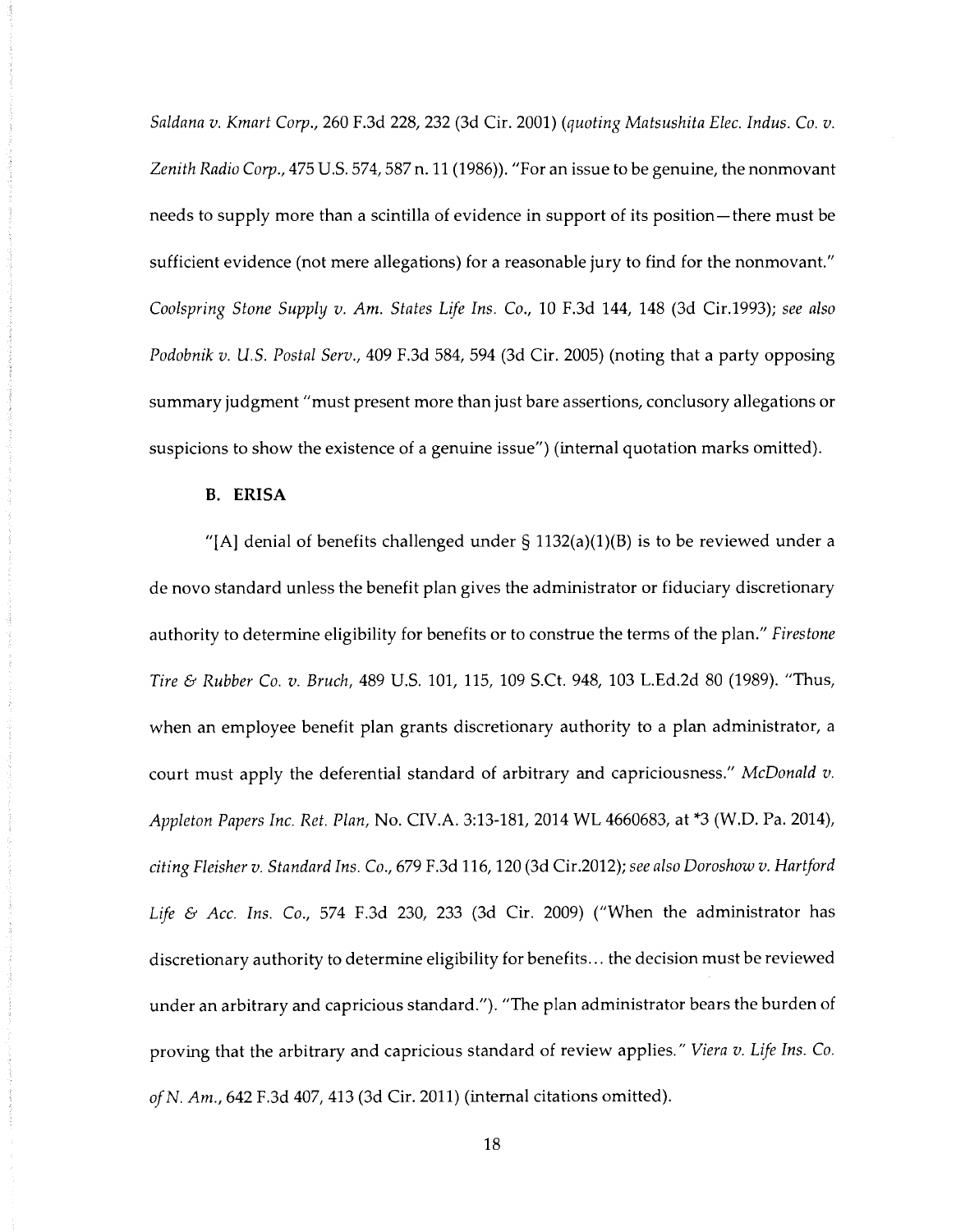"The arbitrary and capricious standard is also applicable where reviewing decisions are made by parties other than the administrator, so long as the plan provides that the administrator can delegate the duty to another party, and the administrator properly designated that duty." *Cipriani v. Liberty Life Assurance* Co. *of Boston,* No. 4:12-CV-1335, 2015 WL 5923454, at \*2 (M.D. Pa. 2015), *citing Parelli v. Bell Atl.-Pa.,* No. 98-3392, 2000 WL 764914, at \*3 (E.D. Pa. 2000). "However, if the plan does not include a provision that allows the administrator to designate others to carry out fiduciary responsibilities, evaluate claims, or construe the terms of the plan, then any delegation of that discretion would be unauthorized and any determinations made by an unauthorized third party would be subject to a less deferential de novo standard of review." *Cipriani,* 2015 WL 5923454 at \*2 (internal citations omitted).

# **V. Discussion**

### **A. Applicable Standard of Review**

The parties do not dispute that the Policy gives Defendant the discretion to determine Plaintiff's eligibility for benefits. *(See* ECF No. 63 at 2.) However, Plaintiff claims that Defendant improperly delegated its decision-making authority in violation of the Policy, and therefore contends that this Court should apply a *de nova* standard of review. *(See* ECF No. 57 at 2-4.) Defendant asserts that it did not delegate any decision-making authority, and that its decision to terminate Plaintiff's benefits is therefore entitled to an arbitrary and capricious standard of review. *(See* ECF No. 64 at 4-7.)

Plaintiff's improper delegation argument is straightforward. The Policy states that "We have full discretion and authority to determine eligibility benefits and to construe and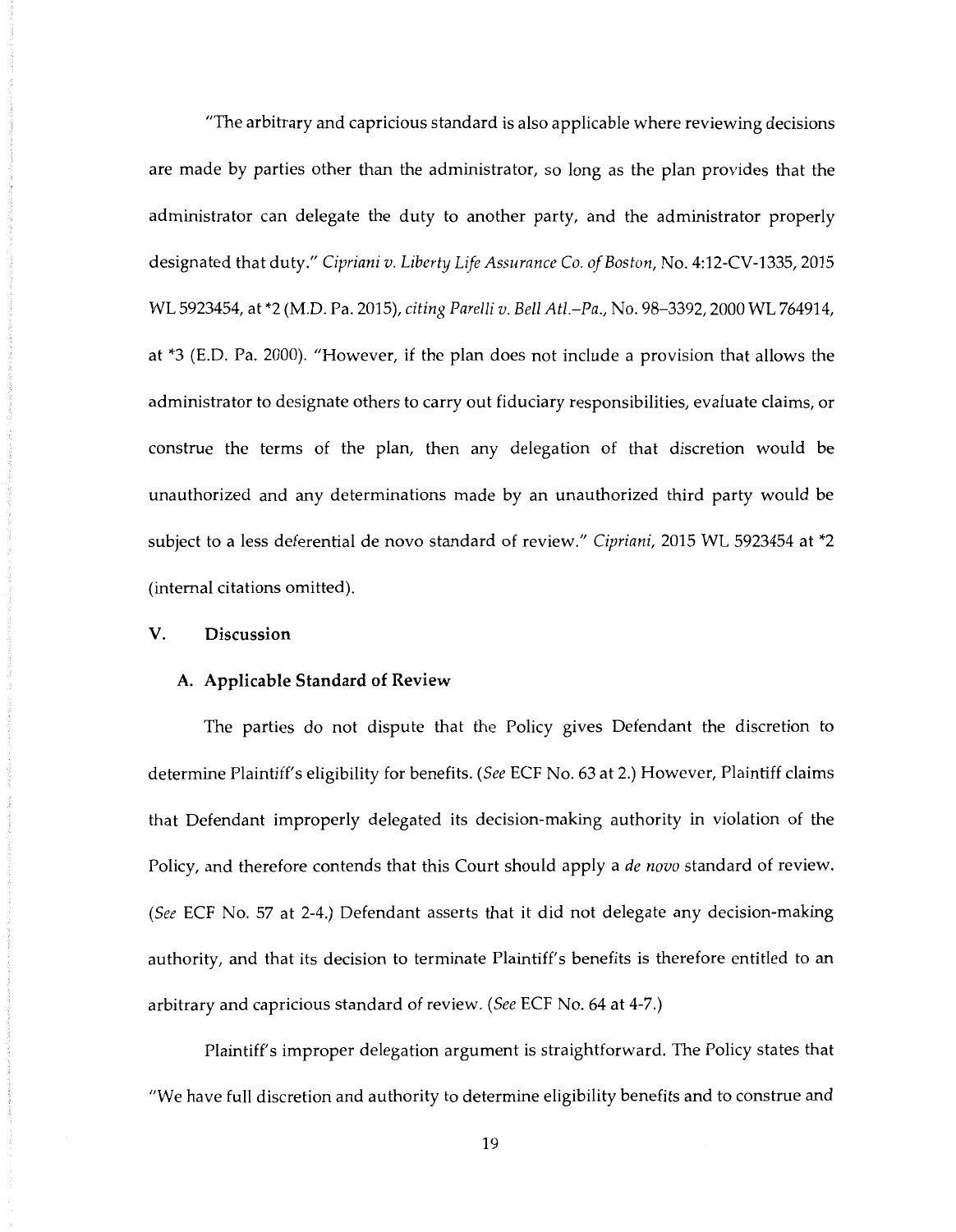interpret all terms and provisions of The Policy." (AR. 0027.) "We" is defined as "the insurance company named on the face page of The Policy." (AR. 0031.) The face page of the Policy names "Hartford Life & Accident Insurance Company." (AR. 0001.) Thus, the Policy delegated discretionary authority only to HILAC. (ECF No. 57 at 3.) However, it is undisputed that the people who made the claim decision were formally employed by Hartford Fire Insurance Company, not HILAC. (ECF No. 64 at 2.) Plaintiff contends that the fact that the decision-makers were not employed by HILAC constitutes improper delegation and entitles her to *de nova* review. *(See* ECF No. 57 at 2-4; ECF No. 62 at 6-8.)

Defendant responds by stating that it did not delegate decision-making authority because the people who made the claims decision "were acting as agents of, and on behalf of, Hartford [Life]." (ECF No. 64 at 2.) To support this contention, Defendant notes that Hartford Life and Hartford Fire are subsidiaries of the same holding company and that the holding company "does not transact any business" (ECF No. 60-2 at 2), but that "for administrative purposes, Hartford Fire pays the salaries of all employees of [the holding company's] subsidiary and affiliate companies." *(Id.* at 3.) Defendant asserts that the persons who terminated Plaintiff's benefits and upheld that decision on appeal were" solely responsible for adjudicating LTD claims under insurance policies issued by HLAIC," and "were not responsible for adjudicating any claims under insurance policies issued by Hartford Fire." *(Id.)* Defendant further asserts that "at all times" the persons making Plaintiff's claim decisions were "acting on behalf of HILAC and with the authority of HILAC." *(Id.)* Defendant further states that "Hartford Fire is not associated in any way with the Policy or the adjudication or payment of claims arising thereunder." *(Id.)* Finally,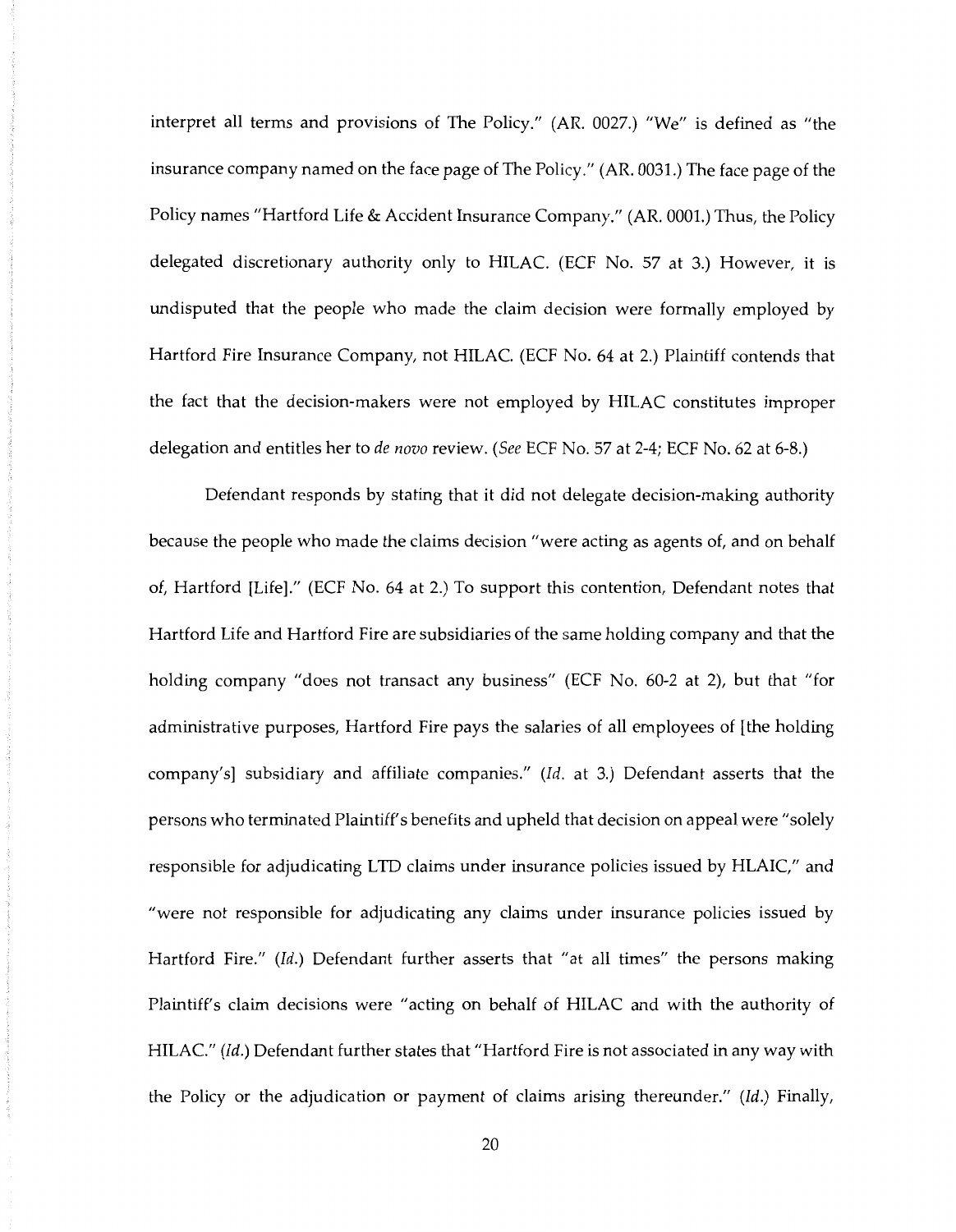Defendant notes that the persons who signed Plaintiff's claim decision letters were identified in the letters as employees of "Hartford Life and Accident Insurance Co." *(see*  AR. 0214-19, 0224-28) and that the letterhead contained the same "The Hartford" logo that appeared directly above the "Harford Life and Accident Insurance Company" on the face page of Plaintiff's Policy. *(See* AR 0001.)

Based on the evidence discussed above, this Court finds that Defendant has established that Hartford Life-not Hartford Fire-made the benefits decisions that Plaintiff challenges. It is undisputed that the terms of the policy vested Hartford Life with discretionary authority. Therefore, Plaintiff's claims are subject to the deferential arbitrary and capricious standard of review.

This Court notes that at least three federal district courts in the Third Circuit have been presented with very similar factual circumstances in recent years. Each of these courts found that the ERISA defendant did not improperly delegate decision-making authority, and therefore held that the decisions to deny or terminate benefits would be subject to review under an arbitrary and capricious standard.

In *Lucas v. Liberty Life Assur. Co.,* 2014 U.S. Dist. LEXIS 184860 (E.D. Pa. 2014), plaintiff was insured under a plan that gave Liberty Life "sole discretion" to interpret the policy and determine eligibility for benefits. *Id.* at 1. However, Liberty Mutual, not Liberty Life, paid the employee who denied plaintiff's appeal. *Id.* at 22. The court rejected Plaintiff's contention that "Liberty Mutual made the benefits determination." *Id.* The court noted that it was "apparent throughout the administrative record that those individuals [who were making eligibility decisions] were acting as agents of Liberty Life; sending correspondence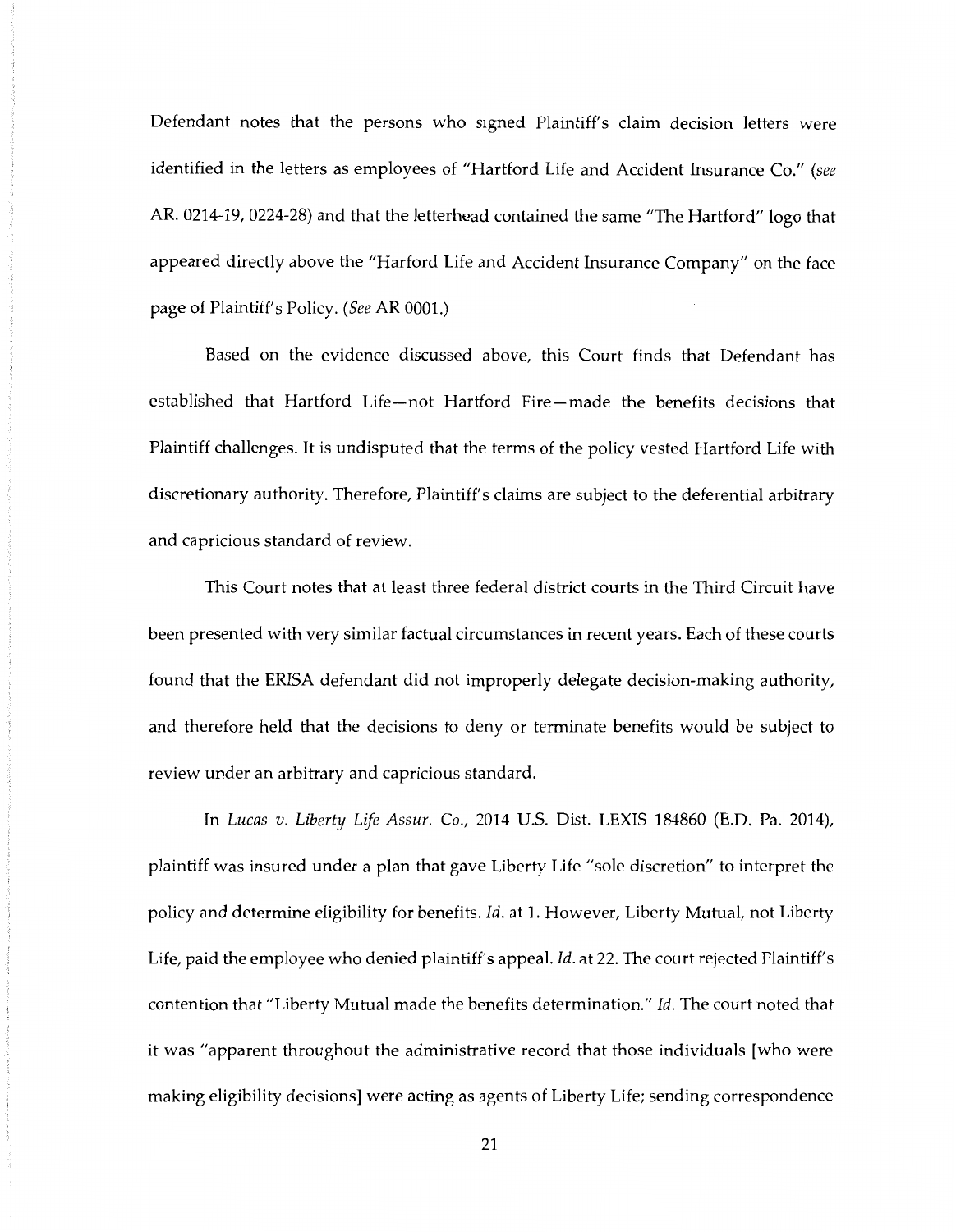on behalf of Liberty Life and ultimately being supervised by Liberty Life." *Id.* at 23-24. The court found that Liberty Life made the benefit determination because there was "simply no evidence that Liberty Mutual had any involvement in the benefits determination, other than issuing paychecks to the agents of Liberty Life." *Id.* at 24. Therefore, the court held that the. denial of plaintiff's claim would be subject to the arbitrary and capricious standard of review. *Id.* 

The district court reached the same conclusion in *Cipriani v. Liberty Life Assurance Co. of Boston,* No. 4:12-CV-1335, 2015 WL 5923454 (M.D. Pa. 2015), a case with extremely similar facts to *Lucas.* Like plaintiff in *Lucas,* plaintiff in *Cipriani* "acknowledge[ d] that the plan gives Liberty Life this discretionary authority," but claimed that *de nova* review was appropriate because "Liberty Life delegated this function to Liberty Mutual, an unauthorized third party." *Id.* at 3. In response, Defendant noted that Liberty Mutual employees who are assigned to work for Liberty Life, and who make eligibility decisions regarding Liberty Life's policies, "generally devote 100% of their time working for Liberty Life" and are "under the control and ultimate supervision of the officers and board of directors of Liberty Life." *Id.* at 4. The court found that while the decision-makers were paid by Liberty Mutual, they were acting on behalf of, and under the control of, Liberty Life. *Id.*  at 6. Thus, Liberty Life, not Liberty Mutual, had discretion over eligibility determinations. *Id.* Therefore, "there was no unauthorized delegation of authority" *Id.* at 6, and denial of plaintiff's claim would be subject to review based on an arbitrary and capricious standard. *Id.*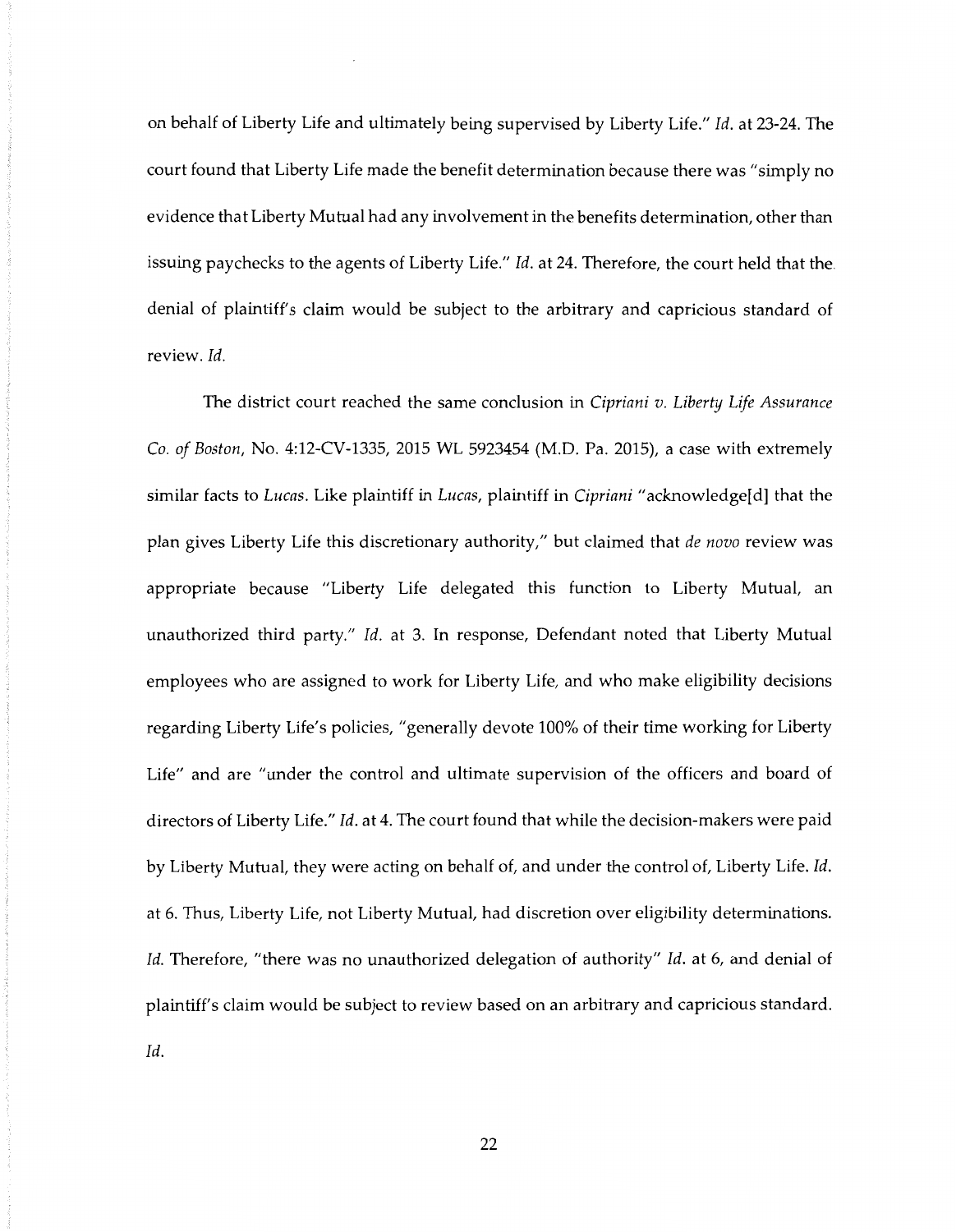Similarly, in *Shatto v. Liberty Life Assur.* Co, 2016 U.S. Dist. LEXIS 131097 (E.D. Pa. 2016), plaintiff argued for a *de nova* standard of review "because Liberty Mutual made the claims decisions, rather than Liberty Life, and because there is no provision in the Policy which allows delegation of the authority to handle and decide claims." *Id.* at 21. The court found that Liberty Life, not Liberty Mutual, had authority over plaintiff's claim and appeal. Id. at 29. For instance, while "letters to Plaintiff bore the Liberty Mutual logo," they also "displayed a return address for Liberty Life and were mailed in Liberty Life envelopes," *Id.*  at 28; plaintiff was advised that his appeals should be made to Liberty Life, *Id.;* the signature block for plaintiff's Appeal Review Consultant stated that she worked for "Liberty Life Assurance Company of Boston, A Liberty Mutual Company," *Id.* at fn. 7; and "correspondence to Plaintiff from the company coordinating the independent medical examination referred to Liberty Life, not Liberty Mutual." *Id.* at 29. The court held that, like the plaintiff in *Lucas,* "[p]laintiff has not adduced evidence showing that Liberty Mutual was involved in Liberty Life's processes for benefits determinations other than by issuing paychecks to the personnel assigned to Plaintiff's claim." *Id.* at 28. Therefore, "the appropriate standard of review is the deferential arbitrary and capricious standard." *Id.* at 30.

Unlike in the cases cited above, Liberty Life is not the defendant here-Hartford Life is. However, the facts here are very similar to the cases involving Liberty Life, and the same conclusion follows. Hartford Life had express authority to determine eligibility benefits. While the discretion was exercised by Ms. Walsh and Ms. Floyd, who were formally employed by Hartford Fire, these persons were clearly acting as agents of Hartford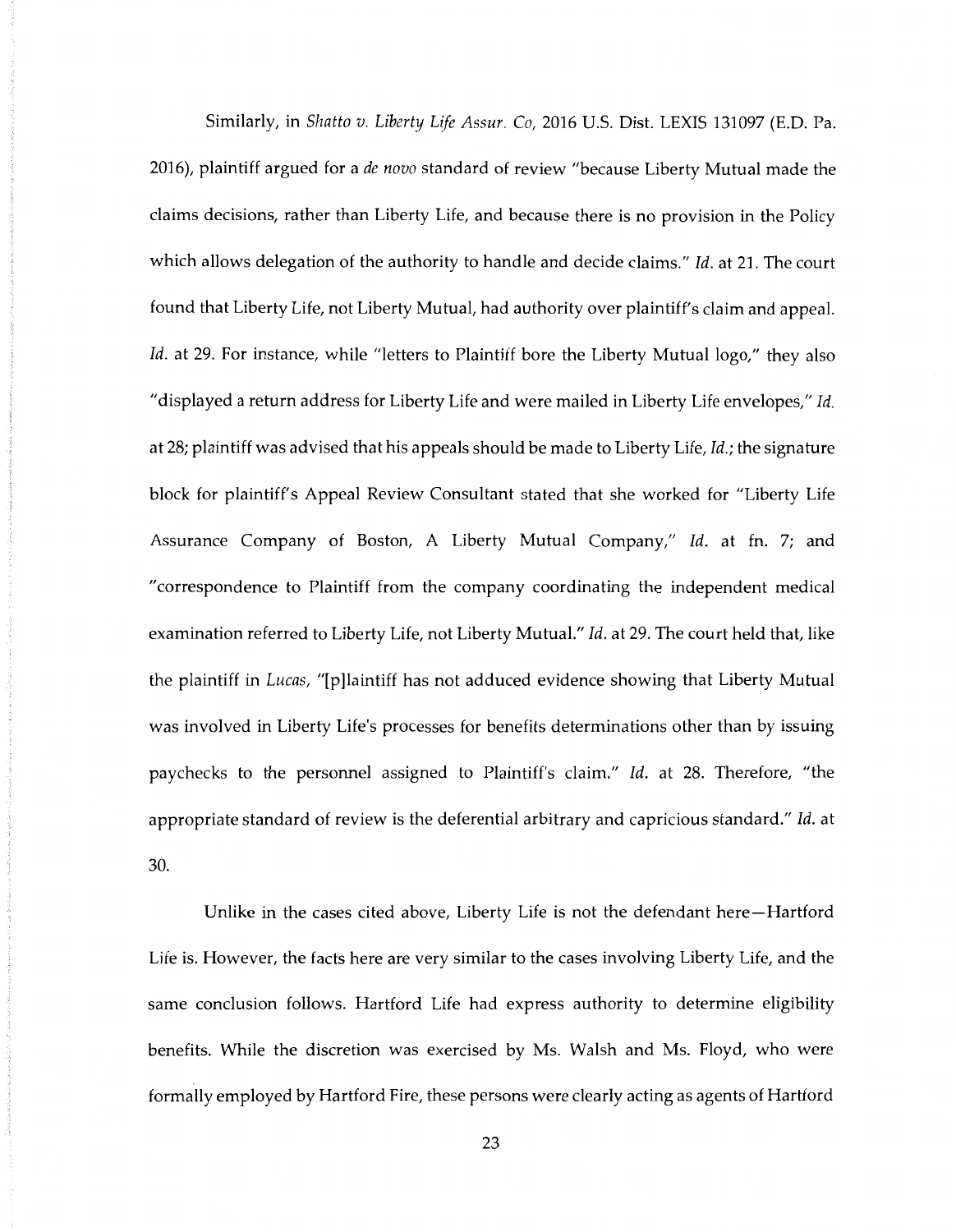Life. Defendant has presented uncontested evidence that "Ms. Walsh and Ms. Floyd were solely responsible for adjudicating LTD claims under insurance policies issued by HLAIC," and "were not responsible for adjudicating any claims under insurance policies issued by Hartford Fire." (ECF No. 62-2 at 3.) In fact, "Hartford Fire is not associated in any way with the Policy or the adjudication or payment of claims arising thereunder." *(Id.)* Instead, Hartford Life is fully responsible for all aspects of adjudicating claims for LTD benefits. *(Id.)* 

The lengthy record of communication between Plaintiff, her medical providers, and Hartford Life further establishes that the decision-makers were acting as agents of Hartford Life. For instance, the letters that Ms. Walsh and Ms. Laberge sent to Drs. Kem and Kammiel had "Hartford Life and Accident Insurance Co." in the signature block below their names, and did not include any reference to Hartford Fire. *(See, e.g.,* AR. 0622; AR. 0674; AR. 929; AR. 608; AR. 682.) Moreover, the letters denying Plaintiff's claim for LTD benefits and appeal, signed by Ms. Walsh and Ms. Floyd, respectively, both had "Hartford Life and Accident Insurance Co." in the signature block below their names, and did not mention Hartford Fire. *(See* AR. at 214-19; AR. 224-28.) In fact, Plaintiff has not pointed to a single correspondence with anyone who identified himself or herself as acting on behalf of Hartford Fire.

Plaintiff relies on *Anderson v. Unum Life Ins.* Co. *of Am.,* 414 F. Supp. 2d 1079 (M.D. Ala. 2006) to advance her argument that *de nova* review is appropriate. However, *Anderson*  does not apply here for several reasons. For one, *Anderson* is a non-binding case from a different circuit. More importantly, the facts in *Anderson* are vastly different from the facts in this case. In *Anderson,* the court found that the insurance issuer, Unum Insurance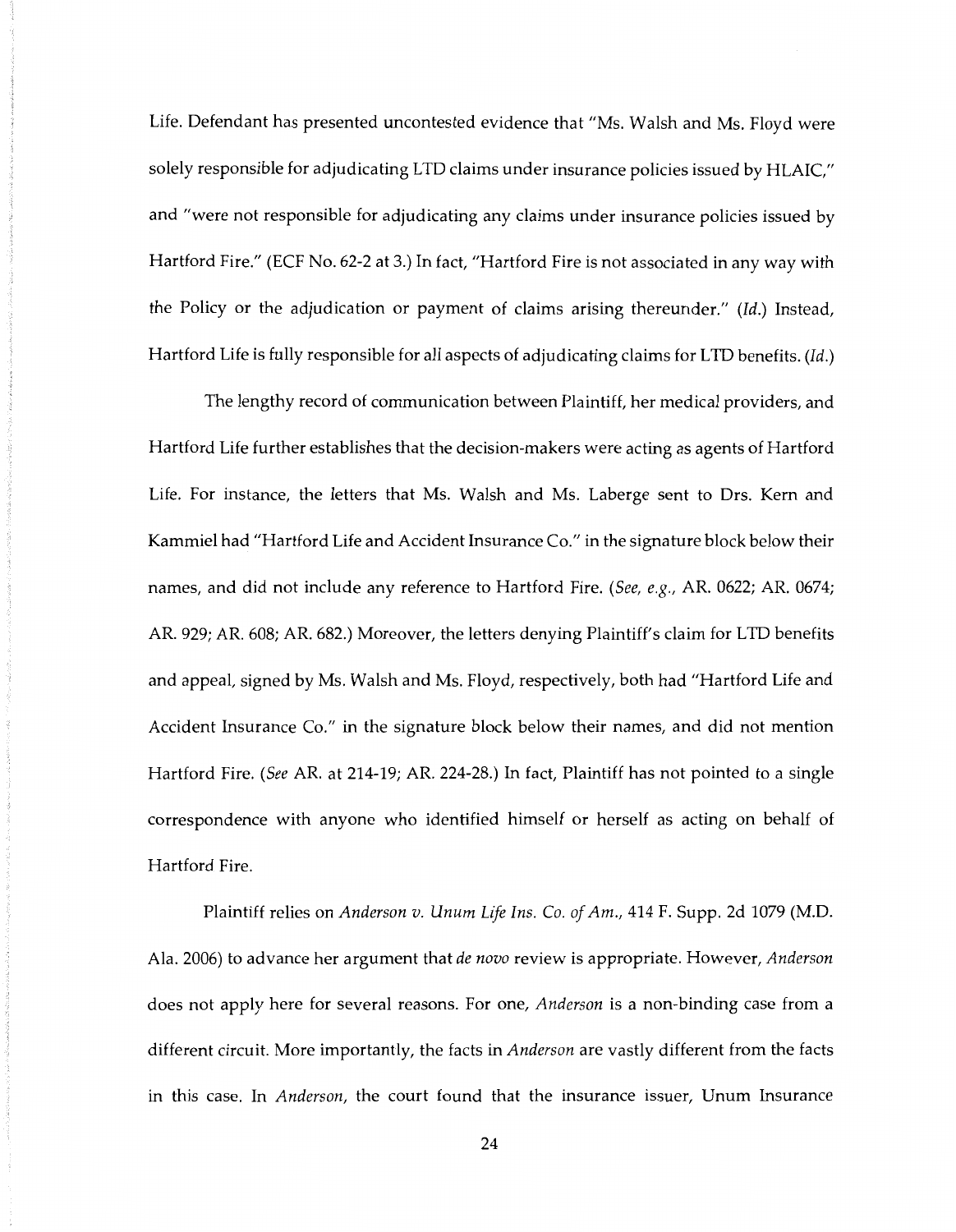Company, had improperly delegated decision-making authority to UnumProvident. *Id.* at 1086-87. In reaching this conclusion, the court relied on a "multi-page General Services Agreement entered into between UnumProvident and its subsidiar[y] Unum, which indicates that Unum assigned claims and administration duties to UnumProvident." *Id.* at 1086 (internal citations to the record omitted). Pursuant to the agreement, UnumProvident provided "comprehensive claims management services," including but not limited to "[r]eview of claims and medical files." *Id.* at 1087. In fact, the agreement explicitly stated that UnumProvident was an independent contractor, not an agent or employee of Unum. Id. By contrast, Plaintiff has not pointed to any agreement indicating that Hartford Fire will provide claims management services and, as explained above, the people who Hartford Fire paid were acting as agents of Hartford Life. Thus, *Anderson* is inapposite to this case.

Plaintiff has not presented any evidence that Hartford Fire was involved in the decision to terminate her benefits, other than the fact that the persons who made the decisions were formally employed by Hartford Fire. This Court finds that Hartford Life sufficiently established that it retained the discretion that it had under the plan, and that Hartford Life was the entity that made the claims decisions. Therefore, this court will subject the termination of Plaintiff's LTD benefits to the arbitrary and capricious standard of review. *See Lucas,* 2014 U.S. Dist. LEXIS 184860 at \*24; *Cipriani,* 2015 WL 5923454 at \*7; *Shatto,* 2016 U.S. Dist. LEXIS 131097 at \*29.

Plaintiff further asserts that Hartford Life waived its argument that the standard of review was altered from *de nova.* Specifically, Plaintiff claims that, despite the fact that Hartford Life bore the burden of establishing that the Policy granted discretion and that the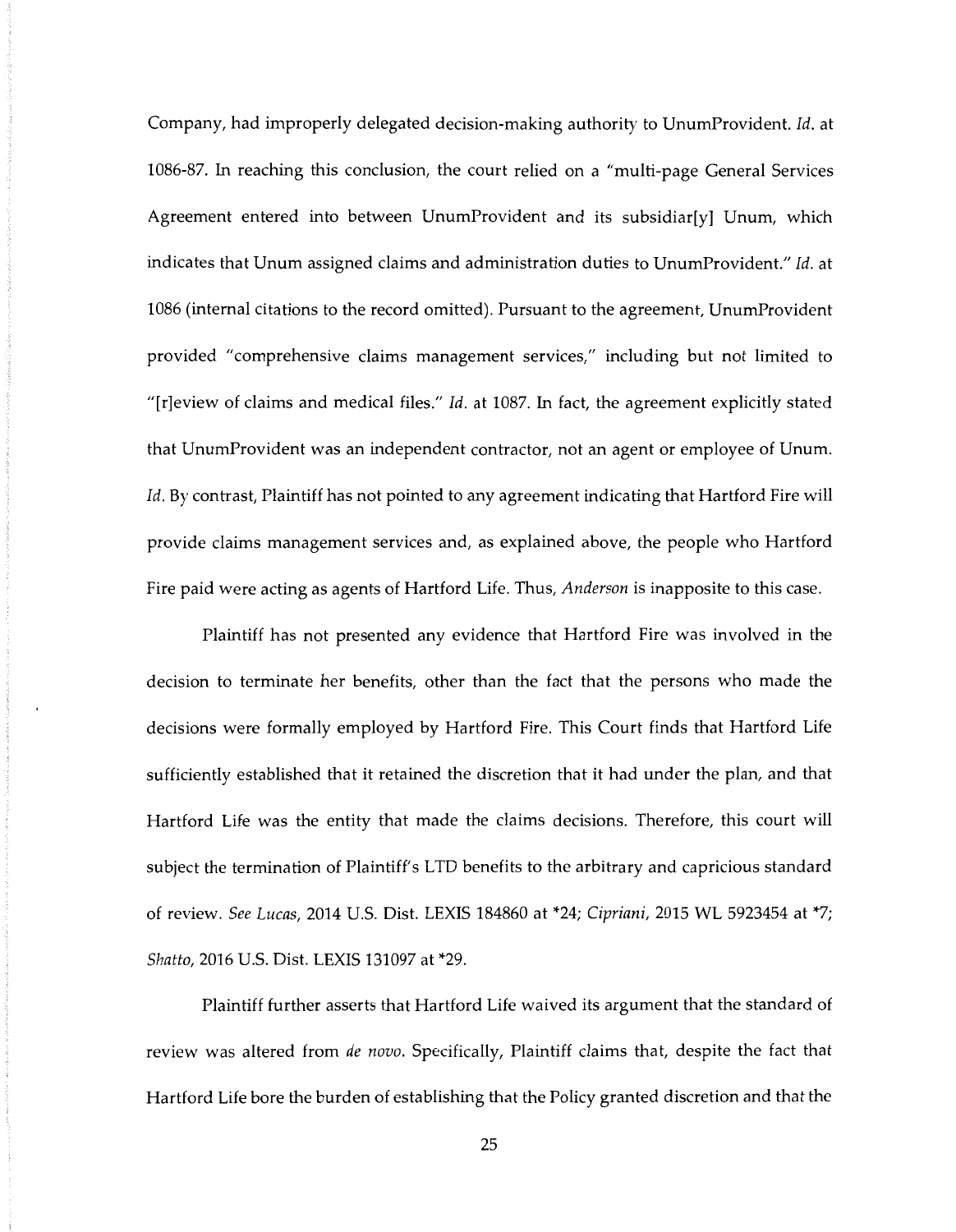discretion was exercised by persons authorized to do so, Hartford Life "relegated its argument on these two elements... to a footnote" in its motion for summary judgment. (ECF No. 62 at 6.) The Court agrees with Plaintiff that Defendant could have done a more thorough job fleshing out its argument in its motion for summary judgment. However, this Court does not find Plaintiff's argument compelling.

To support her argument, Plaintiff cites *Lunn v. Prudential Ins.* Co. *of Am.,* 283 F. App'x 940 (3d Cir. 2008), where the Third Circuit stated that "arguments raised in passing (such as, in a footnote), but not squarely argued, are considered waved." *Id.* at 943. However, *Lunn* and this case are dissimilar. In *Lunn,* the Third Circuit stated that the District Court improperly failed to convert a motion to dismiss into a motion for summary judgment when the District Court considered evidence that was not in the pleadings. *Id.* at 942. However, the appellant never raised the issue on appeal. *Id.* In a footnote, appellant cited cases holding that district courts are limited to evidence presented on the face of the complaint when deciding a motion to dismiss, but appellant "d[id] not challenge the District Court's consideration" of the evidence outside the face of the pleadings in his case. Id. at 943. The Third Circuit held that appellant had waived the argument because he had failed to raise it and because the cases discussing the relevant rule were only presented in a footnote.

Unlike the appellant in *Lunn,* Defendant has actually raised the issue that the footnote discussed. In the body of Defendant's motion for summary judgment, Defendant asserts that "Hartford is vested with discretionary authority to determine eligibility for benefits" (ECF No. 60 at 13); the footnote follows this sentence and provides a detailed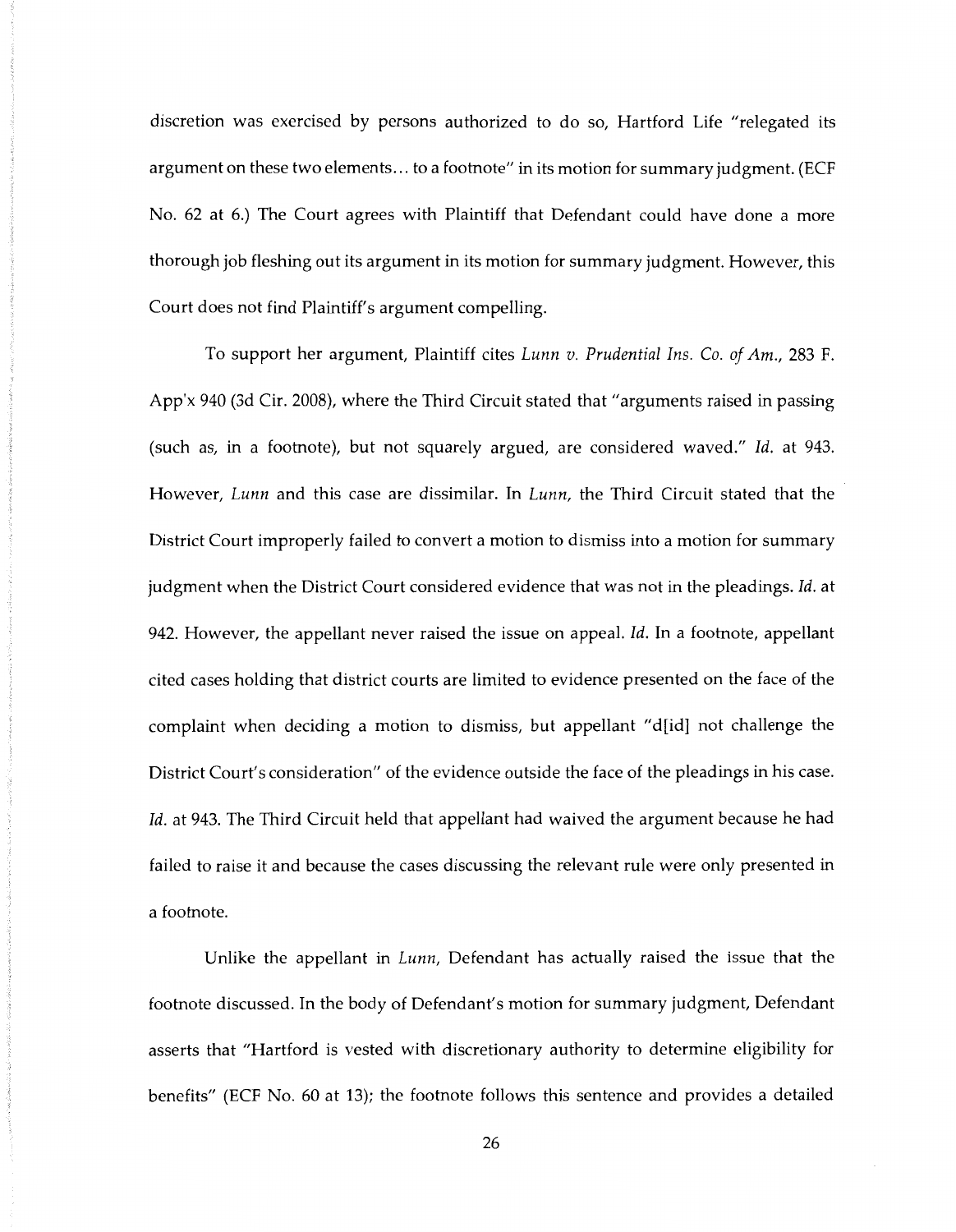explanation of that assertion. Further, Defendant attached to its motion for summary judgment a three-page sworn affidavit from Ms. Annette Moore, Director of Litigation and Appeals for the Group Benefits Department at The Hartford, in which Ms. Moore describes the relationship between Hartford Life and Hartford Fire and explains that the decisionmakers were agents of Hartford Life. *(See* ECF No. 60-2 at 2-4.) Finally, Defendant spends approximately five pages of its brief in opposition to Plaintiff's motion for summary judgment arguing why the decision-makers were agents of Hartford Life, and why an arbitrary and capricious standard of review is therefore appropriate. (ECF No. 64 at 9-14.) In sum, this Court finds that Defendant has clearly raised the issue, and that it is therefore not waived.

In conclusion, this Court finds that Hartford Life exercised the discretion with which it was vested under the Policy. Therefore, Plaintiff's claim will be subject to review under an arbitrary and capricious standard.

## **B. The Arbitrary and Capricious Standard**

"Where an ERISA plan grants the plan administrator discretionary authority to determine eligibility for benefits, we will uphold the administrator's decision unless it is arbitrary and capricious." *Becknell v. Severance Pay Plan of Johnson* & *Johnson* & *U.S. Affiliated Companies,* 644 F. App'x 205, 209 (3d Cir. 2016), *citing Fleisher v. Standard Ins. Co.,* 679 F.3d 116, 120-21 (3d Cir.2012) (internal citations omitted). "An administrator's decision is arbitrary and capricious if it is 'without reason, unsupported by substantial evidence or erroneous as a matter of law.'" *Miller v. Am. Airlines, Inc.,* 632 F.3d 837, 845 (3d Cir. 2011),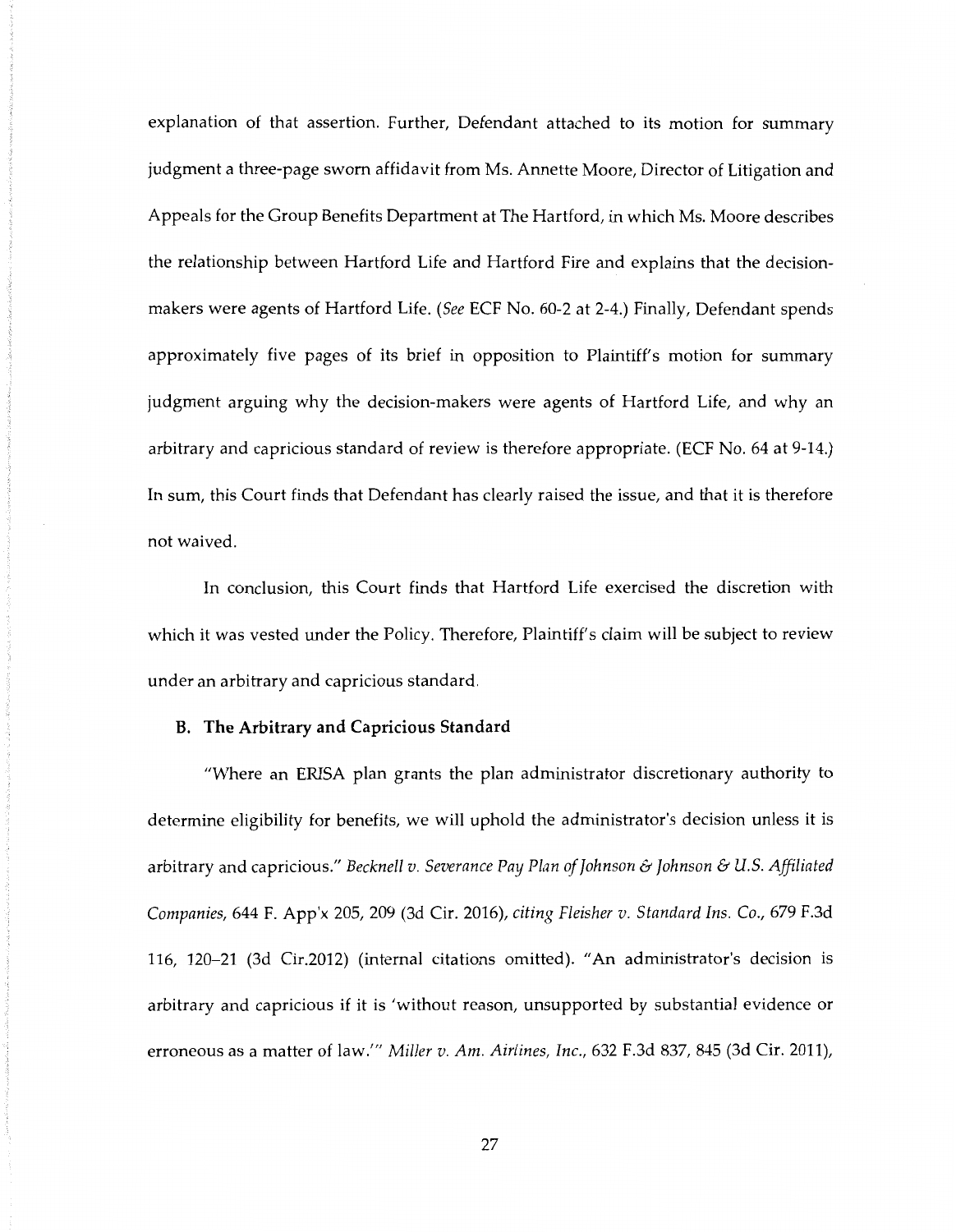*quoting Abnathya v. Hoffmann-La Roche, Inc.,* 2 F.3d 40, 45 (3d Cir.1993) (internal quotation marks and citations omitted).

"Plaintiff has the burden of proof that the Plan Administrator's decision to deny benefits is an arbitrary and capricious decision." *Brandeburg v. Corning Inc. Pension Plan For Hourly Employees,* No. CIV A. 04-1314, 2006 WL 2136481, at \*1 (W.D. Pa. 2006), aff'd, 243 F. App'x 671 (3d Cir. 2007). "Under this narrow standard, the reviewing court is not free to substitute its own judgment for that of the plan administrator." *McDonald,* 2014 WL 4660683 at 4 (internal citations omitted). "When reviewing an administrator's factual determinations, we consider only the evidence that was before the administrator when he made the decision being reviewed." *Fleisher,* 679 F.3d at 121 (internal citations omitted); *Killian v. Hartford Life* & *Accident Ins. Co.,* No. CV 16-1377, 2017 WL 429905, at \*10 (E.D. Pa. 2017).

"In deciding whether an administrator's conclusion is arbitrary and capricious, courts consider procedural and structural factors of the decision making process." *Patrick v. Reliance Standard Life Ins. Co.,* No. CV 15-169-SLR-SRF, 2016 WL 4573877, at \*9 (D. Del. 2016), report and recommendation adopted, No. CV 15-169-SLR/SRF, 2016 WL 5662138 (D. Del. 2016), aff'd, No. 16-3980, 2017 WL 2459832 (3d Cir. 2017). "Whereas '[t]he structural inquiry focuses on the financial incentives created by the way the plan is organized,' i.e., whether there is a conflict of interest, 'the procedural inquiry focuses on how the administrator treated the particular claimant."' *Miller v. Am. Airlines, Inc.,* 632 F.3d 837, 845 (3d Cir. 2011), *quoting Post v. Hartford Ins. Co.,* 501 F.3d 154, 162 (3d Cir.2007). "[W]hen an insurance company both funds a benefits plan and possesses the discretion to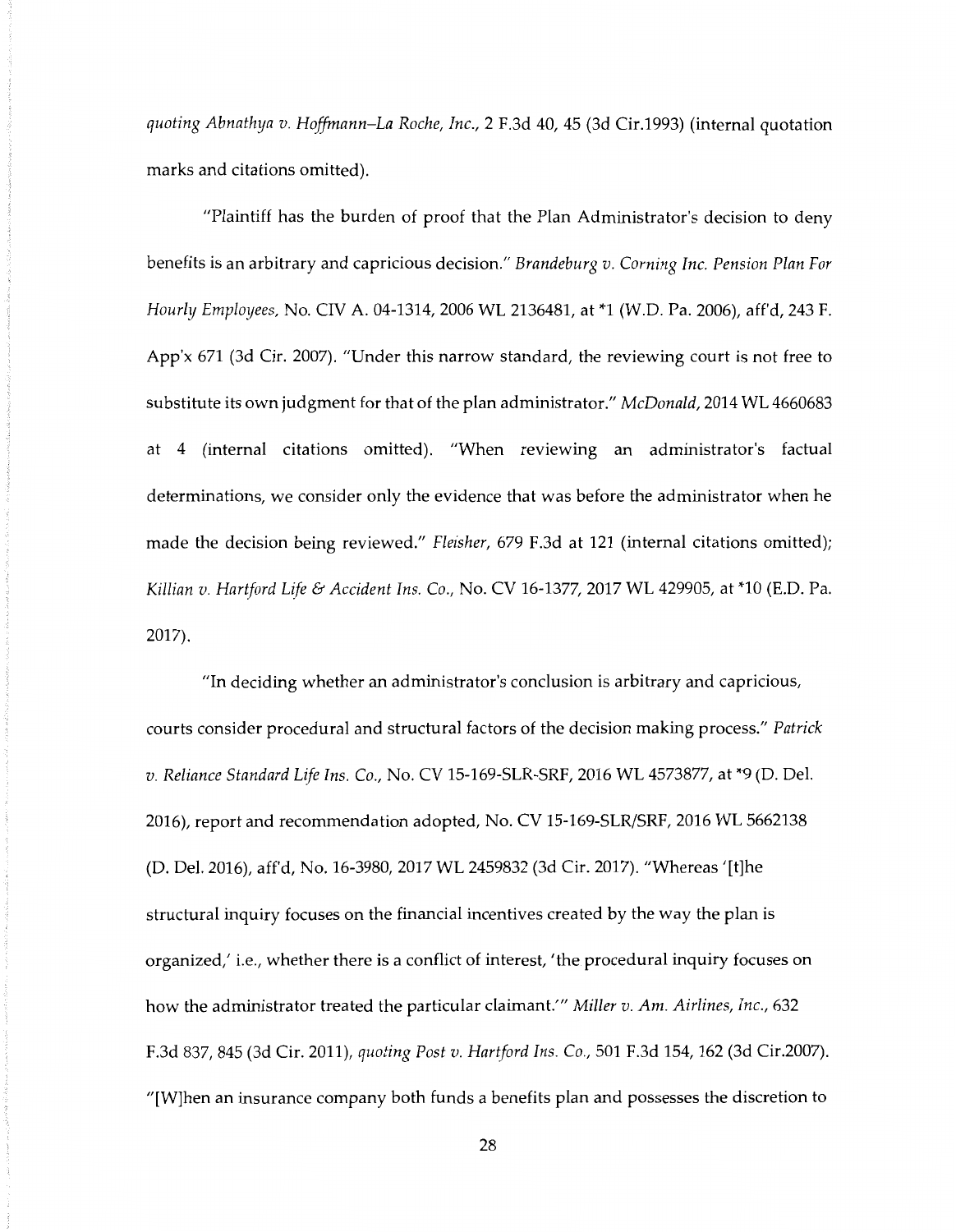determine eligibility under the terms of that plan, as is the case here, courts must take into account the inherent structural conflict of interest." *Boyles v. Am. Heritage Life Ins. Co.,* 226 F. Supp. 3d 497, 502 (W.D. Pa. 2016); *see also Guthrie v. Prudential Ins. Co. of Am.,* 625 F. App'x 158, 161 (3d Cir. 2015). This Court recognizes that Defendant has a structural conflict of interest, and duly weighs this conflict in its analysis.

"In accordance with these principles, the Court will apply a deferential arbitrary and capricious standard in reviewing Defendant['s] denial of Plaintiff's claim for total and permanent disability benefits under the [Policy]." *McDonald,* 2014 WL 4660683 at \*4, *citing Estate of Schwing v. The Lilly Health Plan,* 562 F.3d 522, 525-26 (3d Cir.2009).

### **C. Analysis**

Both parties have moved for summary judgment. Before turning to the merits, the Court will briefly summarize each party's positions.

In her motion for summary judgment, Plaintiff alleges that Defendant's decision to terminate her LTD benefits was arbitrary and capricious based on several "procedural anomalies" in Defendant's handling of her claim. Specifically, Plaintiff claims: (1) Defendant failed to demonstrate improvement in Plaintiff's condition before terminating her benefits; (2) Defendant refused to have Plaintiff physically examined; (3) Defendant's appeal review violated ERISA; (4) Defendant did not explain why it did not agree with Plaintiff's treating physicians; and (5) Defendant improperly relied on a defective EAR. *(See*  ECF No. 57.) Additionally, Plaintiff claims (6) that Defendant improperly introduced a *post hoc* justification for its decision to deny Plaintiff's benefits in its briefings before this Court. *(See* ECF No. 62 at 15.)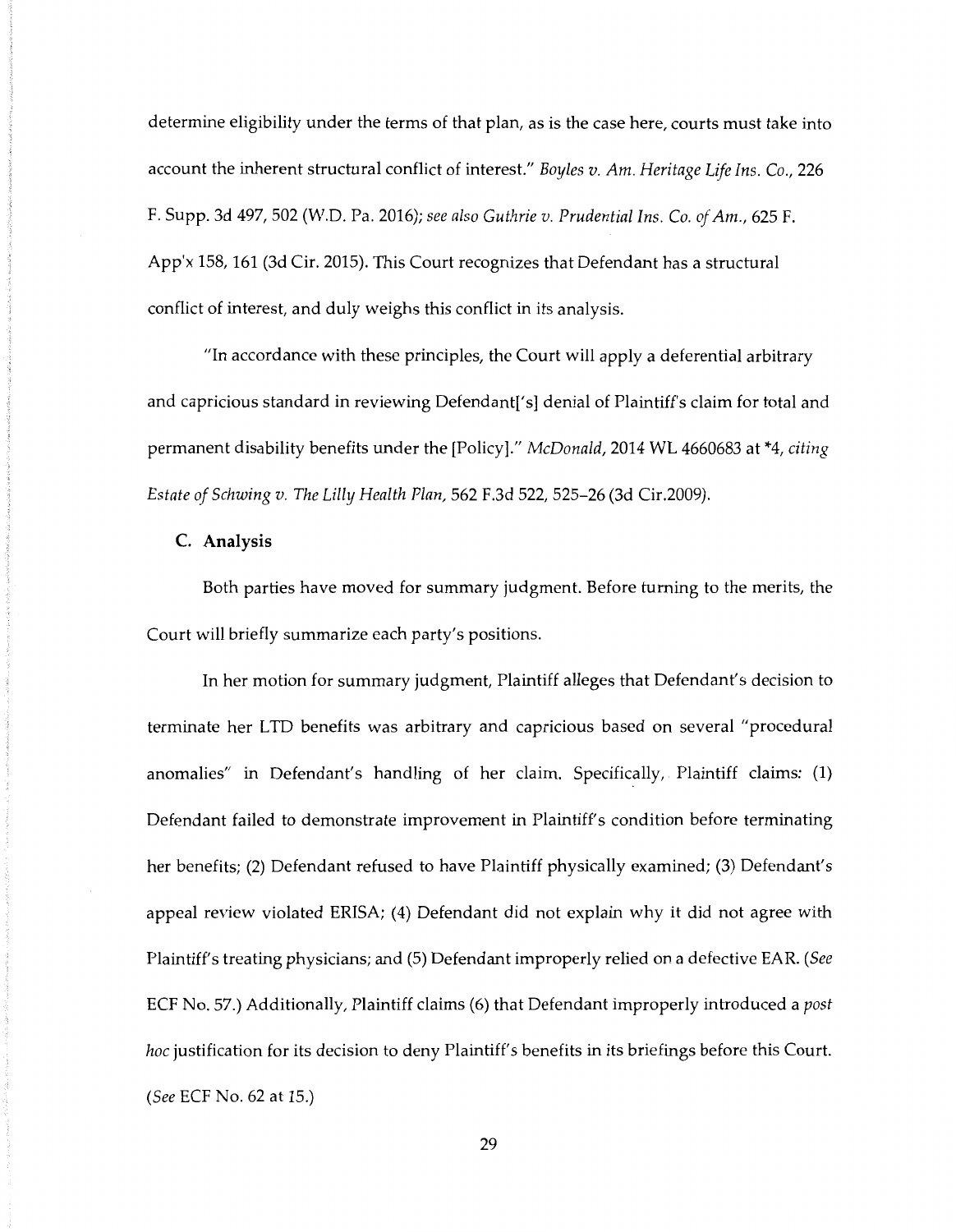Defendant claims that its decision to terminate Plaintiff's LTD benefits was not arbitrary and capricious. Defendant states that it considered all the evidence in the administrative record and contends that the evidence supported its decision to terminate Plaintiff's LTD benefits. Specifically, Defendant claims that: (1) Plaintiff's pain management specialists and the independent reviewing specialists believed that Plaintiff was capable of performing full-time work; (2) Defendant performed an EAR which indicated that Plaintiff could work several jobs given her physical restrictions; and (3) the ALJ determined that Plaintiff could perform full-time work. Defendant thus asserts that its "decision to terminate benefits was well supported, imminently reasonable, and certainly not arbitrary and capricious." (ECF No. 60, at 21.)

The Court will address these claims under the arbitrary and capricious standard of review. As described below, no reasonable juror could conclude that Defendant's decision to terminate Plaintiff's LTD benefits was arbitrary and capricious. Therefore, Defendant is entitled to summary judgment.

### **D. Plaintiff's Claims**

#### *1. Failure to Demonstrate Improvement*

Plaintiff alleges that Defendant acted arbitrarily and capriciously because it terminated her LTD benefits without demonstrating that her condition had improved. *(See*  ECF No. 57 at 9.) Specifically, Plaintiff claims that "after paying Ms. Potts STD and LTD benefits for over thirty-two (32) months-including two (2) months of Any Occupation benefits, Hartford abruptly changed its position and terminated Ms. Potts' LTD benefits." *(Id.)* Plaintiff further claims that Defendant denied her claim based on the same medical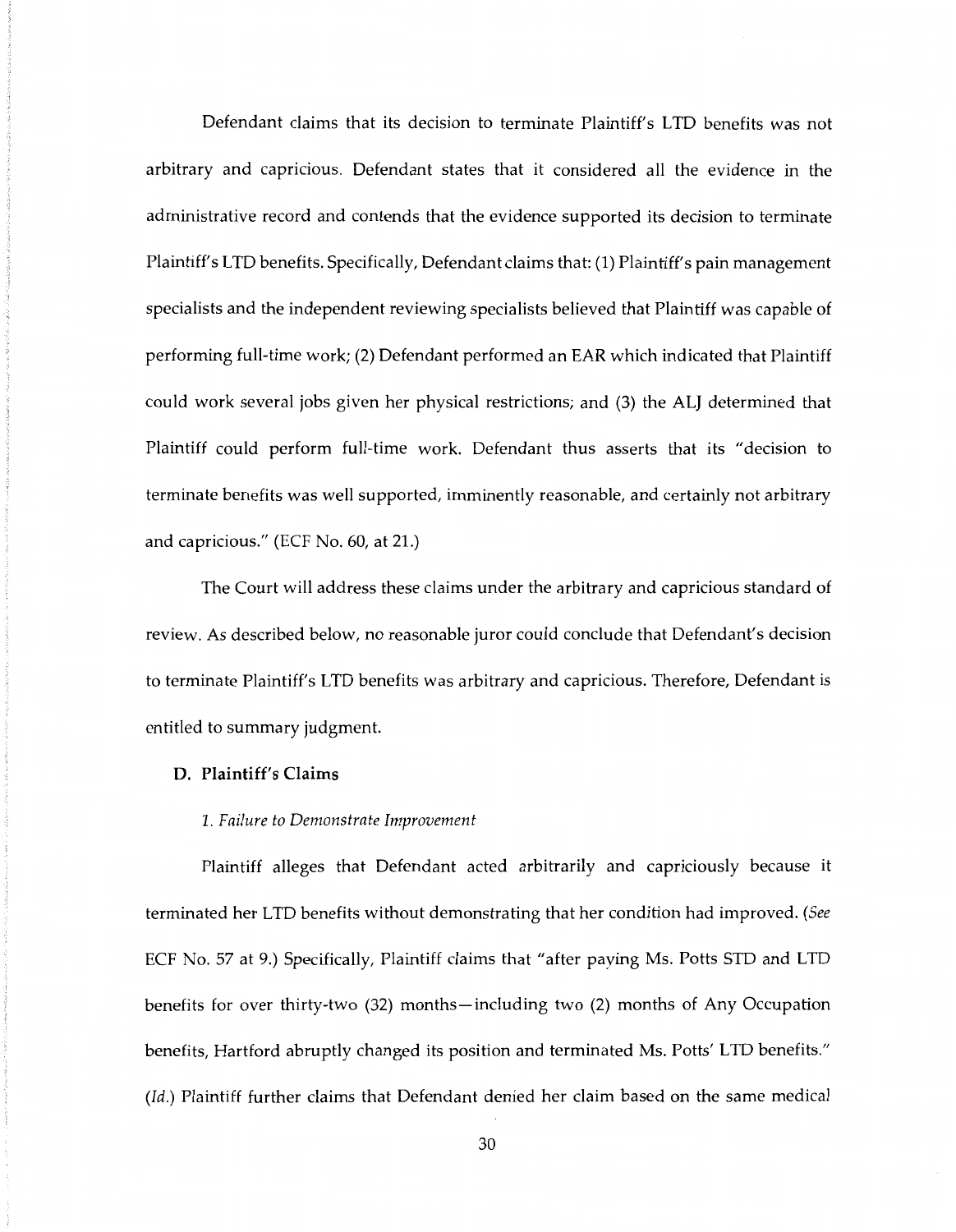evidence it had previously relied on in approving her claim. *(Id.* at 10.) As noted below, this Court disagrees with Plaintiff's arguments and finds that Defendant's failure to demonstrate improvement does not support a finding that its decision was arbitrary and capricious.

Defendant determined that Plaintiff was entitled to STD benefits, and then LTD benefits for the entirety of the Own Occupation period. Plaintiff's benefits were terminated after the Own Occupation period ended and Defendant determined that Plaintiff failed to meet the heightened standard for "disabled" that applies during the Any Occupation period. As Defendant avers, once the Own Occupation period ended, Defendant did not need to show that Plaintiff improved before it terminated her benefits. Rather, to continue to receive benefits, Plaintiff needed to establish that she was disabled under the more stringent definition of disability under the Any Occupation standard.

"Courts in this Circuit have repeatedly upheld an administrator's termination of LTD benefits when the test changed from' own occupation' to' any occupation' because the standard for continued payment of benefits is more rigorous under the 'any occupation' test." *Hoch v. Hartford Life* & *Acc. Ins. Co.,* No. CIV.A. 08-4805, 2009 WL 1162823, at \*17 (E.D. Pa. 2009) (internal citations omitted); *see Miller v. Mellon Long Term Disability Plan,* No. CIV.A. 09-1166, 2011 WL 4345813, at \*11 (W.D. Pa. 2011), aff'd, 478 F. App'x 720 (3d Cir. 2012) (noting that "Defendants did not 'reverse' their position" instead, while [Plaintiff] had presented evidence that she was initially disabled from her 'own occupation,' she provided no evidence that she continued to be disabled in August 2006, or that she was disabled from 'any occupation' as required by the Plan."); *see also Rodriguez v. Reliance*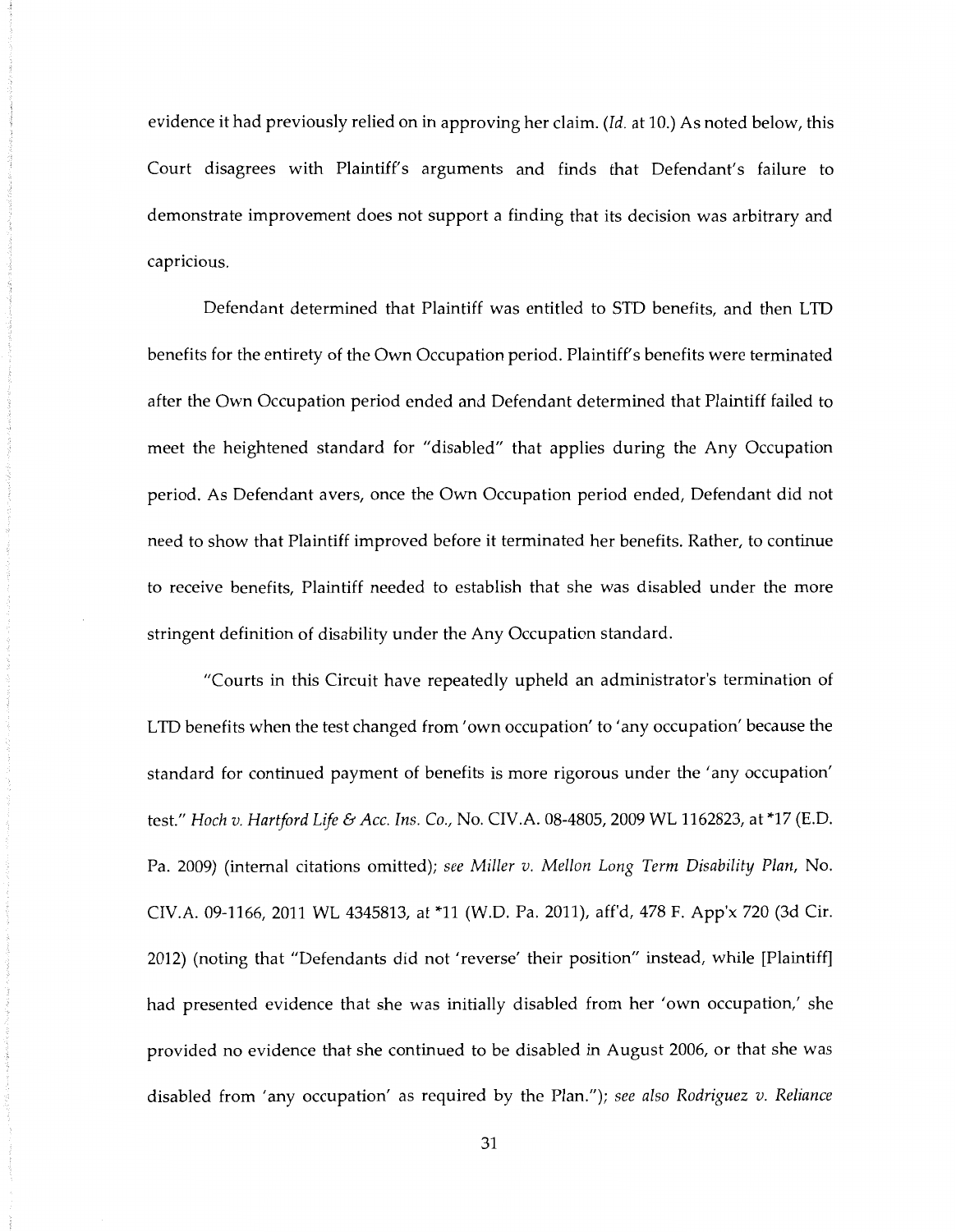*Standard Life Ins.* Co., No. 12-CV-04810 SOW MCA, 2014 WL 1494523, at \*3 (D.N.J. 2014) (finding no manifest error in decision to terminate benefits when "Plaintiff's benefits were terminated, in part, because the standard of approval became stricter and Plaintiff no longer qualified for benefits.")

Plaintiff cites *Miller v. Am. Airlines, Inc.,* 632 F.3d 837 (3d Cir. 2011) for the proposition that "[a]n administrator's reversal of its decision to award a claimant benefits without receiving any new medical information to support this change in position is an irregularity that counsels towards finding an abuse of discretion." *Id.* at 848. But in *Miller*  the plaintiff's benefits were terminated *without* any change in the requisite level of disability that plaintiff needed to establish to receive benefits. Therefore, *Miller* has no bearing here.

Finally, Plaintiff suggests that Defendant acted arbitrarily because, once the Own Occupation period ended, Defendant paid Plaintiff Any Occupation benefits for two months before deciding to terminate her claim. (ECF No. 57 at 9.) This Court disagrees. As previously noted, Defendant clearly stated in its November 11, 2014 letter that the Own Occupation period had ended and that "[a]dditional benefits ... should not be construed as an admission of continued liability." (ECF No. 240.) This Court declines Plaintiff's invitation to impose liability on Defendant because it provided Plaintiff with an additional two months of coverage after her Own Occupation benefits lapsed.

In sum, Defendant's failure to demonstrate improvement does not weigh in favor of a determination that Defendant's denial of Plaintiff's claim for LTD benefits was arbitrary and capricious.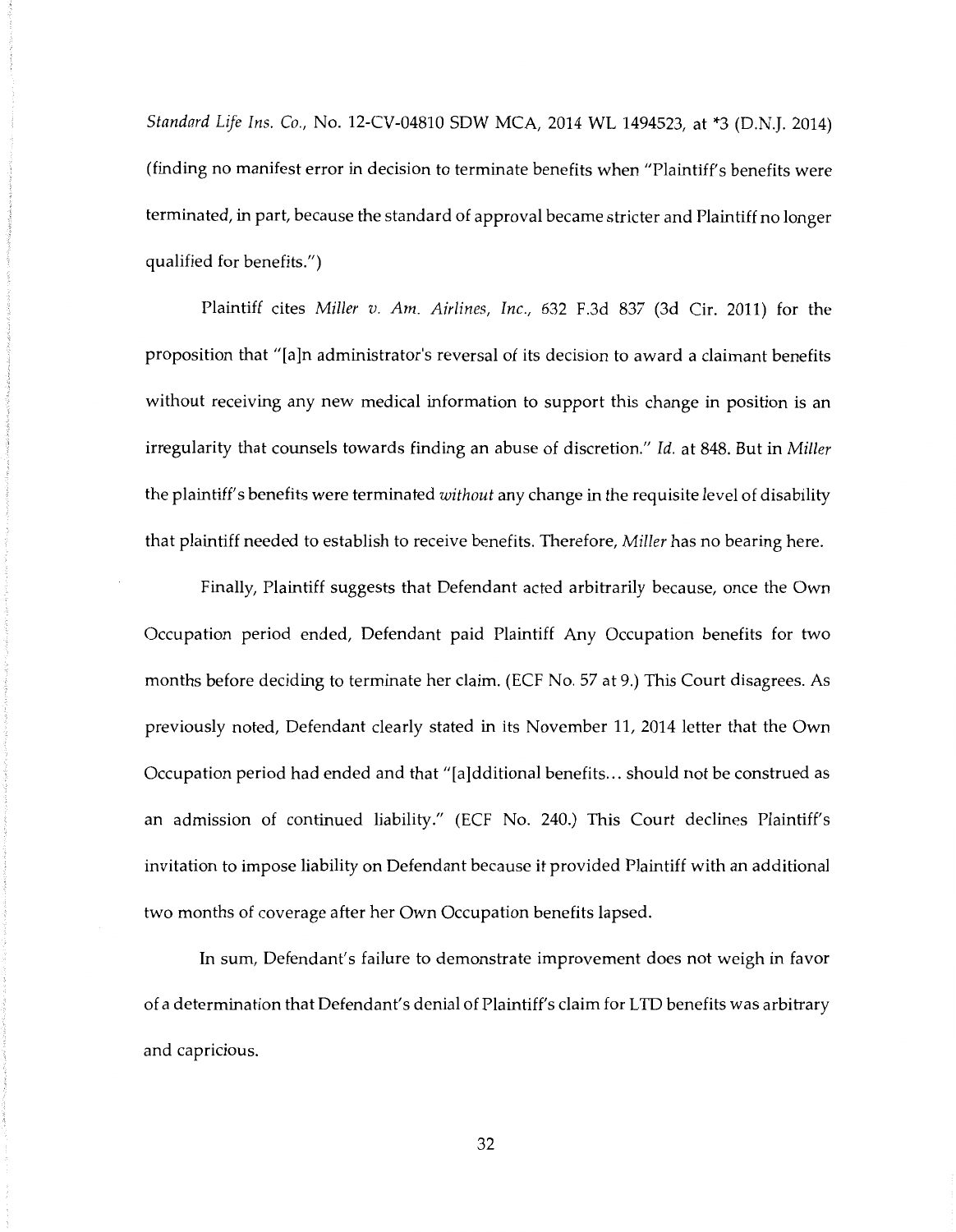### 2. *Failure to Conduct a Physical Examination of Plaintiff*

Plaintiff next contends that Defendant's denial of her LTD benefits was arbitrary and capricious because Defendant failed to conduct a physical examination of Plaintiff to determine her functional capacity. (ECF No. 57 at 12.)

This Court finds no authority to support Plaintiff's contention that Defendant was obligated to have Plaintiff undergo a medical examination as part of Defendant's review process. To the contrary, "numerous courts in [the Third C]ircuit have held that there is no legal requirement for a plan administrator to demand an independent medical examination as part of its review of a claim for disability benefits under an ERISA-govemed plan, even if the plan permits it to do so." *Killian v. Hartford Life* & *Accident Ins.* Co., No. CV 16-1377, 2017 WL 429905, at \*14 (E.D. Pa. 2017), *citing Sollon v. Ohio Cas. Ins.* Co., 396 F. Supp. 2d 560, 586 (W.D. Pa. 2005). "Indeed, ERISA does not require plan administrators to perform any physical examinations." *Killebrew v. Prudential Ins.* Co. *of Am.,* No. 3:15-CV-01415, 2017 WL 1519500, at \*18 (M.D. Pa. 2017), citing *Lamanna v. Special Agents Mut. Benefits Ass'n,* 546 F. Supp. 2d 261, 296 (W.D. Pa. 2008). Instead, "a decision to forego an IME and conduct only a paper review, while not rendering a denial of benefits arbitrary *per se,* is another factor to consider in the Court's overall assessment of the reasonableness of the administrator's decision-making process." *Killian,* 2017 WL 429905 at \*14, *citing Schwarzwaelder v. Merrill Lynch* & Co., *Inc.,* 606 F. Supp. 2d 546, 563 (W.D. Pa. 2009); *see also Levine v. Life Ins.* Co. *of N. Am.,* 182 F. Supp. 3d 250 \*, 2016 U.S. Dist. LEXIS 53286 (E.D. Pa. 2016) (same).

In this instance, Defendant's decision to forgo a physical examination was not arbitrary and capricious. While Plaintiff's pain management specialist, Ms. Jones, had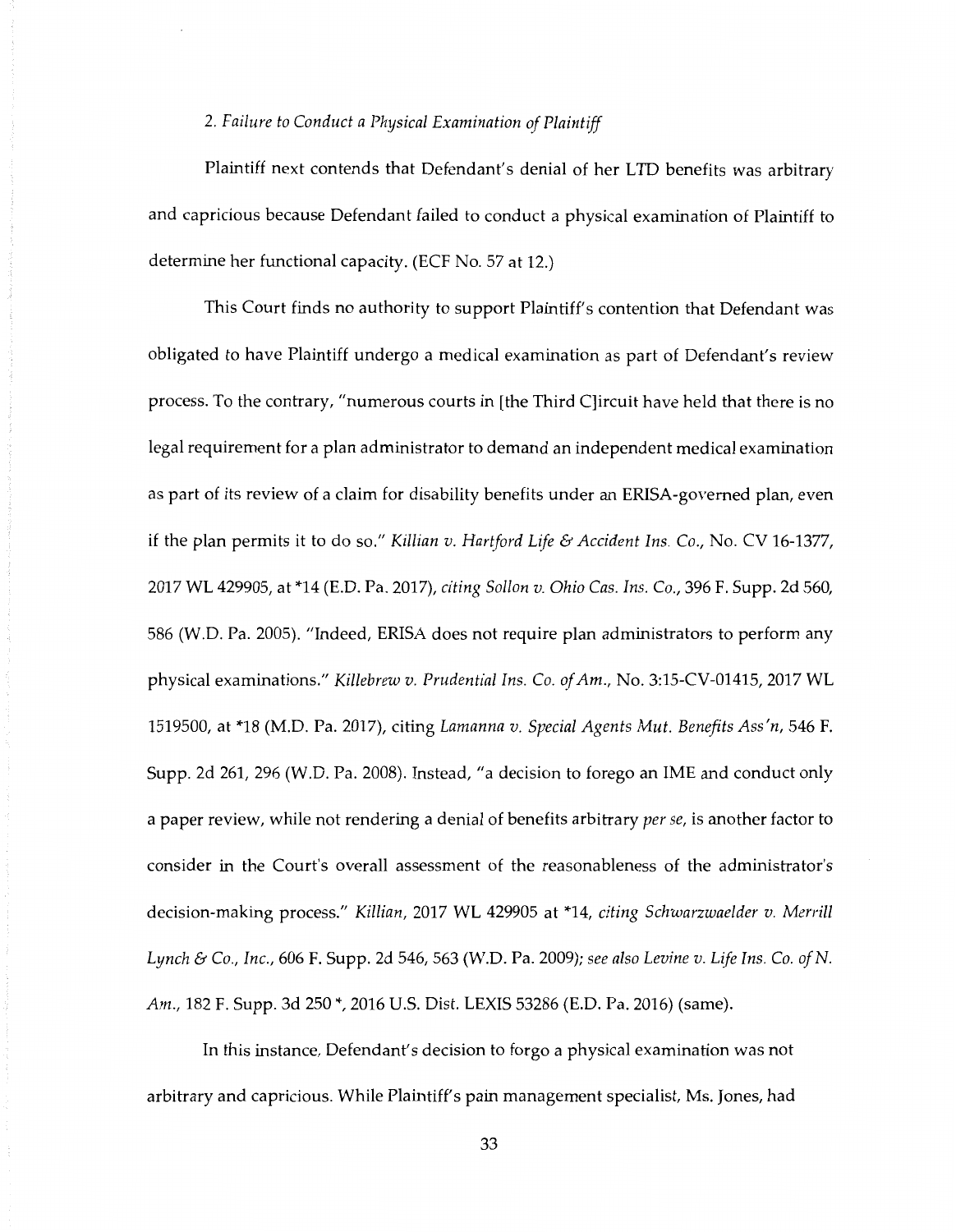recommended that Plaintiff obtain functional capacity testing on two occasions in late 2012 (AR. 0905; AR. 0943), in July of 2013 she reported that Plaintiff could perform "light" or "sedentary work" on a "full-time basis." (AR. 0730; AR. 0733.) Further, while Dr. Kem indicated on several occasions that Plaintiff was unable to work on a full-time basis *(see, e.g.,* AR. 0685; AR. 0674; AR. 0621), her statements about Plaintiff's functional capacity were inconsistent.2

Certainly Defendant had the option to refer Plaintiff to functional capacity testing before terminating her LTD benefits. However, based on the record before it, Defendant had sufficient evidence to reasonably determine that a physical examination was not needed; Ms. Jones, who was treating Plaintiff for pain, reported that Plaintiff could return to full-time work; Dr. Kem, who made it clear that she was not treating Plaintiff for pain, provided inconsistent opinions and indicated on two occasions that she would defer to pain management; two independent record reviewers, Ors. Sood and Siebel, also determined that nothing in Plaintiff's medical file indicated that she could not perform full-time light or sedentary work. In sum, given the record before it, Defendant's decision not to seek a physical examination was not "without reason, unsupported by substantial

 $2$  For instance, Dr. Kern first said she would "defer to pain mgmt," who, as stated above, had reported that Plaintiff could perform "light" or "sedentary work" on a "full-time basis." (AR. 0692-93.) Then, on November 20, 2013, Dr. Kem advised Defendant to "[p]lease note, I am not treating any condition" of Plaintiff's, but then proceeded to state that she did not believe that Plaintiff could work full-time; this contradicted her prior statement that she would "defer to pain mgmt." (AR. 0674.) In a June 1, 2014 note, Dr. Kern stated that she was "only treating chole[sterol]," noted that Plaintiff's work abilities were "not assessed this visit," and once again advised Defendant to "consult pain management" to determine Plaintiff's functional capabilities. (AR. at 0612.) As noted above, pain management had stated that Plaintiff could return to light or sedentary fulltime work.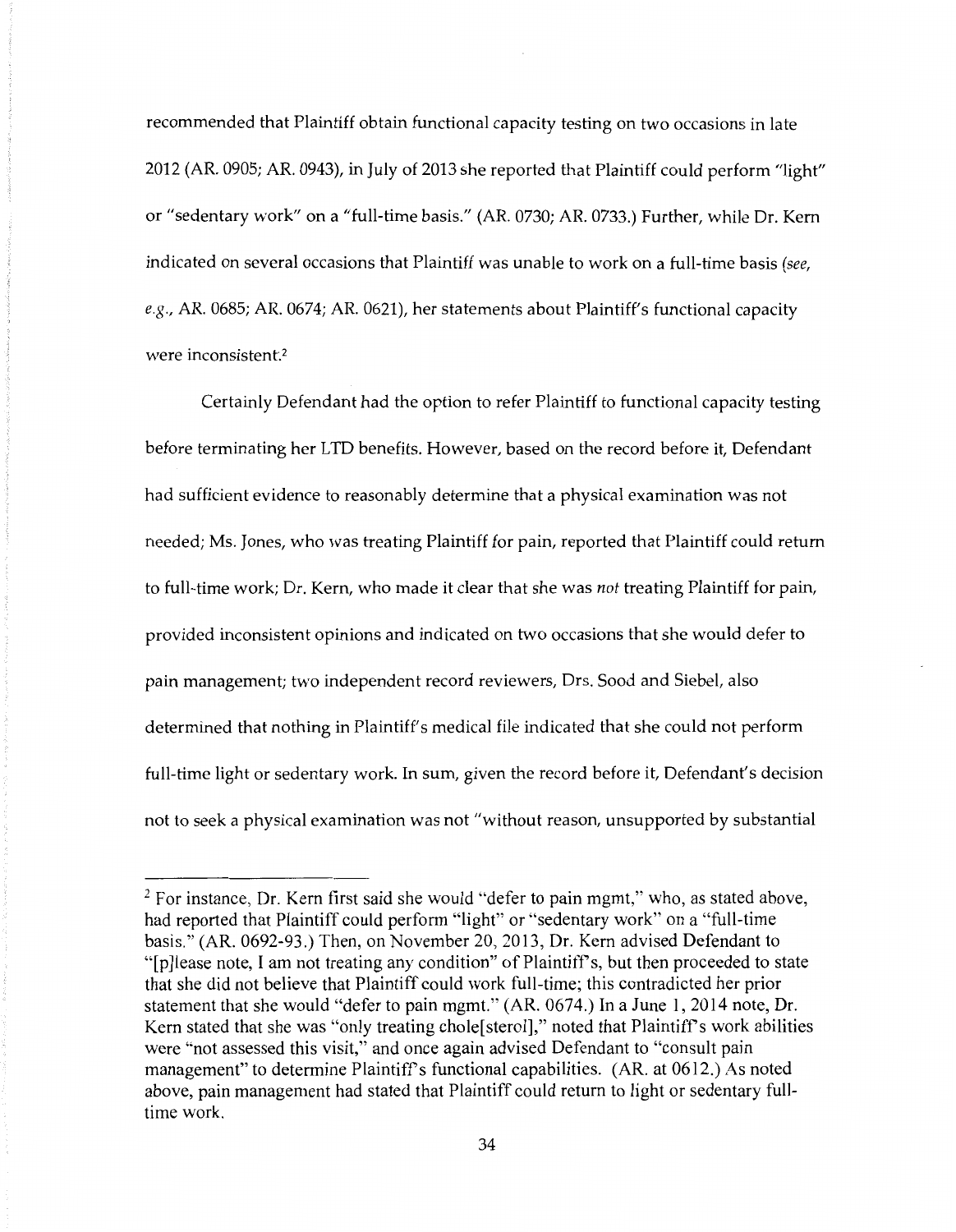evidence or erroneous as a matter of law," as required under the arbitrary and capricious standard. *Miller,* 632 F.3d at 845 (internal citations omitted).

Plaintiff further argues that Defendant's breached the express terms of the Policy because it failed to have Plaintiff physically examined. (ECF No. 57 at 12-13.) This argument is easily dismissed. The Policy reads, in the relevant part, "We have the right to require You to: ... be examined by a Physician ... ". (AR. 0025.) A plain reading of the Policy clearly indicates that Defendant had a right, but not an obligation, to submit Plaintiff to a physical examination. Furthermore, Plaintiff cites no authority to support her argument that she was entitled to a physical examination. *See Griffin v. Hartford Life* & *Accident Ins.* Co., No. 6:16-CV-00024, 2017 WL 384384, at \*6 (W.D. Va. Jan. 25, 2017) ("This Court is not aware of, and Plaintiff has not provided, a case supporting Plaintiff's contention that a provision such as this should be interpreted as a requirement rather than a right.")

Plaintiff's next argues that Defendant breached the terms of the Policy because the Policy did not permit Defendant to conduct a record review, and because the record reviewers were not licensed to practice medicine in Pennsylvania. (ECF No. 57 at 13.) Neither of these arguments is persuasive.

Nothing in the Policy prohibits Defendant from conducting a record review. Plaintiff correctly notes that the Policy states that "We have the right to require You to: ... be examined by a Physician, vocational expert, functional expert, or other medical or vocational professional of Our choice." (AR. 0025; ECF No. 57 at 13.) However, Plaintiff has not come forward with any evidence that the Policy restricts Defendant to requiring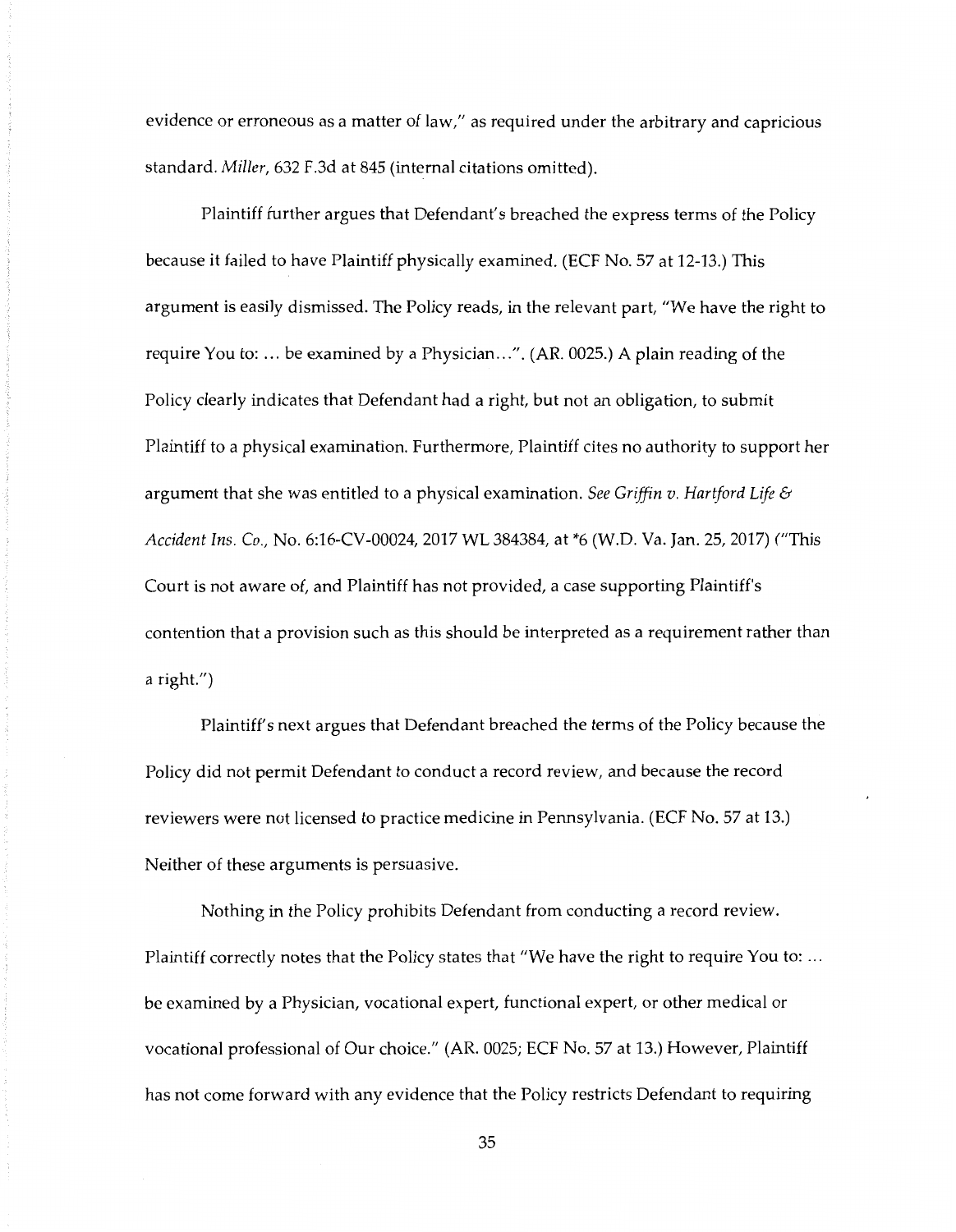Plaintiff to undergo a physical examination, nor identified any section of the Policy that prevents Defendant from conducting a record review.

Furthermore, nothing in the Policy requires that record reviewers meet the Policy's definition of "Physician" or be licensed to practice in the jurisdiction where Plaintiff receives care. Plaintiff correctly observes that the Policy defines "Physician" as someone "licensed to practice in the jurisdiction where care is being given." (AR. 0030.) However, Defendant also has the right to have Plaintiff examined by a "vocational expert, functional expert, or other medical or vocational professional of Our choice;" (AR. 0025.) clearly, these persons are not "Physicians" and therefore nothing in the Policy requires that any of these persons be licensed in the jurisdiction where Plaintiff receives care. Further, the Policy does not prevent Defendant from seeking a record review, and Plaintiff has not cited any language from the Policy that requires that a record reviewer be from the jurisdiction where care is given.

Finally, Plaintiff argues that she was required to undergo a physical examination because pain is subjective. (ECF No. 57 at 16.) However, Plaintiff cites to cases that do not hold that a physical examination is required whenever a patient experiences pain. For instance, while Plaintiff cites *Saffon v. Wells Fargo* & Co. *Long Term Disability Plan,* 522 F.3d 863, 872 (9th Cir. 2008), in that case the Ninth Circuit merely noted that "individual reactions to pain are subjective and not easily determined by reference to objective measurements;" it did not announce a rule requiring a physical examination. Plaintiff next cites an excerpt from *Moustafa v. ReliaStar Life Ins.* Co., 2016 U.S. Dist. LEXIS 155257 (D.N.J. 2016) that discusses *Kelly v. Reliance Standard Life Ins.* Co., No. CIV.A. 09-2478 KSH, 2011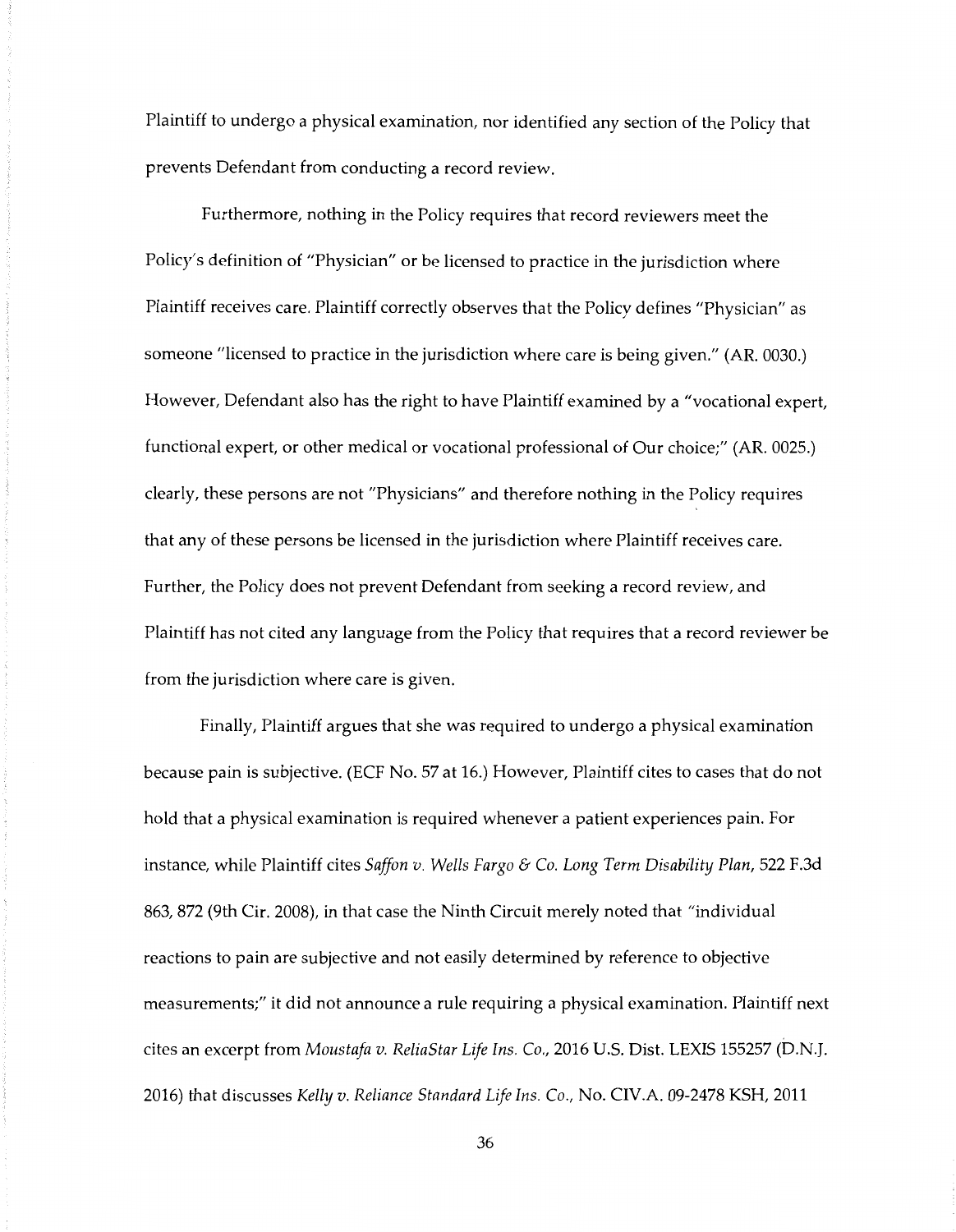WL 6756932 (D.N.J. 2011). In *Kelly,* the court held that the denial of plaintiff's LTD benefits was arbitrary and capricious because defendant failed to conduct a physical examination and "gave no independent weight to the opinion of the only physician that actually treated [plaintiff]." 2011 WL 6756932 at \*8. As discussed above, the pain management specialist who treated Plaintiff stated that she was capable of returning to "light" or "sedentary work" on a "full-time basis." (AR. 0730; AR. 0733.)

Plaintiff also cites *Songer v. Reliance Standard Life Ins.* Co., 106 F. Supp. 3d 664 (W.D. Pa. 2015), appeal dismissed (Aug. 7, 2015), but this case merely states that the failure to obtain a physical examination *"may be unreasonable"* in certain circumstances (emphasis added); it does not require a physical examination, much less hold that the failure to obtain one is arbitrary and capricious. *Id.* at 675. Finally, in *Gessling* v. *Grp. Long Term Disability Plan for Employees of Sprint/United Mgmt.* Co., 693 F. Supp. 2d 856 (S.D. Ind. 2010), plaintiff's "treating physician ... repeatedly opined that [plaintiff] was disabled from performing the duties of his own occupation ... ". *Id.* at 864. Here, the specialist who treated Plaintiff for pain stated that she could return to "light" or "sedentary work" on a" fulltime basis." (AR. 0730; AR. 0733.)

In sum, Plaintiff has failed to persuade this Court that Defendant's failure to obtain a physical examination of Plaintiff before terminating her LTD benefits weighs in favor of Defendant's claim decision as being arbitrary and capricious.

## 3. *Appeal Decision*

Plaintiff claims that Defendant violated ERISA's requirement that there be a "full and fair review of the claim and the adverse benefit determination." *See* 29 C.F.R. 2560.503-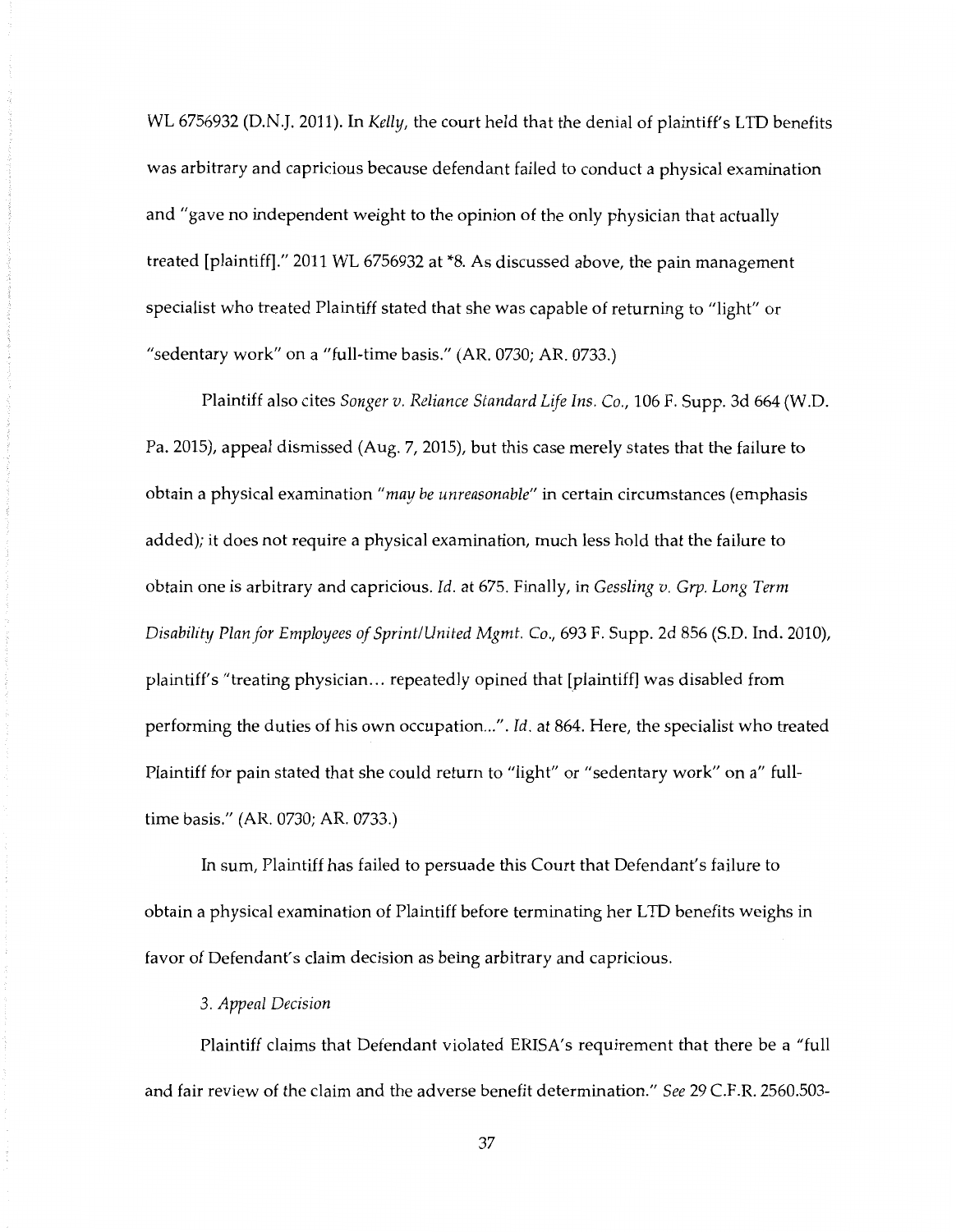l(h)(3)(i). In its letter denying Plaintiff's appeal, after Defendant stated that Plaintiff was capable of returning to full-time work, Defendant stated that the EAR, which had been performed pursuant to Defendant's initial decision to deny Plaintiff's LTD benefits, "remains valid." (AR. 0219.) Plaintiff claims that Defendant violated ERISA because its appeal decision "relied on" the same EAR that had been generated during the initial review that resulted in Plaintiff's claim being denied. This Court rejects Plaintiff's claim.

Under ERISA, Defendant is required to "[p]rovide for a review that does not afford deference to the initial adverse benefit determination...". 29 C.F.R. 2560.503-1(h)(3)(ii). When considering an appeal, Defendant "shall consult with a health care professional who has appropriate training and experience in the field of medicine involved in the medical judgment." *(Id.* at (h)(3)(ii)). Further, "the health care professional engaged for purposes of a consultation under paragraph (h)(3)(iii) of this section shall be an individual who is neither an individual who was consulted in connection with the adverse benefit determination that is the subject of the appeal...". *Id.* at (h)(3)(v).

Defendant clearly complied with these requirements. Plaintiff does not dispute that, for purposes of deciding Plaintiff's appeal, Defendant obtained record reviews from three Board Certified medical professionals with "experience in the field of medicine involved in the medical judgment," who played no part of the initial decision to deny Plaintiff's claim. Rather, Plaintiff suggests that the appeal decision was improper because *after* these three medical professionals reported that Plaintiff was not disabled, and *after* Defendant again decided to deny Plaintiff's claim, Defendant then determined that the EAR previously performed was "still valid."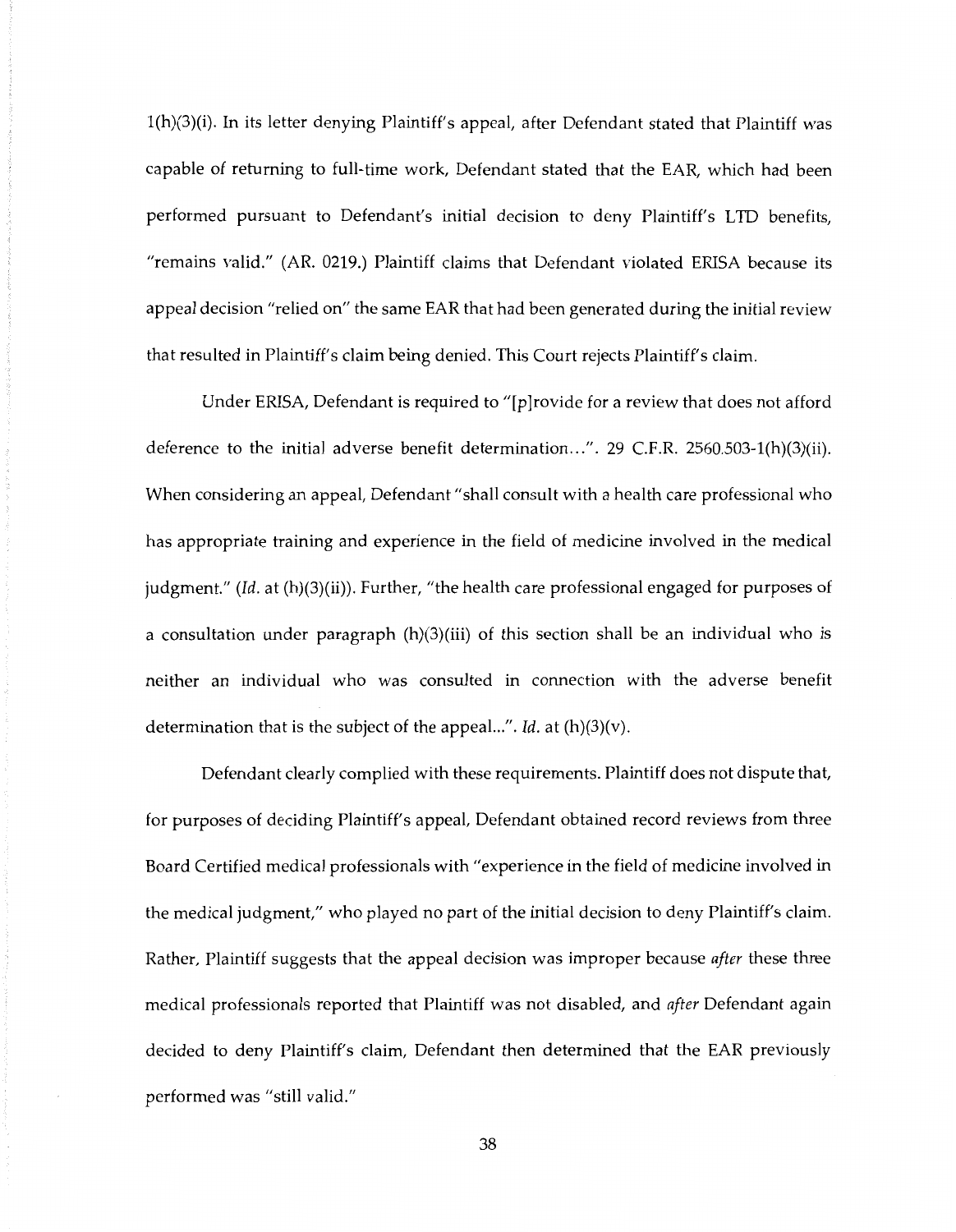Plaintiff fails to recognize that the Employability Analysis was not part of any "medical judgment." Defendant generated the EAR *after* Defendant determined, based on its review of Plaintiff's file, that Plaintiff was not disabled under the Any Occupation standard. Moreover, under this Court's reading of the regulation, nothing prevents Defendant from determining that the initial EAR is still valid, *after* Plaintiff's appeal was denied following consultations from independent health care professionals not involved in making the original medical judgment.

In sum, the fact that Defendant determined that the EAR was still valid does not weigh in favor of a determination that the denial of Plaintiff's claim for LTD benefits was arbitrary and capricious.

# *4. Adequacy of Explanation for Denying Plaintiff's Claim for LTD Benefits*

Plaintiff claims that Defendant's denial letter failed to explain why Defendant "disagreed with [Plaintiff's] treaters." (ECF No. 57 at 18.) Plaintiff further claims that "to the extent that [Defendant] sought to rely on its non-treating doctors, it was required to explain why it accepted their medical opinions over [Plaintiff's] treaters in its initial termination letter so that [Plaintiff] could have the opportunity to respond." *(Id.* at 19.) According to Plaintiff, Defendant's failure to do so weighs in favor of a determination that Defendant's benefits decision was arbitrary and capricious.

Defendant avers that Plaintiff is, in effect, attempting to conflate two rules into one. According to Defendant, the first question "is the substantive one of whether [Defendant] terminated the claim for an improper reason ... ". (ECF No. 64 at 17.) The second is the "procedural question of whether [Defendant] failed to provide an opportunity for Plaintiff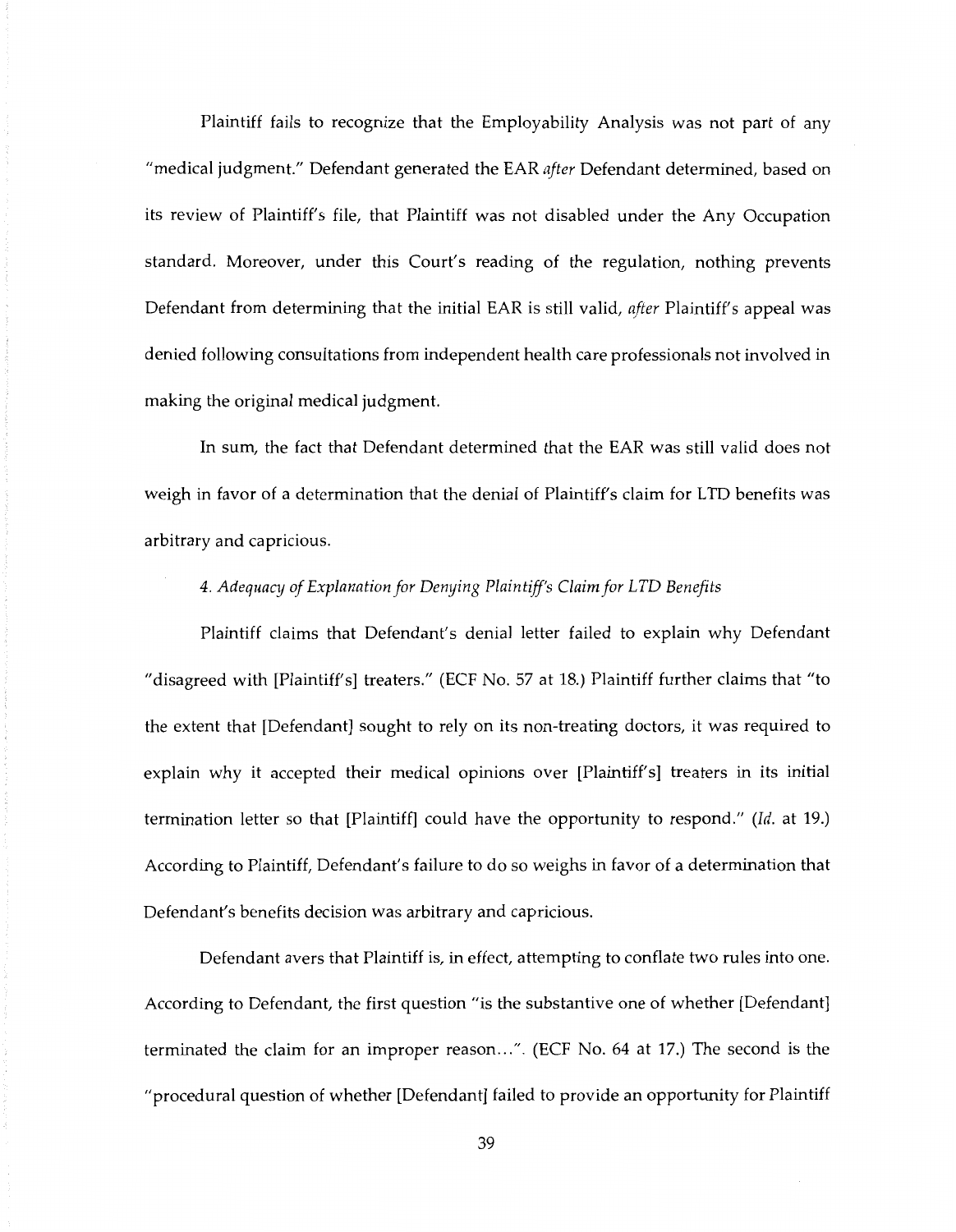to respond to the reason for its determination ... ". *(Id.)* Defendant asserts that, contrary to Plaintiff's contention, it is not required to explain, in the initial denial letter, why it credited opinions of the independent record reviewers over the opinions of certain of Plaintiff's treating physicians. *(See Id.* at 17-20.)

Courts may not "impose on administrators a discrete burden of explanation when they credit reliable evidence that conflicts with a treating physician's evaluation." *Black* & *Decker Disability Plan v. Nord,* 538 U.S. 822, 824, 123 S. Ct. 1965, 1967, 155 L. Ed. 2d 1034 (2003); *Steele v. Boeing Co.,* 225 F. App'x 71, 75 (3d Cir. 2007); *Neptune v. Sun Life Assur. Co. of Canada,* No. 10-CV-2398, 2013 WL 5273785, at \*12 (E.D. Pa. 2013); *Dinote v. United of Omaha Life Ins. Co.,* 331 F. Supp. 2d 341, 348 (E.D. Pa. 2004). "Plan administrators, of course, may not arbitrarily refuse to credit a claimant's reliable evidence, including the opinions of a treating physician." *Black* & *Decker,* 538 U.S. at 834; *Cerneskie v. Mellon Bank Long Term Disability Plan,* 142 F. App'x 555, 558 (3d Cir. 2005) (same). However, "plan administrators are not obliged to accord special deference to the opinions of treating physicians." *Black* & *Decker,* 538 U.S. at 825; *Cerneskie,* 142 F. App'x 558 ("under ERISA, no special deference [is] due to treating physicians"); *Cree/man v. Carpenters Pension* & *Annuity Fund of Philadelphia*  & *Vicinity,* 945 F. Supp. 2d 592, 604 (E.D. Pa. 2013) (ERISA plan administrator need not "accord deference to a treating physician's opinion."). "[N]or must [a plan administrator] explain a decision to credit medical evidence that conflicts with the report of a treating physician." *Creelman,* 945 F. Supp. 2d at 604, *citing Black* & *Decker,* 538 U.S. at 834; *Stratton v. E.I. DuPont De Nemours* & *Co.,* 363 F.3d 250, 257-58 (3d Cir. 2004); *Shatto,* 2016 WL 5374106 at 13 (same).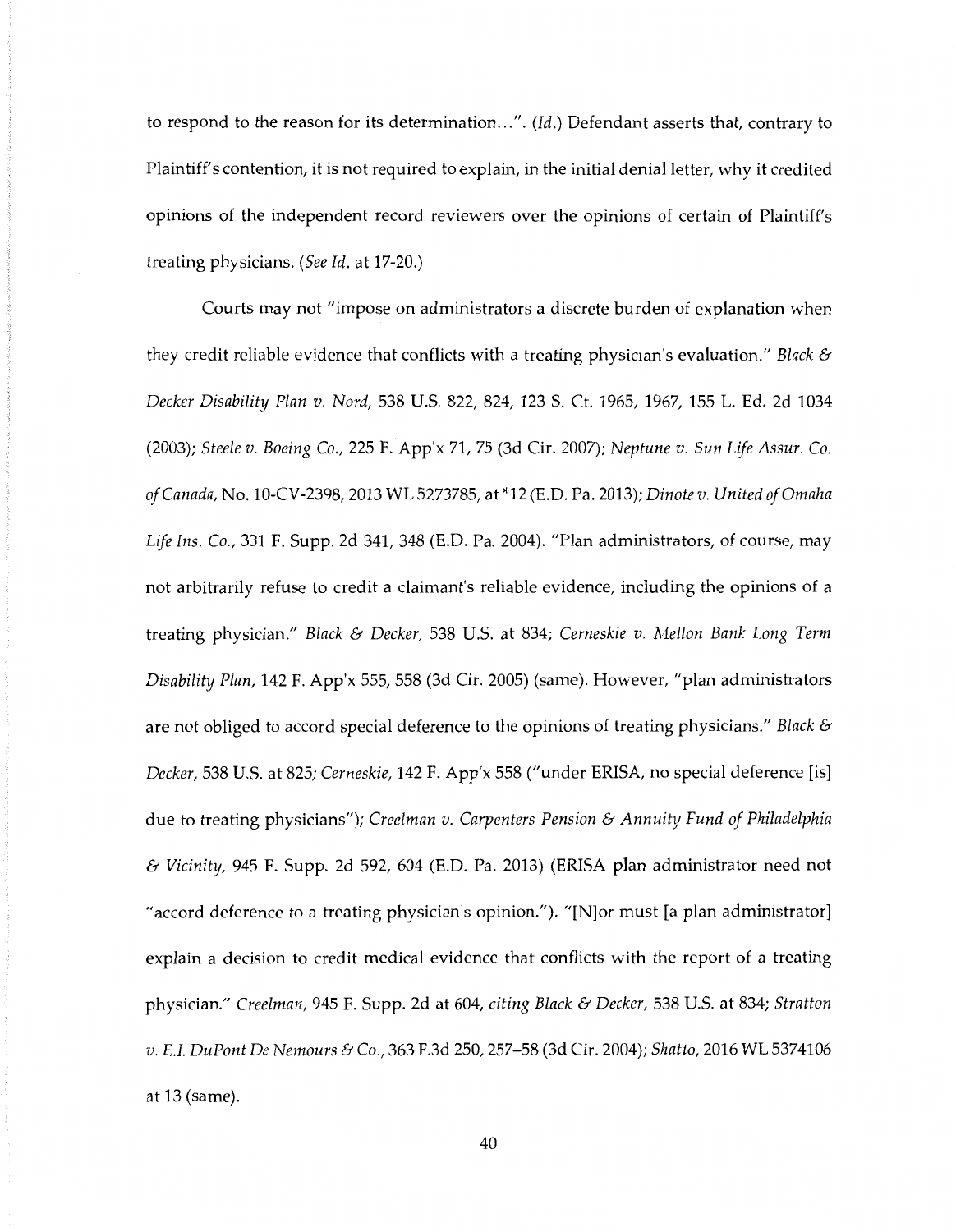This Court rejects Plaintiff's argument that Defendant was required to explain all of its bases for disagreeing with Plaintiff's treating physicians in its denial letter.<sup>3</sup> As noted above, Defendant was not required to give any extra weight to the opinions of Plaintiff's treating physicians and, contrary to Plaintiff's contention, did not have a "discrete burden of explanation." *Black* & *Decker,* 538 U.S. at 824. Moreover, "[a] denial letter is substantially compliant with the regulations when the claimant is provided a statement of reasons that, under the circumstances of the case, permitted a sufficiently clear understanding of the administrator's position to permit effective review." *Morningred v. Delta Family-Care* & *Survivorship Plan,* 790 F. Supp. 2d 177, 194 (D. Del. 2011), clarified on denial of reconsideration (June 30, 2011), aff'd, 526 F. App'x 217 (3d Cir. 2013).

The denial letter clearly complied with these requirements. It listed the sources of information that Defendant relied on in making its decision; it noted that Drs. Sood and Siebel concluded that Plaintiff could work subject to certain restrictions and limitations, and it described these restrictions and limitations in detail; it stated that, based on Plaintiff's

<sup>&</sup>lt;sup>3</sup> The court notes that the cases Plaintiff cites to support this argument do not establish the rule Plaintiff asks this Court to adopt. For instance, in *Morgan v. The Prudential Insu. Co. of Am.,* 755 F. Supp. 2d 639 (E.D. Pa. 2010), the issue was not that the letter itself did not sufficiently explain the decision to deny benefits, but rather that the decision to deny benefits was unreasonable. Similarly, in *Holmes v. Metro. Life Ins.* Co., 2011 U.S. Dist. LEXIS 122525, 2011WL4916405 (M.D. Pa. 2011), the issue was not the denial letter itself but the fact that of four doctors who rendered medical opinions, only one "seems plausibly to support" the denial of benefits. *Id.* at 30. Furthermore, *Lamanna v. Special Agents Mut. Benefits Ass'n,* 546 F. Supp. 2d 261 (W.D. Pa. 2008) was a fact-specific holding that the letter was deficient because there was "strongly divergent" evidence regarding plaintiff's fibromyalgia, yet the letter merely stated that "all documentation necessary to render a decision" had been considered; the letter did not state which specific evidence had been reviewed, and did not mention at all why the insurer did not credit the opinions of plaintiff's treating physicians. *Id.* at 294-95.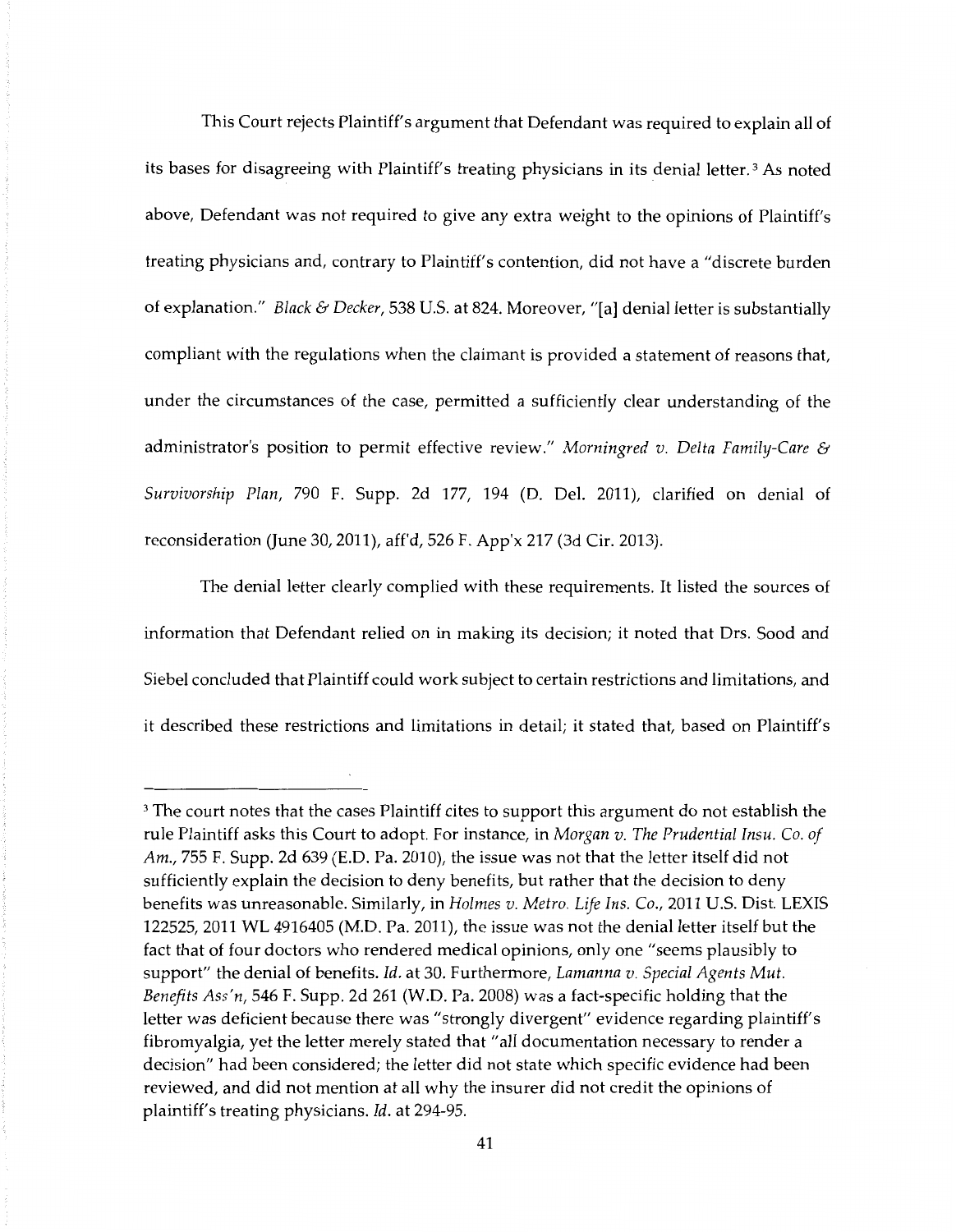restrictions and limitations, an EAR had been performed showing that Plaintiff was qualified for six occupations, and listed these six occupations; and it informed Plaintiff of her right to appeal and explained how Plaintiff could exercise that right. (AR. 0228.)

This Court further finds that Defendant did not "arbitrarily refuse to credit" Plaintiff's "reliable evidence" from her treating physicians. *Id.* at 834. Defendant conducted a thorough review of Plaintiff's medical file. Defendant obtained two independent physicians to conduct record reviews, Drs. Sood and Siebel. Based on their reports, Defendant reasonably determined that the record lacked "reliable evidence" that Plaintiff was physically disabled under the Any Occupation standard. Defendant accordingly denied Plaintiff's claim for LTD benefits.

In terms of her physical capabilities, Plaintiff admits that her "treating pain management specialist, DNP Jones, confirmed that Plaintiff could work." (ECF No. 63 at 5.) Moreover, Dr. Kern's assessment about Plaintiff's functional capacity was inconsistent; Dr. Kem reported that Plaintiff could not work full-time on November 23, 2013 and again on May 20, 2014 (see AR. at 0673, 0621) and had previously opined that she was a "poor work candidate" on January 8, 2014. (AR. 0594) But in the November 23, 2013 letter where she said Plaintiff could not work, Dr. Kem herself noted that she was "not treating any condition." (AR. 0674) Further, Dr. Kem previously stated that she would "defer to pain mgmt" about Plaintiff's functional capacity. (AR. 0692-93.) The Court further notes that, as far as this Court can determine from its reading of the record, the last time that Dr. Kem commented on Plaintiff's work capacity before Plaintiff's benefits were terminated was in the APSF dated "6/1/14," where Dr. Kem stated that Plaintiff "sees pain mgmt. monthly to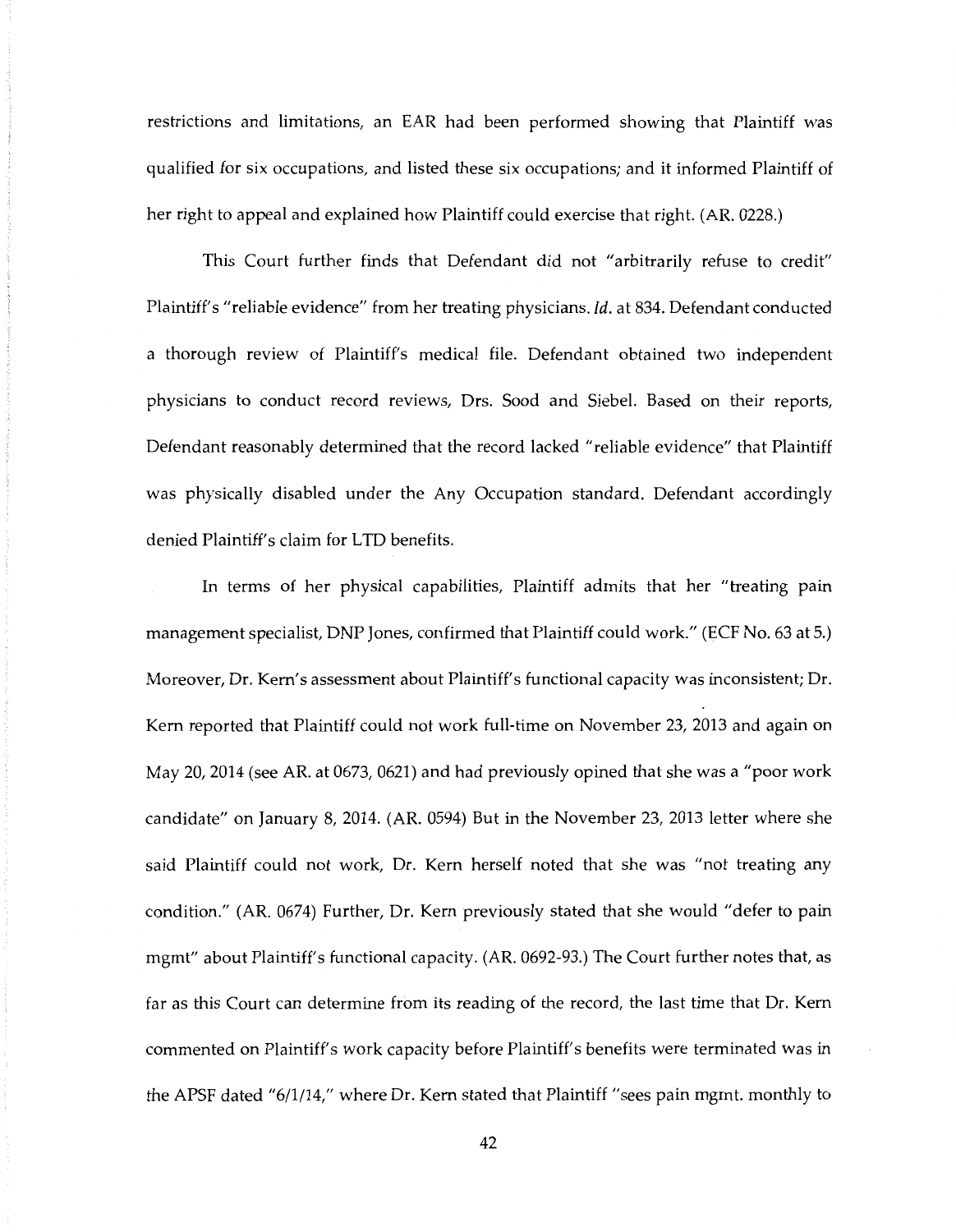treat pain," noted that "we are only treating chole[sterol]," and directed Defendant to "consult pain mgmt" regarding Plaintiff's work abilities because they were "not assessed this visit." (AR. 0611-612.) Given this evidence, Defendant reasonably decided that Dr. Kern's statements did not indicate that Plaintiff was disabled under the Any Occupation standard. And Defendant reasonably determined after a thorough review that it was crediting the opinions of Ms. Jones and Drs. Sood over that of Dr. Kem with regards to Plaintiff's physical ability to work.

Defendant's denial letter explicitly stated that, based on her "Mental Nervous Review," Dr. Siebel concluded that there was "no objective information or intensity of treatment that supports psychiatric restrictions and limitations." (AR. 0227.) While the denial letter did not say so explicitly, Dr. Siebel's opinion that the record did not indicate that Plaintiff required psychiatric restrictions is clearly a response to Dr. Kammiel's opinion that Plaintiff was "unable to work due to impact of physical pain on her mood, and depression." (AR. 0580.) While Defendant's denial letter could have made it more clear that it was crediting Dr. Siebel's medical opinion over Dr. Kammiel's, the letter explained why Defendant was doing so-because, according to Dr. Siebel, Dr. Kammiel's opinion on Plaintiff's work capacity was not supported by objective evidence or the intensity of treatment that Plaintiff had received.

Plaintiff further asserts that Plaintiff did not have an opportunity to respond to the denial because Defendant did not explain why it disagreed with Plaintiff's treaters until the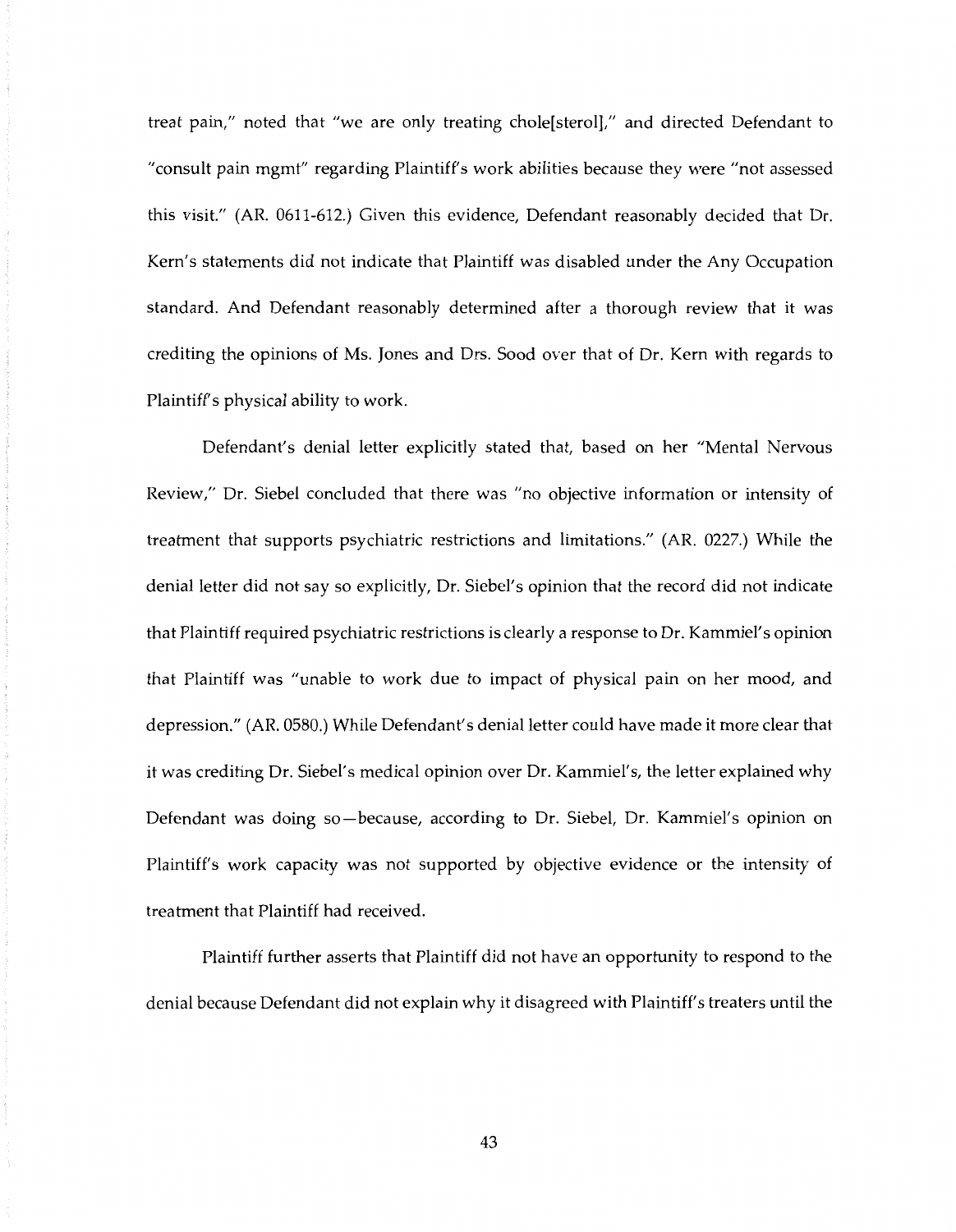appeal denial letter. This argument is unpersuasive.4 As noted above, Defendant did not have a special burden to explain why it disagreed with Plaintiff's treaters, and Defendant's denial letter gave Plaintiff a "sufficiently clear understanding of the administrator's position to permit effective review." *Morningred,* 790 F. Supp. 2d at 194.

In sum, this Court does not find that the content of either the initial denial letter nor the appeal denial letter weighs in favor of a finding that denial of Plaintiff's LTD benefits claim was arbitrary and capricious.

## 5. *Employability Analysis Report*

Next, Plaintiff asserts that Defendant's EAR was flawed. Specifically, Plaintiff alleges that (1) the report did not consider and apply Plaintiff's limitations to each of the jobs identified; (2) was based on outdated information that has not been updated since 1977; (3) failed to rely on all of the medical evidence in Plaintiff's file, and (4) did not take into account the prerequisites, skills, and job training required for the proposed jobs. (ECF NO. 57 at 20.) As noted below, none of these arguments is persuasive.

Plaintiff's first argument is misguided. Contrary to Plaintiff's assertion, the EAR included a detailed discussion of Plaintiff's functional capacities (AR. 0512-513) and a long list of Plaintiff's various limitations and restrictions. (AR. 0515-516.) Further, the jobs

<sup>4</sup> Plaintiff cites *Bradley v. Liberty Life Assur.* Co., 2016 U.S. Dist. LEXIS 80895 (D.N.J. 2016) to support this argument. However, in *Bradley* the appeal letter not only reaffirmed that Plaintiff's claim was being denied; it *"additionally* [stated that Plaintiff] was not undertaking the appropriate available treatment to obtain disability benefit[s] under the Plan." *Id.* at 27. Unlike in *Bradley,* Defendant's denial letter merely elaborated on the issues already raised in the initial denial letter, i.e. that Plaintiff had failed to demonstrate that she met the definition of "disabled" under the Any Occupation standard; it did not give an additional basis for why it denied Plaintiff's claim in the first place.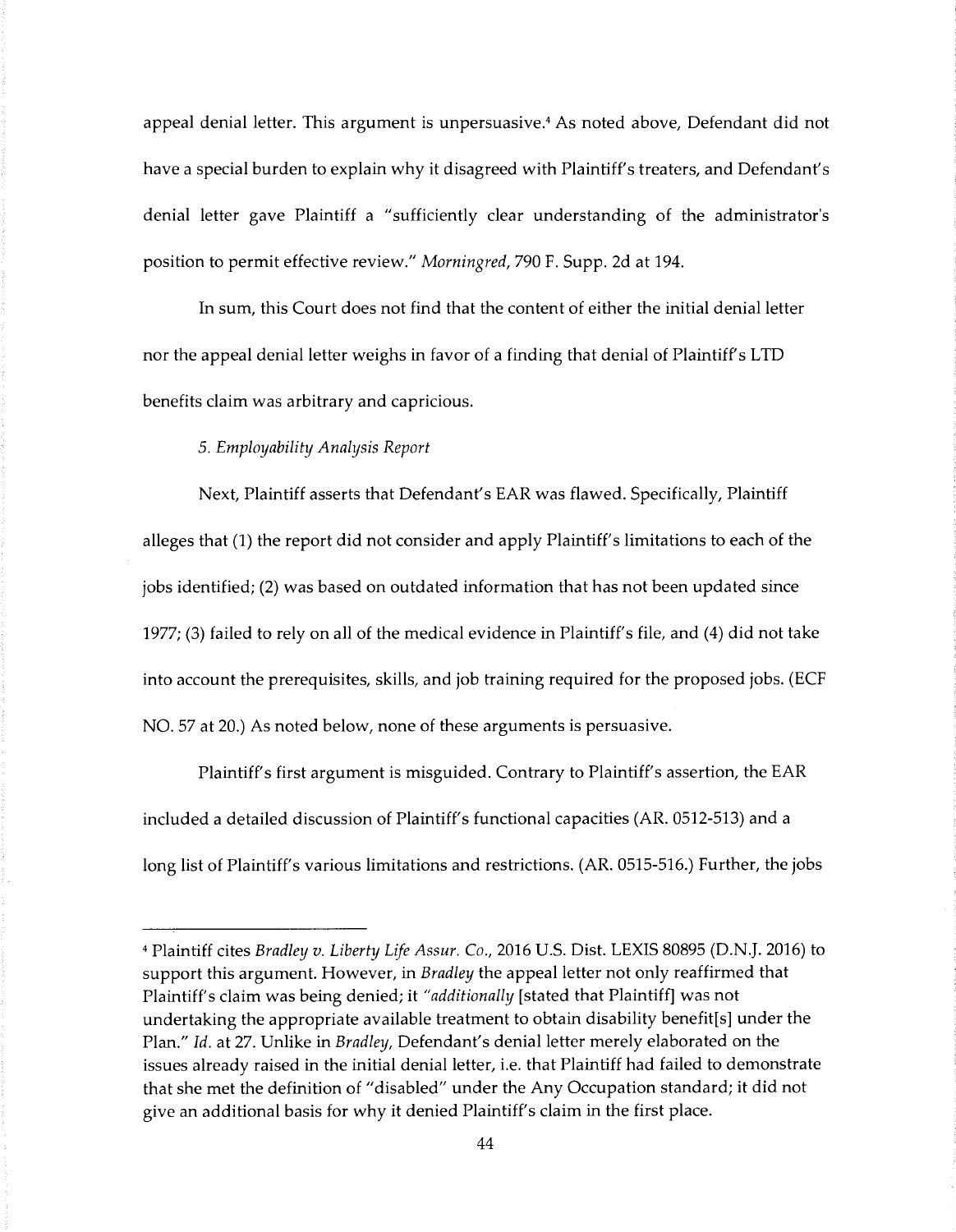that Plaintiff was matched with were determined based on Plaintiff's functional limitations and restrictions. Moreover, the EAR contained a lengthy description of the requirements of each job Plaintiff was matched with. (AR. 0519-531.) While the denial letter did not specifically state what the specific physical requirements were for each of the jobs, this is of little consequence because Plaintiff was only matched with jobs in the first place that Plaintiff could perform given her restrictions and limitations.

Plaintiff cites *Gardner v. Unum Life Ins. Co. of Am.,* 354 F. App'x 642 (3d Cir. 2009) to support her contention that the EAR was flawed. In *Gardner,* the Third Circuit noted that the insurer "was under a duty to make a reasonable inquiry into the types of skills [plaintiff] possesses, and whether they transfer to another job in which she can be gainfully employed as defined by the policy." *Id.* at 649. In *Gardner,* the court held that it could not determine whether the plan administrator fulfilled its duty, because "[t]he record sheds little light on the depth of [the plan administrator's] vocational analyses." *Id.*  Unlike in *Gardner,* the record indicates that Defendant clearly fulfilled its duty. Defendant took into account the restrictions listed by Drs. Sood and Siebel, and matched Plaintiff with jobs based on her limitations.

Plaintiff's invocation of *Havens v. Cont'l Cas.* Co., 186 F. App'x 207 (3d Cir. 2006) is similarly unpersuasive. In *Havens,* the Third Circuit reversed the District Court's judgment in favor of defendant, holding that "on the record presented here, [plaintiff] is 'disabled' from 'any occupation,' as those terms are used in his contract of long-term disability insurance with [defendant]." *Id.* at 213. Despite the fact that in *Havens* the record clearly indicated that plaintiff had "specific and stringent restrictions" regarding her work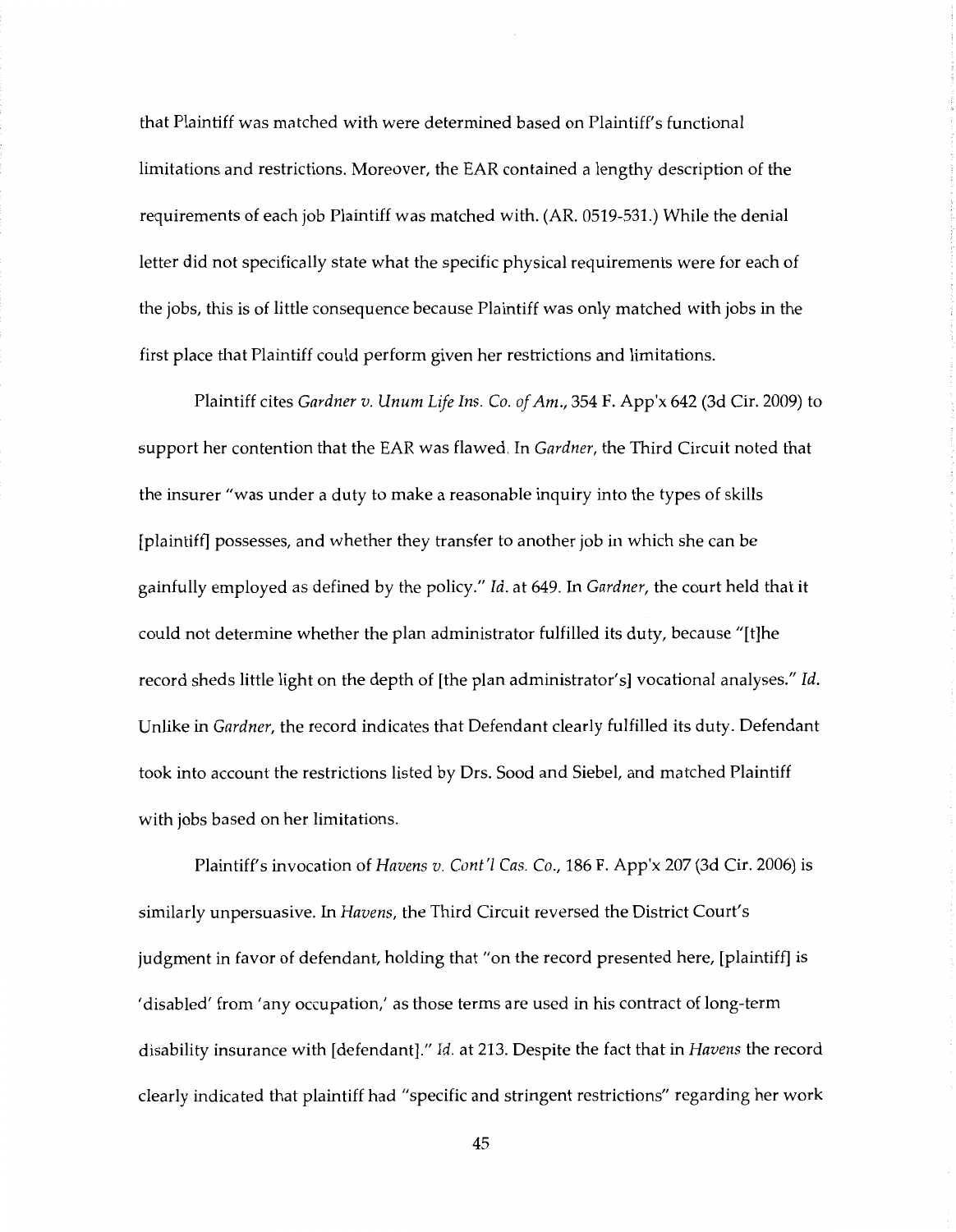capacity, "[t]he expert's report simply listed a few general factors considered and then named the three [alternative] occupations," without explaining the physical requirements of those occupations or describing how the expert arrived at these occupations. *Id.* Unlike in *Havens,* Defendant's expert stated how he arrived at the occupations listed in the report, namely by inputting Plaintiff's restrictions and limitations and identifying jobs that Plaintiff could perform given those parameters.

Plaintiff next claims that the EAR "relied upon outdated information [because a]ll of the occupations identified in the Employability Analysis relied on job descriptions contained in the Dictionary of Occupational Titles ('DOT') which were last updated in 1977." (ECF No. 57 at 21.) However, "the Department of Labor replaced the DOT with the Occupational Information Network (O\*NET), a database that is continually updated based on data collection efforts that began in 2001 ... ". *Feeley v. Comm'r of* Soc. *Sec.,* No. CIV. 14-4970 KM, 2015 WL 3505512, at \*10 (D.N.J. 2015); *Cunningham v. Astrue,* 360 F. App'x 606, 616 (6th Cir. 2010) (same). In fact, the EAR provided an "O\*NET Code number" for each job Plaintiff was matched with. Plaintiff has presented no evidence that the descriptions for the specific jobs Plaintiff was matched with have not been updated since 1977.

Plaintiff further claims that the EAR was flawed because it did not consider "all" of Plaintiff's medical evidence. (ECF No. 75 at 22.) Specifically, Plaintiff notes that the EAR only used functional capacities from Drs. Sood and Siebel and failed to take into account the opinions of Plaintiff's treaters. *(Id.)* However, as noted above, Drs. Sood and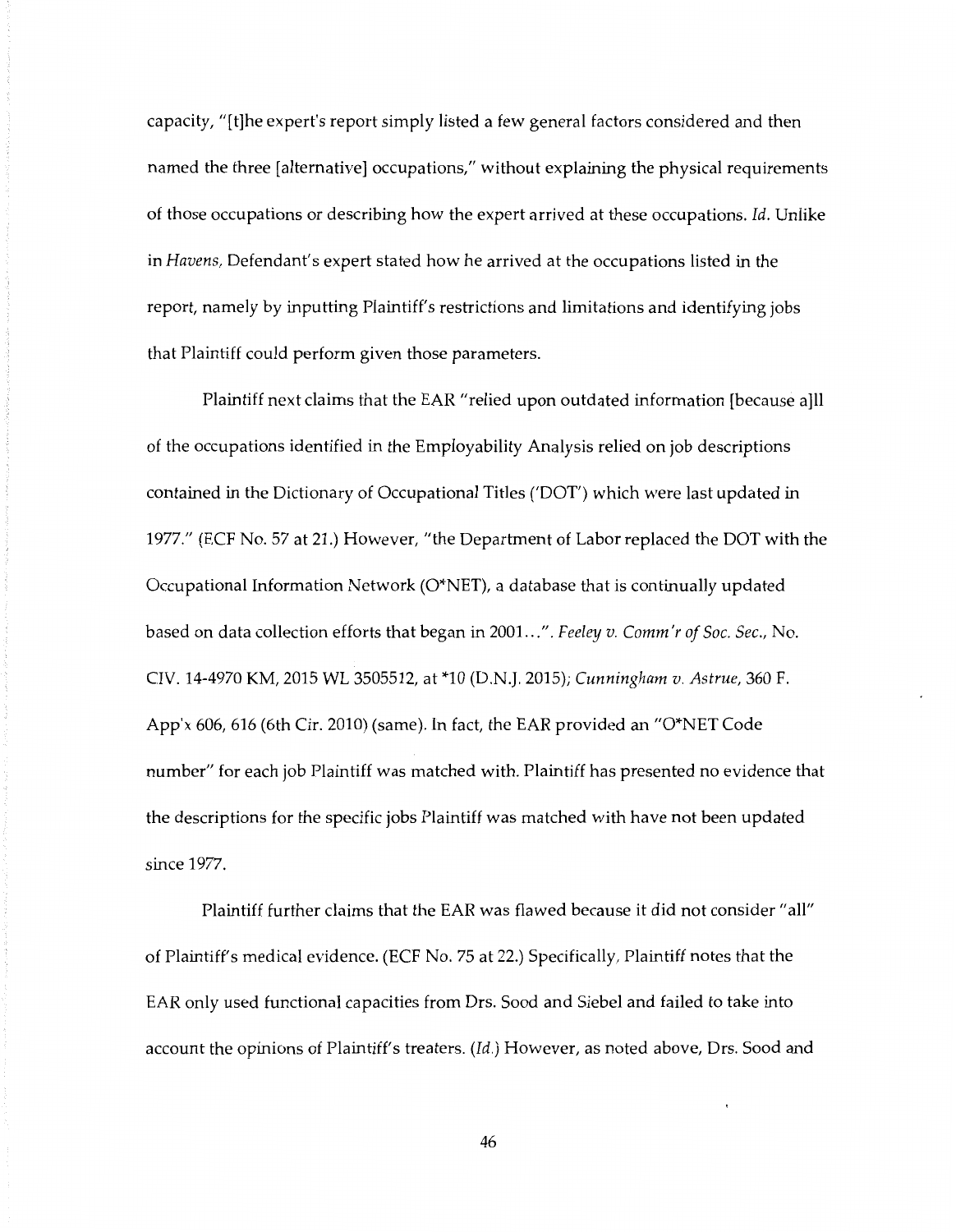Siebel considered notes and reports from Plaintiff's treating physicians when reaching their own conclusions about Plaintiff's restrictions.

Finally, Plaintiff argues that the EAR violated the terms of her Policy. Plaintiff notes that her Policy defines Any Occupation as a job "for which You are qualified by education, training, or experience." (AR. 0028.) Plaintiff states that this provision was violated because the jobs listed in the EAR all have a "Specific Vocational Preparation" ("SVP") score of 3 or higher, meaning that, at a minimum, they would entail one to three months of training before Plaintiff were qualified; in fact, the SVP for the "Closest" match is 5, requiring from 6 months to 1 year of training. (ECF No. 57 at 23.) However, Plaintiff fails to recognize that the fact that SVP "includes training" such as "[e]ssential experience in other jobs (serving in less responsible jobs which lead to the higher grade job or serving in other jobs which qualify)." (Dictionary of Occupational Titles, Appendix C: Components of the Definition Trailer, https://occupationalinfo.org/appendxc\_l.htrnl#II (last visited September 11, 2017)).

This Court also notes that the EAR states that Plaintiff's "[ w ]ork history is reported as General Manager-Area Training Manager" from 1994 to 2012. (AR. 0512.) Given that Plaintiff has eighteen years of relevant experience, it is unlikely that extensive training will be required for her to transition to jobs that are "Closest" or "Good" matches. Moreover, "it is disingenuous of Plaintiff to argue [s]he is not qualified for Closest matches because of the minimum training requirement, when Closest is the highest category of match available in this type of report." *Griffin v. Hartford Life* & *Accident Ins.*  Co., No. 6:16-CV-00024, 2017 WL 384384, at \*8 (W.D. Va. 2017) (denying plaintiff's claim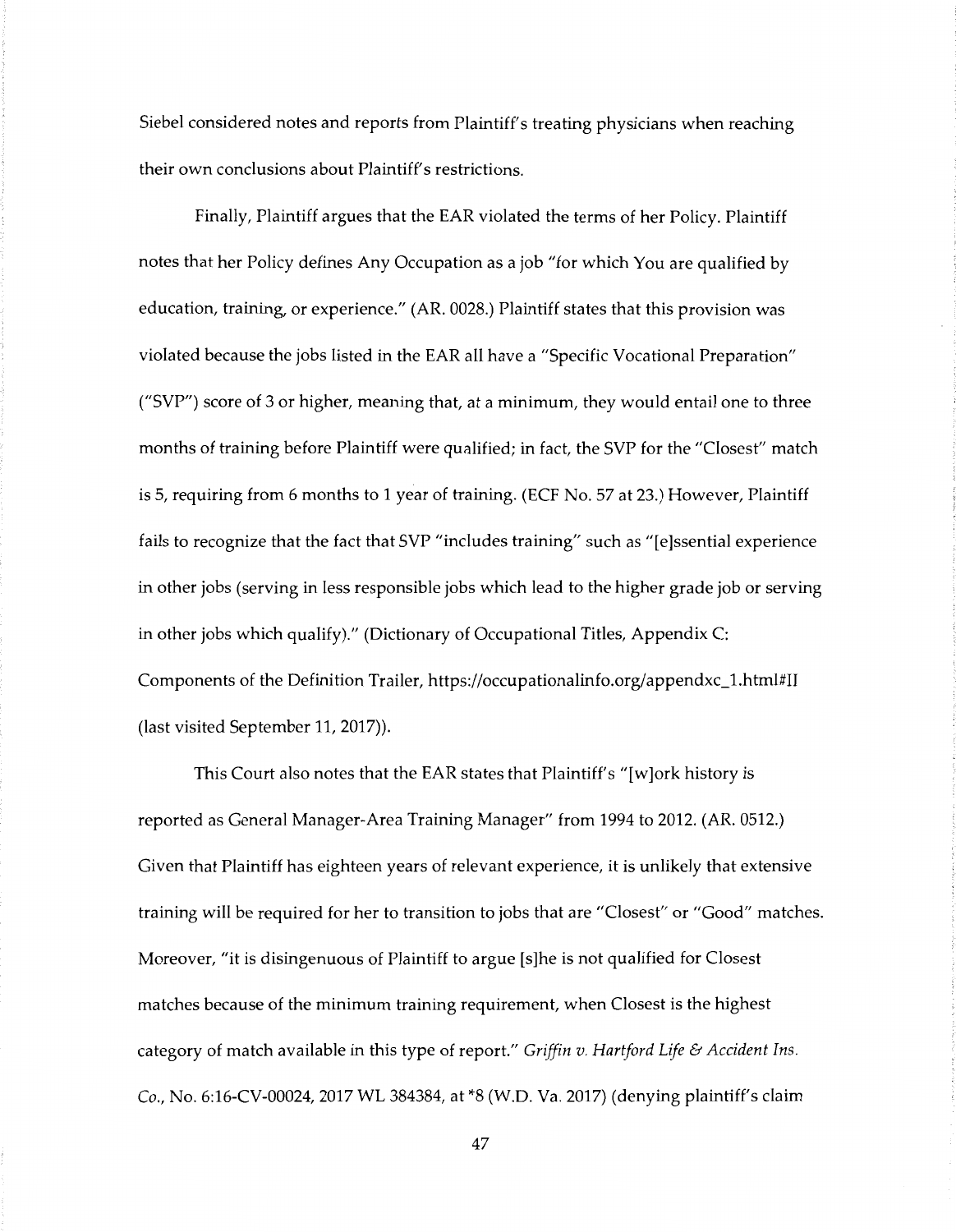that job matches impermissibly required additional job training when the "Closest" matches were SVP 4 or higher.)

In sum, this Court finds that Defendant's EAR does not weigh in favor of a finding that termination of Plaintiff's benefits was arbitrary and capricious.

## 6. *Social Security Denial*

Finally, Plaintiff claims that Defendant argued for the first time before this Court that part of the reason why it rejected Plaintiff's claim for LTD benefits was because the ALJ previously denied her claim for social security benefits. (ECF No. 62 at 21-22.) Plaintiff argues that Defendant thus improperly relied on a *post hoc* argument to support its decision. However, in the letter denying Plaintiff's appeal, Defendant noted that Plaintiff's application for Social Security Disability Benefits had been "denied by the Administrative Law Judge." (AR. 0216.) Plaintiff seems to suggest that, because Defendant raised the fact of the Social Security denial in response to Plaintiff's assertion that Defendant required her to apply for Social Security benefits, the Social Security denial does not constitute a distinct "argument" for why Defendant denied her claim.

Without getting into a theoretical or semantic discussion about what constitutes an "argument," this Court simply notes that the appeal denial letter explicitly mentioned that the ALJ had denied Plaintiff's Social Security claim. Therefore, the fact that Defendant reiterated this fact in its briefings before this Court does not weigh towards a finding that its denial of Plaintiff's claim was arbitrary and capricious.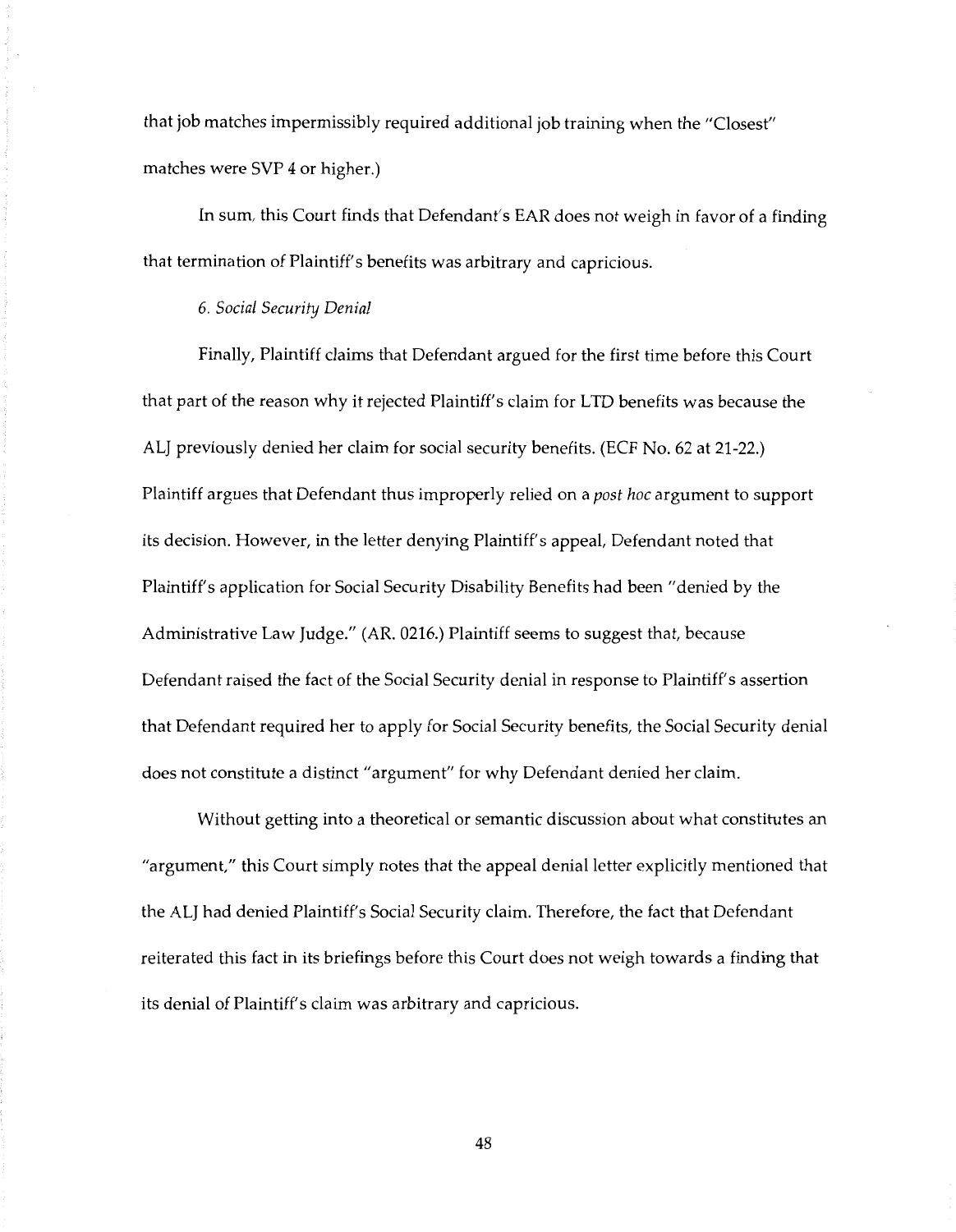# **VI. Conclusion**

In conclusion, this Court finds that Plaintiff has failed to meet her burden to establish that Defendant's denial of her claim for LTD benefits was arbitrary and capricious. Therefore, Plaintiff's motion for summary judgment will be denied, and Defendant's motion for summary judgment will be granted. An appropriate order follows.